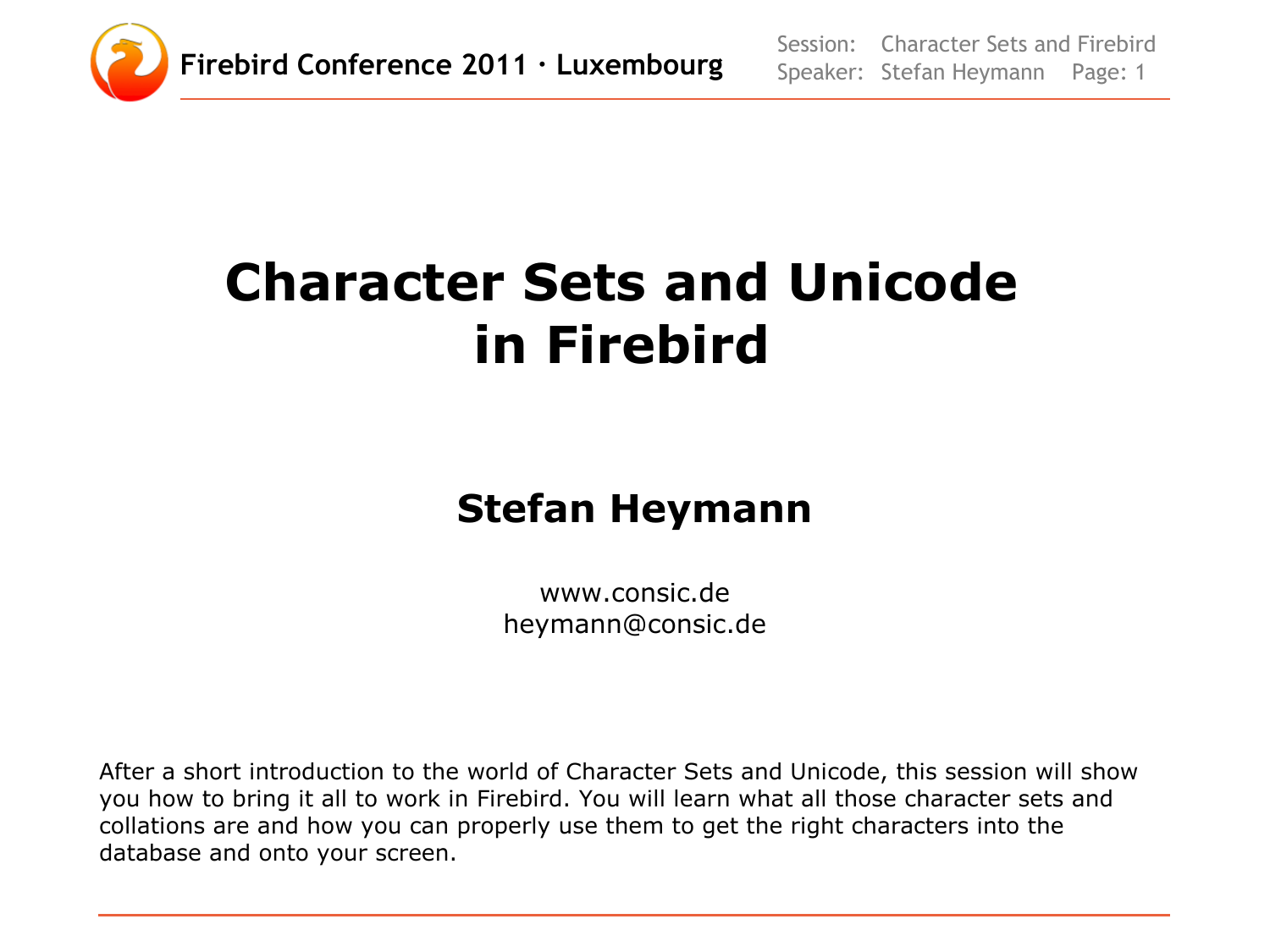

Session: Speaker: Stefan Heymann Page: 2 Character Sets and Firebird

## **Topics**

- Characters
- Character Sets
- Unicode
- Firebird
- Examples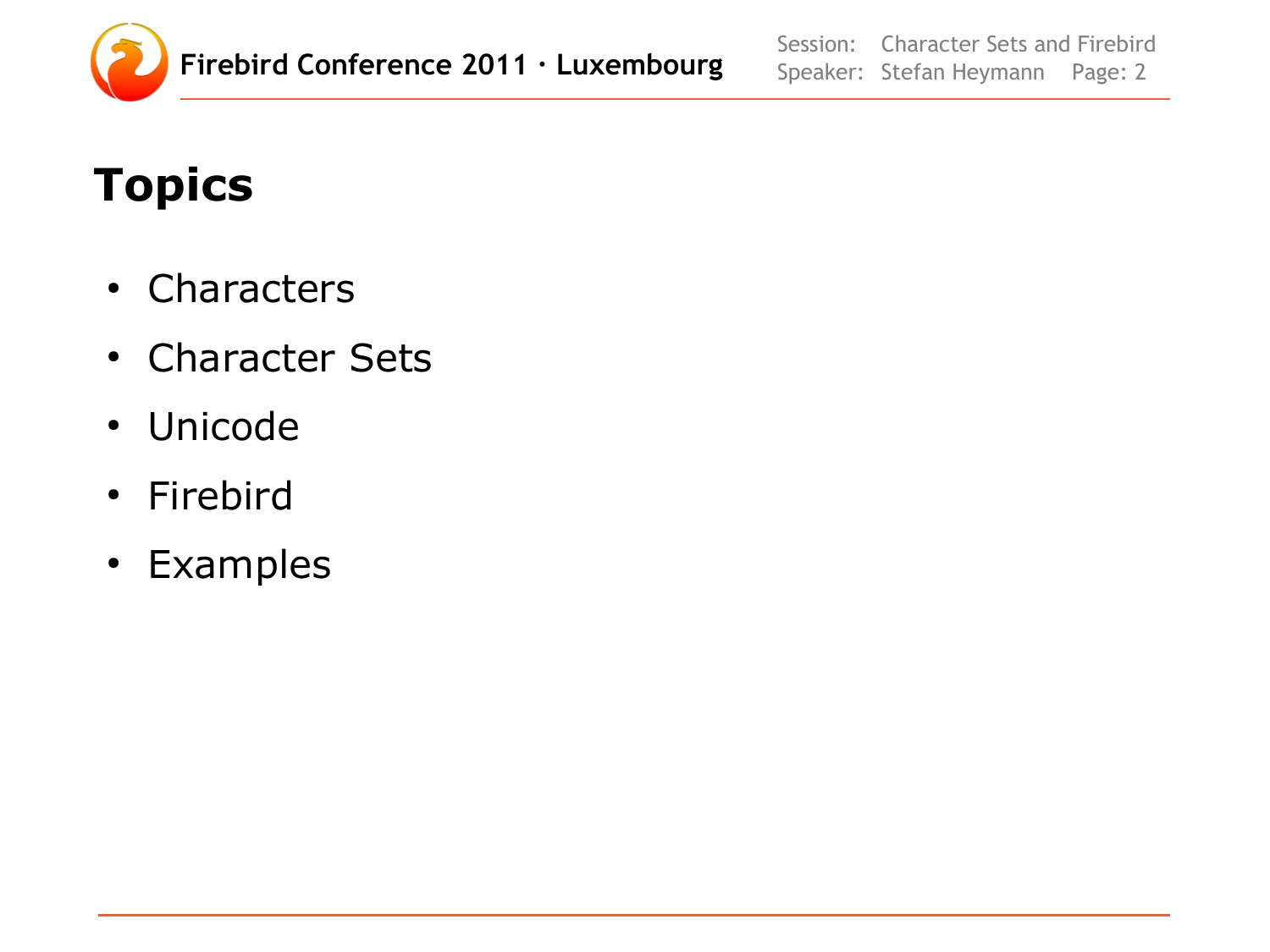

Session: Speaker: Stefan Heymann Page: 3 Character Sets and Firebird

#### **Characters**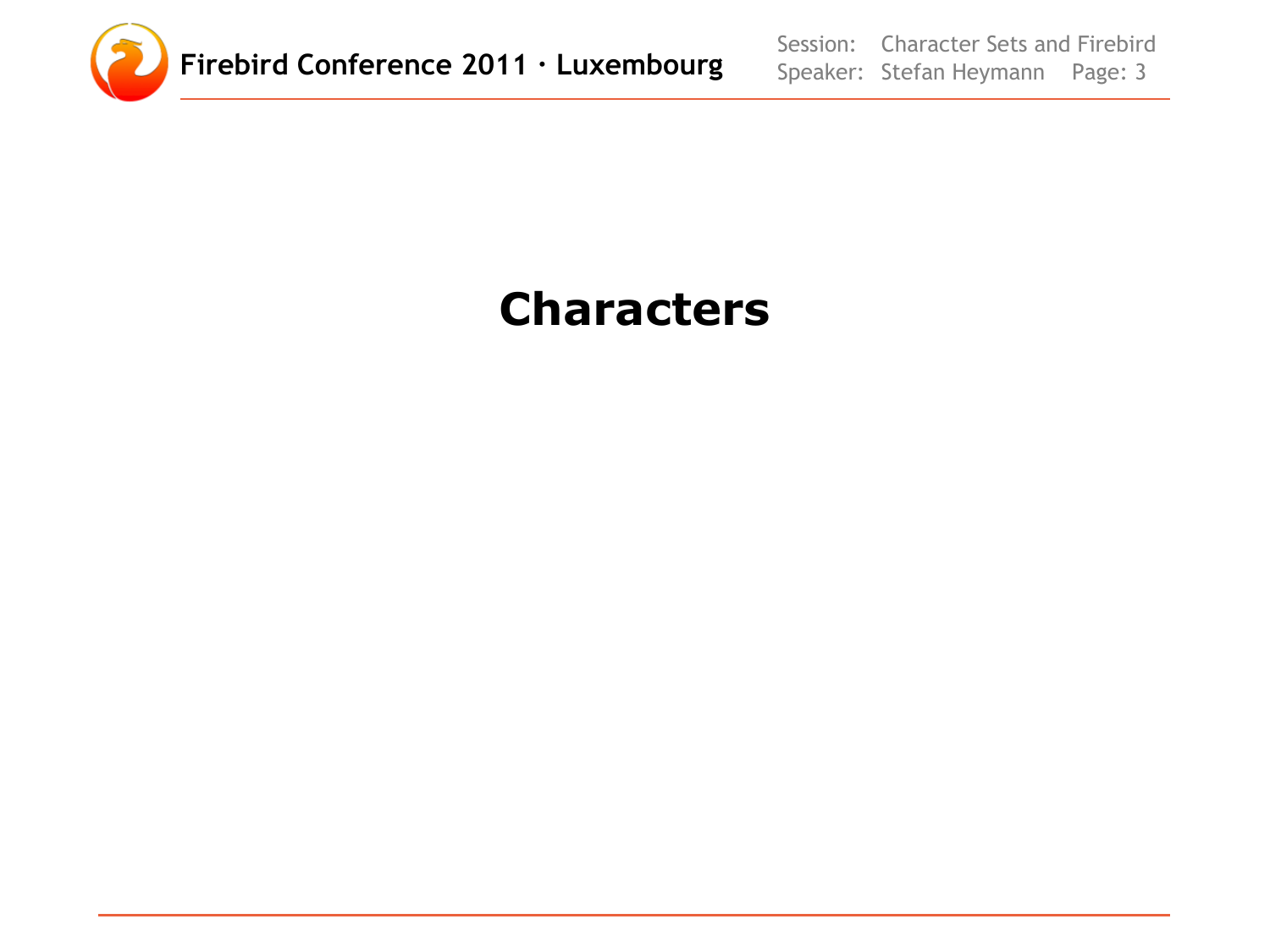

Session: Speaker: Stefan Heymann Page: 4 Character Sets and Firebird

#### **Glyphs vs. Characters**



Latin uppercase A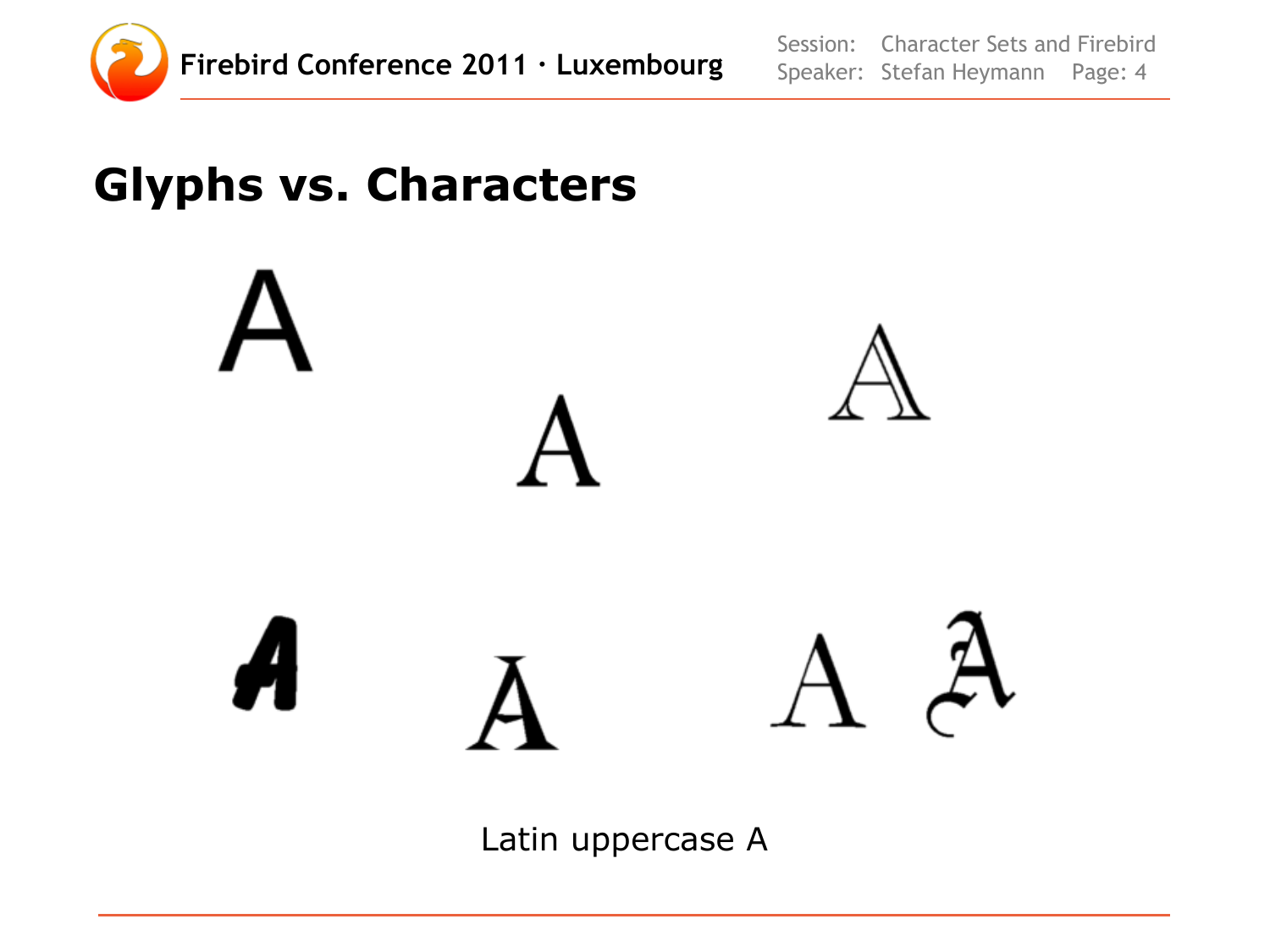

#### **Glyph, Character, Character Set**

- A Glyph is something you can see with your eyes
- A Character is an abstract concept
- Rendering of characters as Glyphs is the job of the rendering machine (Postscript, GDI, TrueType, Web Browser, etc.)
- We mostly care for processing the characters
- A Character Set assigns a number to a character: Uppercase  $A = 65$ Uppercase  $B = 66$ etc.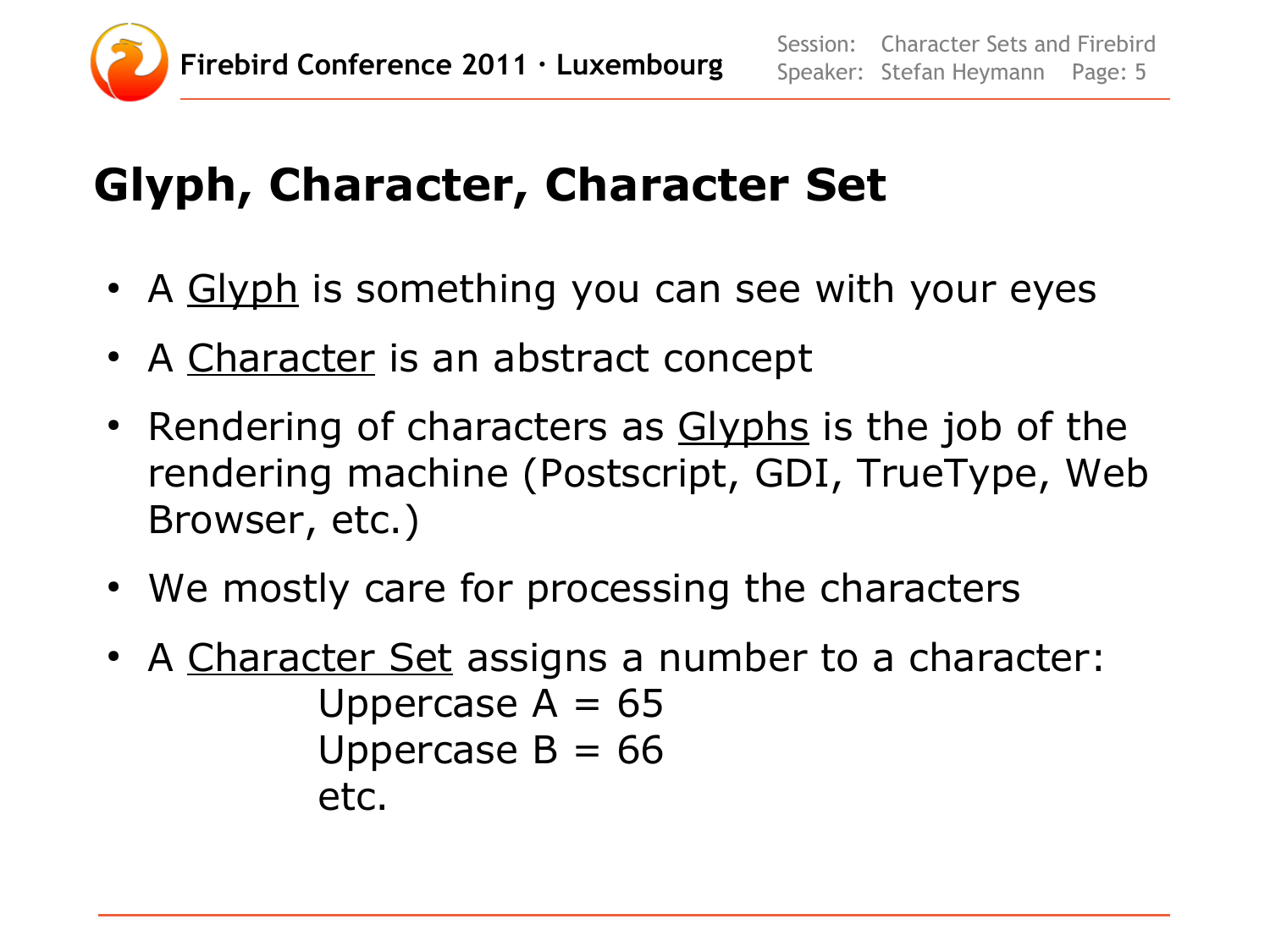

## **Glyphs**

- Not all languages display glyphs as a string of leftto-right, contiguous rectangles
- Right-to-left (Arabic, Hebrew), top-to-bottom (Japanese, Chinese)
- Several characters can "melt" into one glyph

| Keystrokes $\cup$                                                                 |  |        |  |
|-----------------------------------------------------------------------------------|--|--------|--|
| Input characters $\begin{array}{ c c c } \hline \downarrow & \end{array}$         |  |        |  |
| Encoded characters (byte values in hex)   0644   0627   0644   0627   0639   0639 |  |        |  |
| <b>Display</b>                                                                    |  | لالاغغ |  |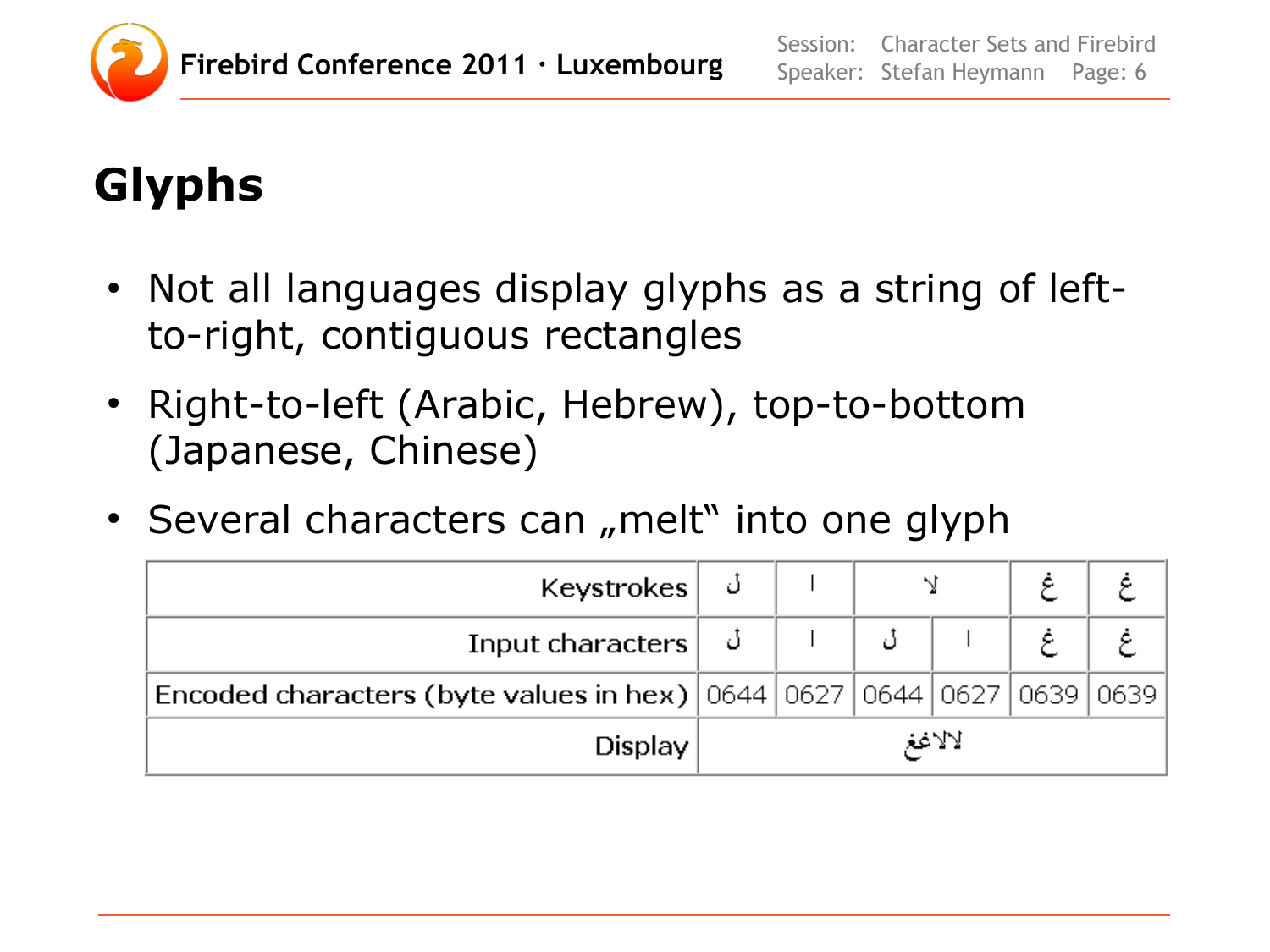

Session: Speaker: Stefan Heymann Page: 7 Character Sets and Firebird

#### **Character Sets**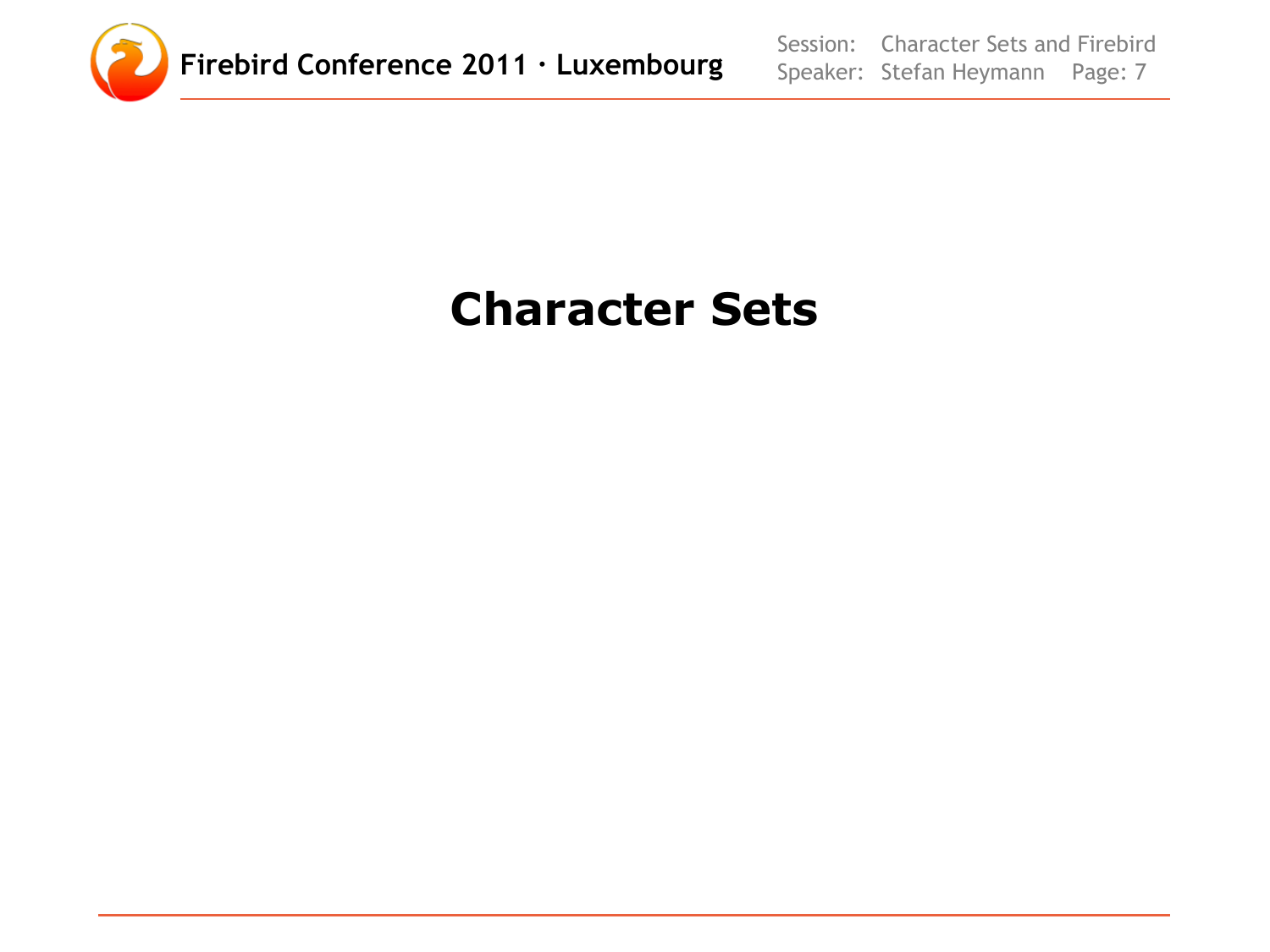

## **ASCII: The Mother of Character Sets**

- American Standard Code for Information Interchange: ASCII, ISO **646**
- 7 bits, characters ranging from 0 to 127 (00..7F)
- 32 invisible control characters (NUL, TAB, CR, LF, FF, BEL, ESC, ...)
- A..Z, a..z, Digits  $0..9$ , Punctuation  $($ ;.-?)
- Optimized for **English**
- Only Latin characters, no accents, no umlauts
- MIME code: US-ASCII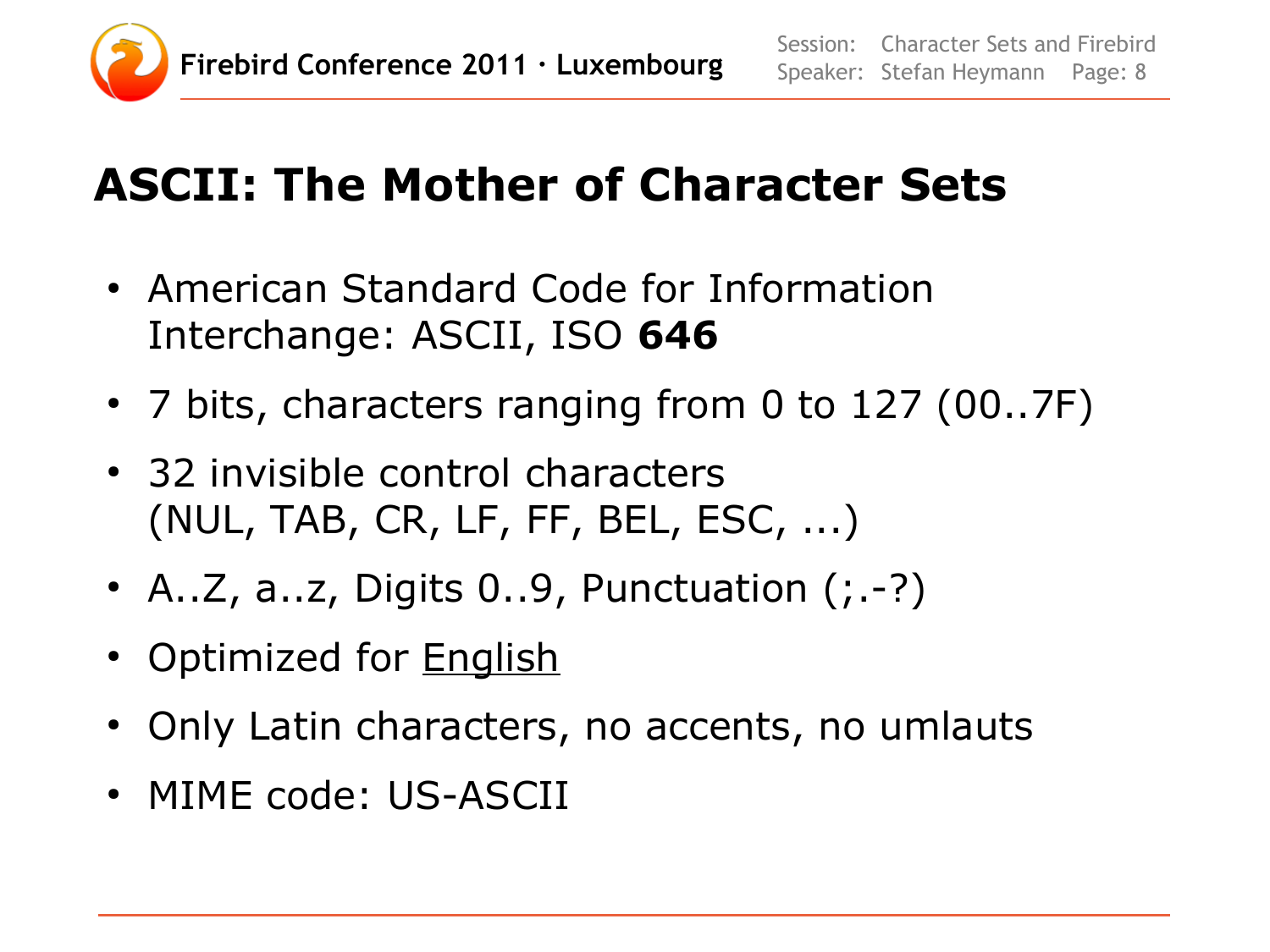

## **ASCII for Europe**

- Language specific characters get a new assignment
- $\bullet$   $\left[-\ddot{A} \quad \right]\left[-\ddot{C} \quad \right] = \ddot{U}$
- Problem: Printer and screen must have same setting
- Impossible to mix French and German in one text:

"Am**é**lie knackt gerne die Kruste von Cr**è**me Brul**é** mit dem L**ö**ffel"

• Died together with DOS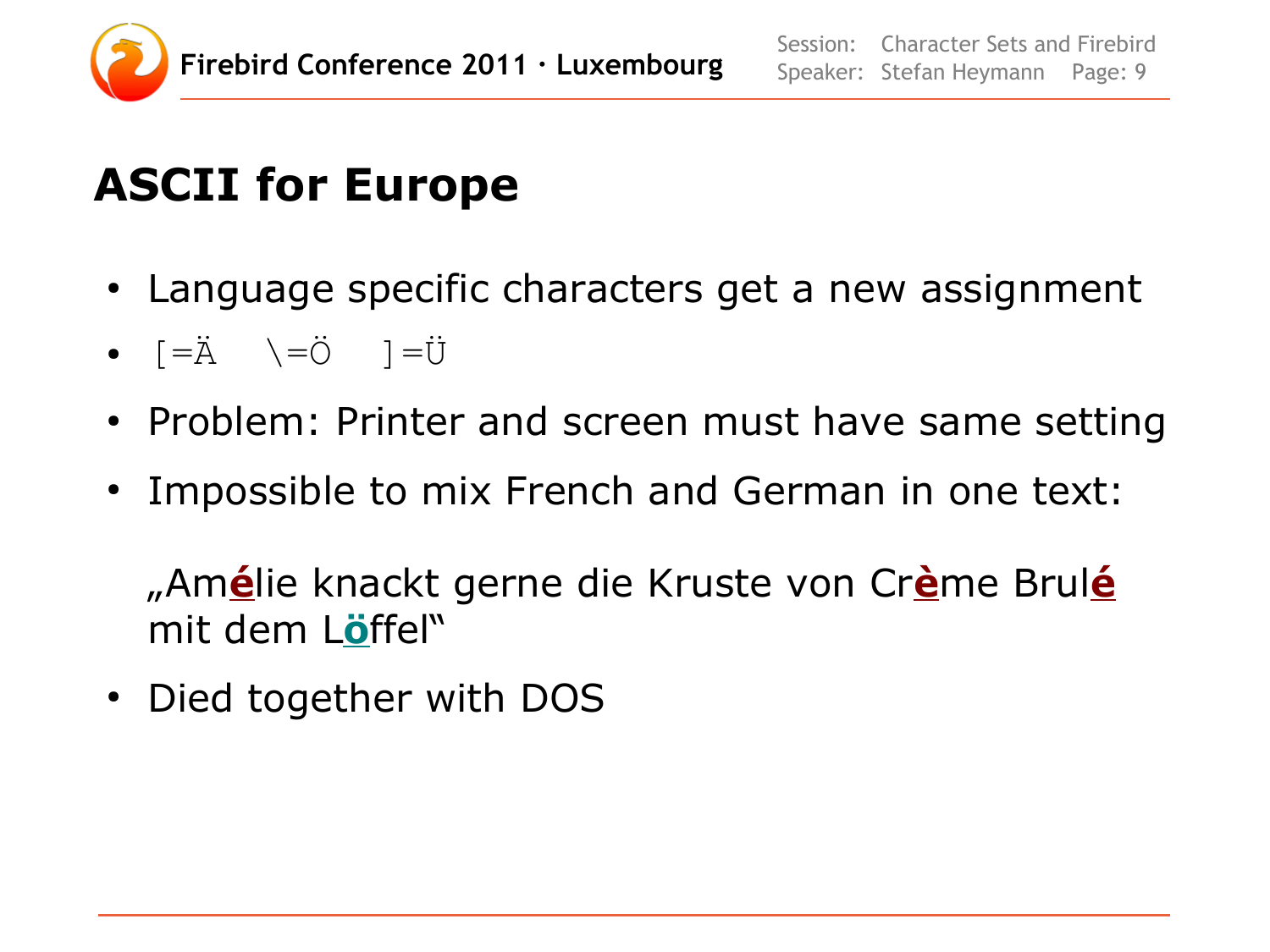

## **Use the 8th Bit**

- 128 new characters: 128 to 255 (00..FF)
- A lot of 8-Bit character sets have evolved
	- ISO 8859- $x = ASCII + 160.255$
	- ISO 8859-1 = Latin-1 (Western European languages)
	- Windows  $1252 = ISO 8859-1 + 128.159$
	- etc.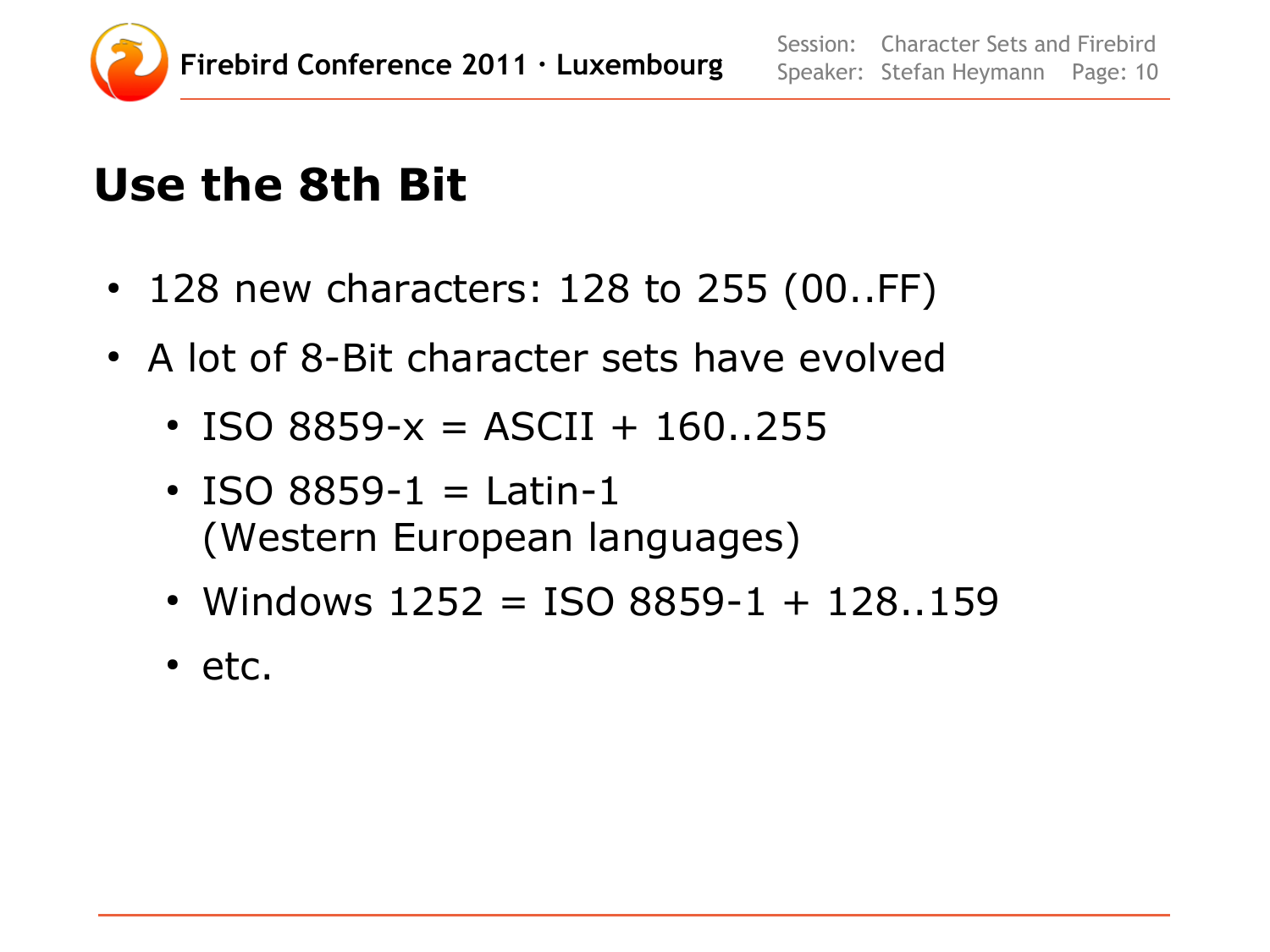

## **ISO 8859**

- Characters 0..127 identical to ASCII
- 128..159 undefined control characters
- 160..255 individually assigned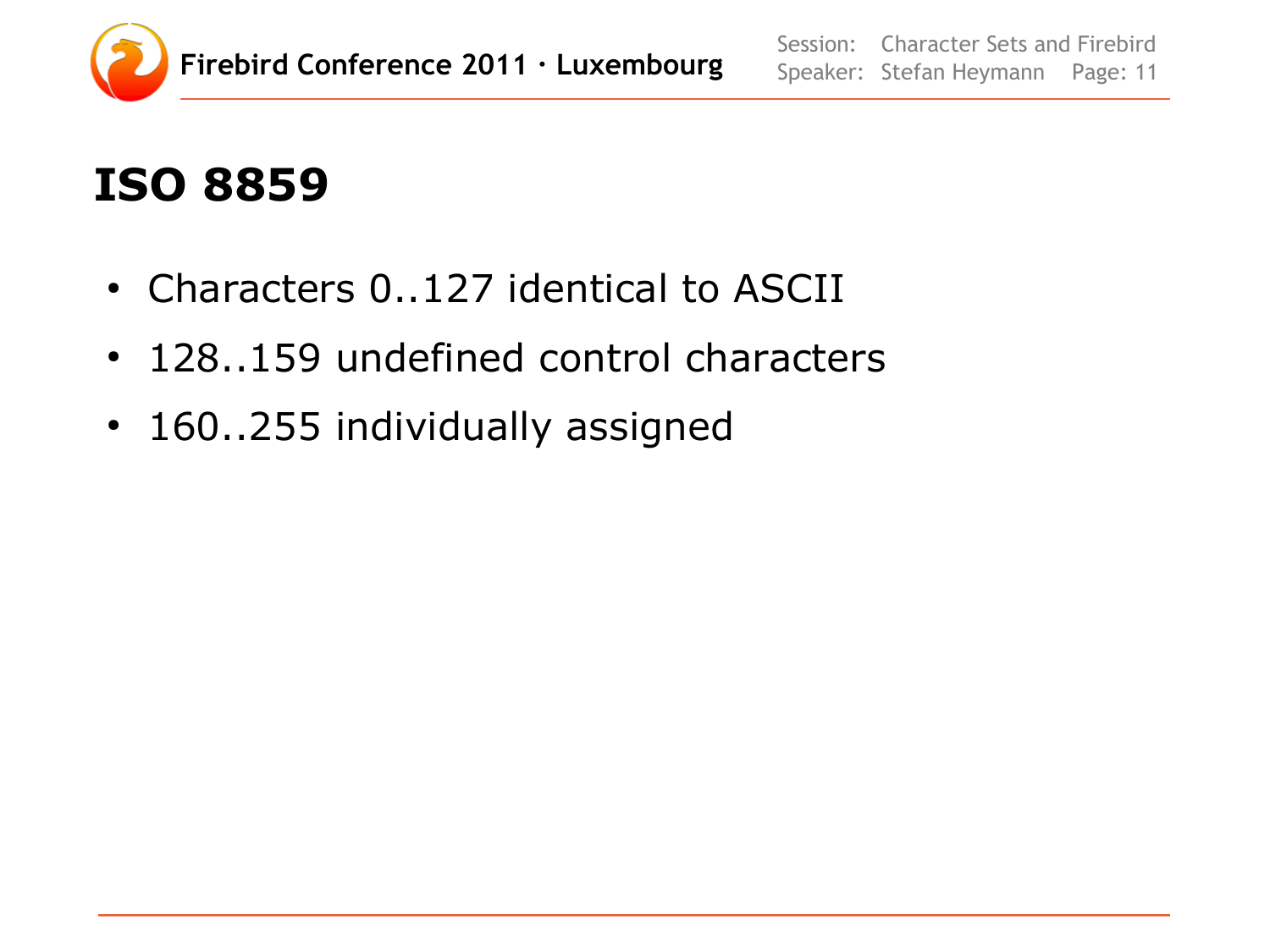

Session: Speaker: Stefan Heymann Page: 12 Character Sets and Firebird

#### **ISO 8859-1 / Latin-1**

| <b>A</b> 0 |            | A1   |         | IAZ.  |   | IA3  |         | 164        | Ή                                        | IA5   | ъ.,                   | IA6.       |                               | A7                      | S | ¦A≎ …                     |             | A9   | ⑩                           | AA        | 할                             | IAB. |                          | IAC.        |    | IAD. |              | <b>IAE</b> | 闲                           | IAF        |
|------------|------------|------|---------|-------|---|------|---------|------------|------------------------------------------|-------|-----------------------|------------|-------------------------------|-------------------------|---|---------------------------|-------------|------|-----------------------------|-----------|-------------------------------|------|--------------------------|-------------|----|------|--------------|------------|-----------------------------|------------|
| <b>Bû</b>  | $\bullet$  | C1   |         | IBZ.  | 2 | IE 3 | 3       | <b>IBH</b> | $\mathbf{r}$                             | IE5   | μ                     | <b>IBG</b> |                               | lB 7                    |   | $\overline{\mathbf{B}^2}$ | ÷.          | lB9. |                             | EA        | $\overline{2}$                | IEB. |                          | BC          | X  | IBD. | ķ            | EE         | 为                           | IEF        |
| <b>Co</b>  | ۳.         |      | e.      |       |   | C3   | المالان |            | $\blacksquare$<br>If $\blacksquare$<br>Ĥ | IC5   | Å                     | IC6.       |                               | jc 7                    |   | C8∣                       | $\bullet$ . | C9.  | $\mathcal{L}^{\mathbf{m}}$  | CA        | $\mathcal{F}^{\mathcal{A}}$ . | ICB. | $\blacksquare$           | loc         | ۰. | ICD. | an.          | СE         | $\mathcal{L}_{\mathcal{A}}$ | ICF        |
| <b>Do</b>  |            | 101. | الموالي | ID 2. |   | D3   |         | 104        | <b>Section</b>                           | ID 51 | $\sigma_{\rm{min}}$ . | <b>106</b> | $\mathbf{0}$ and $\mathbf{0}$ | $\overline{\mathbf{p}}$ |   | $\overline{\text{D}8}$    |             | [D9] | $\mathbf{H}_{\text{eff}}$ . | DA        | <b>Section</b>                | IDB. | $\mathcal{L}_{\rm{max}}$ | <u>IDC </u> |    | IDD. | $\mathbf{r}$ | <b>JDE</b> |                             | IDF        |
|            |            |      |         |       |   |      |         |            |                                          |       |                       |            |                               |                         | × |                           | Ø           |      |                             |           |                               |      |                          |             |    |      |              |            |                             |            |
| Eo         | $\ddot{a}$ | IE1  | а       | IE2.  | â | lE3  | ã       | <b>E4</b>  | $\blacksquare$<br>а                      | IE5   | 。<br>a                | IE6.       | æ                             | IE 7                    |   | lE≎.                      | e           | lЕ9  | e                           | <b>EA</b> | ê                             | IEB. | е                        | <b>JEC</b>  |    | IED. |              | EE         | e.                          | <b>IEF</b> |

Afrikaans, Albanese, Basque, Danish, German, **English**, Faroese, Finnish, French, Icelandic, Italian, Catalan, Dutch, Norwegian, Portuguese, Rhaeto-Romance, Scottish Gaelic, Schwedish, Spanish, Suaheli *Large parts of the world – wide-spread use*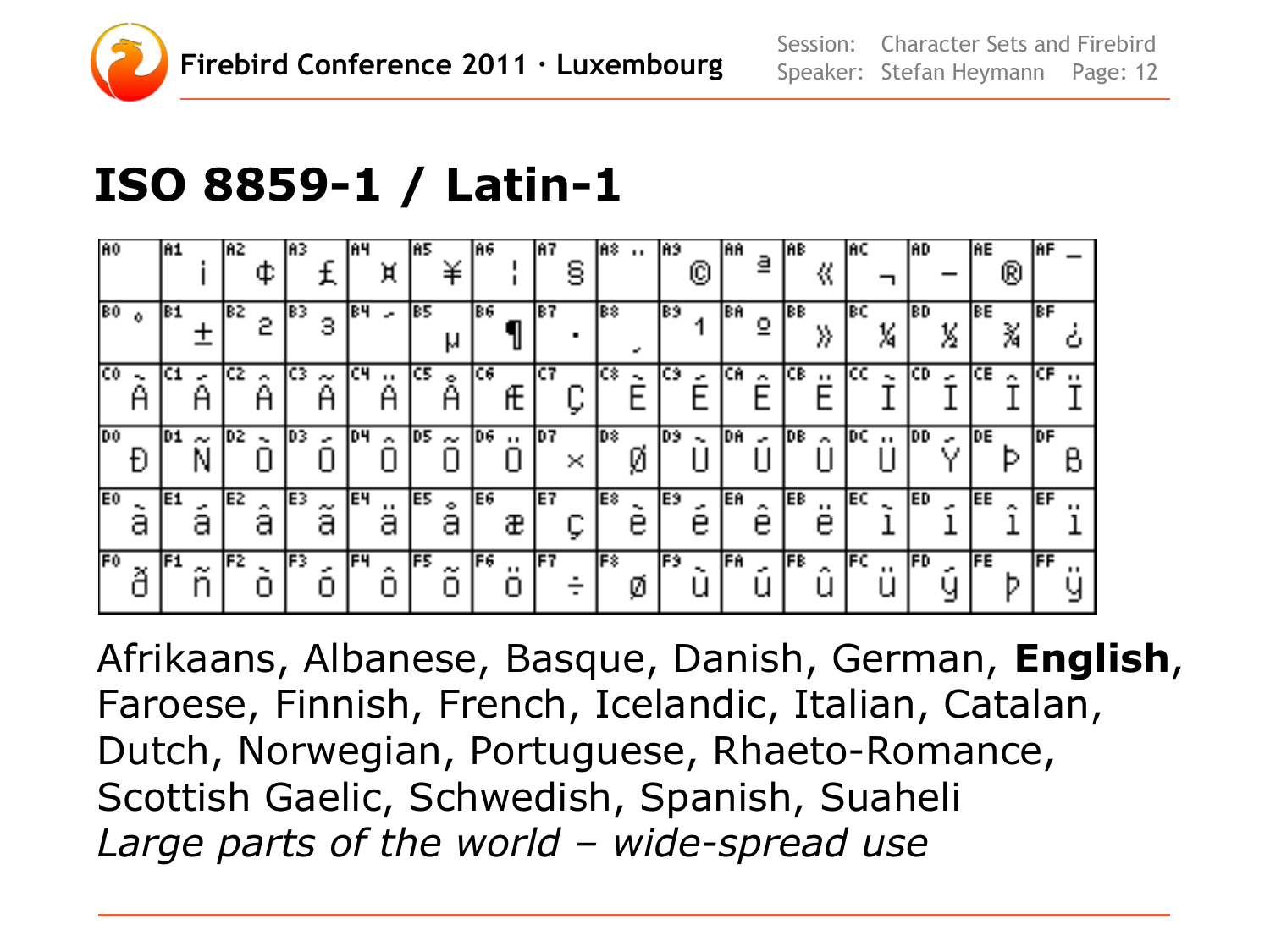

Session: Speaker: Stefan Heymann Page: 13 Character Sets and Firebird

#### **ISO 8859-2 / Latin-2**

| IAO.                                | IA1.                  | $ $ A2 ( , $ $ A3 $ $            | ŀ                    | 184<br>Ή                                      | IA5.<br><b>Section</b>    | IA6.<br>$\mathbf{e}^{\mathbf{e}}$<br>S     | IA 7<br>§                          | A8   A9 .                      | $\sim 10$<br>S        | AA<br>Ş         | IAB.<br><b>Section</b>              | IAC.<br>$\mathcal{L}^{\mathbf{m}}$                                                | IAD.                          | IAE.<br>$\sim$ | IAF          |
|-------------------------------------|-----------------------|----------------------------------|----------------------|-----------------------------------------------|---------------------------|--------------------------------------------|------------------------------------|--------------------------------|-----------------------|-----------------|-------------------------------------|-----------------------------------------------------------------------------------|-------------------------------|----------------|--------------|
| $\overline{\mathbb{R}^0}$ of        | E1<br>а               | IB 2.                            | IBB.                 | F<br>$\mathbf{e}^{\mathbf{e}^{\mathrm{T}}}$ . | <b>IBS</b><br>$\sim$ [36] |                                            | B.7   <br><b>Section</b>           | lB8.                           | <b>E3</b><br>цý.<br>S | <b>IBA</b><br>Ş | <b>IBB</b><br>$\Delta \mathbf{r}$ . | IBC.                                                                              | $ BD  \rightarrow  BE $       |                | BF           |
| 厑<br>$\mathbf{r}^{\mathrm{H}}$<br>R | العبد                 | ICZ.<br>$\mathcal{M}_\mathrm{c}$ | ICB.<br>$\Box$       | ICH.<br>$\mathbf{0},\mathbf{0}$ .             | IC5.<br><b>Section</b>    | IC6.<br>$\mathbf{e}^{\mathbf{e}^{\prime}}$ | IC7                                | lcs.<br>У.                     | icali<br>$\mathbf{r}$ | <b>ICA</b>      | ICB.<br>$\blacksquare$              | ICC.<br>$\mathbf{u}$                                                              | ICD.<br><b>SP</b>             | ICE            | ICF          |
|                                     |                       |                                  |                      |                                               |                           |                                            |                                    |                                |                       |                 |                                     |                                                                                   |                               |                |              |
| <b>Dû</b>                           | ID 1.<br>$\mathbf{r}$ | DZ <br>$\sim 10$                 | IDB.<br>$\mathbf{r}$ | 104<br>$\sim 10^{-10}$                        | 105<br>$-$ 0.6            | $\mathbf{B}$ . $\mathbf{B}$ .              | D7 <br>$\mathcal{M}_{\mathcal{C}}$ | ∥D≎ l<br>$\sim 10$             | 109.<br>$\bullet$     | DA .-           | JDB .                               | iss ∣DC in I                                                                      | $\overline{\mathsf{DD} \sim}$ | IDE I          | <b>DF</b>    |
| lE0.<br>Ю.                          | IE1.<br>а             | IEZ.<br>e.                       | E3.<br>پ<br>а        | le4<br>. .<br>а                               | IE5<br>$\mathbf{r}$       | <b>JE6</b>                                 | IE 7                               | lE≎ i<br>$\mathbf{r}$<br>ा अमे | IE9.<br>e             | lEA.<br>ę       | IEB.<br>$\blacksquare$<br>е         | <b>JEC</b><br>$\mathbf{u}$<br>е<br>$\mathop{\mathsf{Fc}}\nolimits_{\mathbb{R}^+}$ | IED.                          | <b>JEE</b>     | IEF.<br>a, p |

Central and Eastern Europe (Czech, Polish, etc.)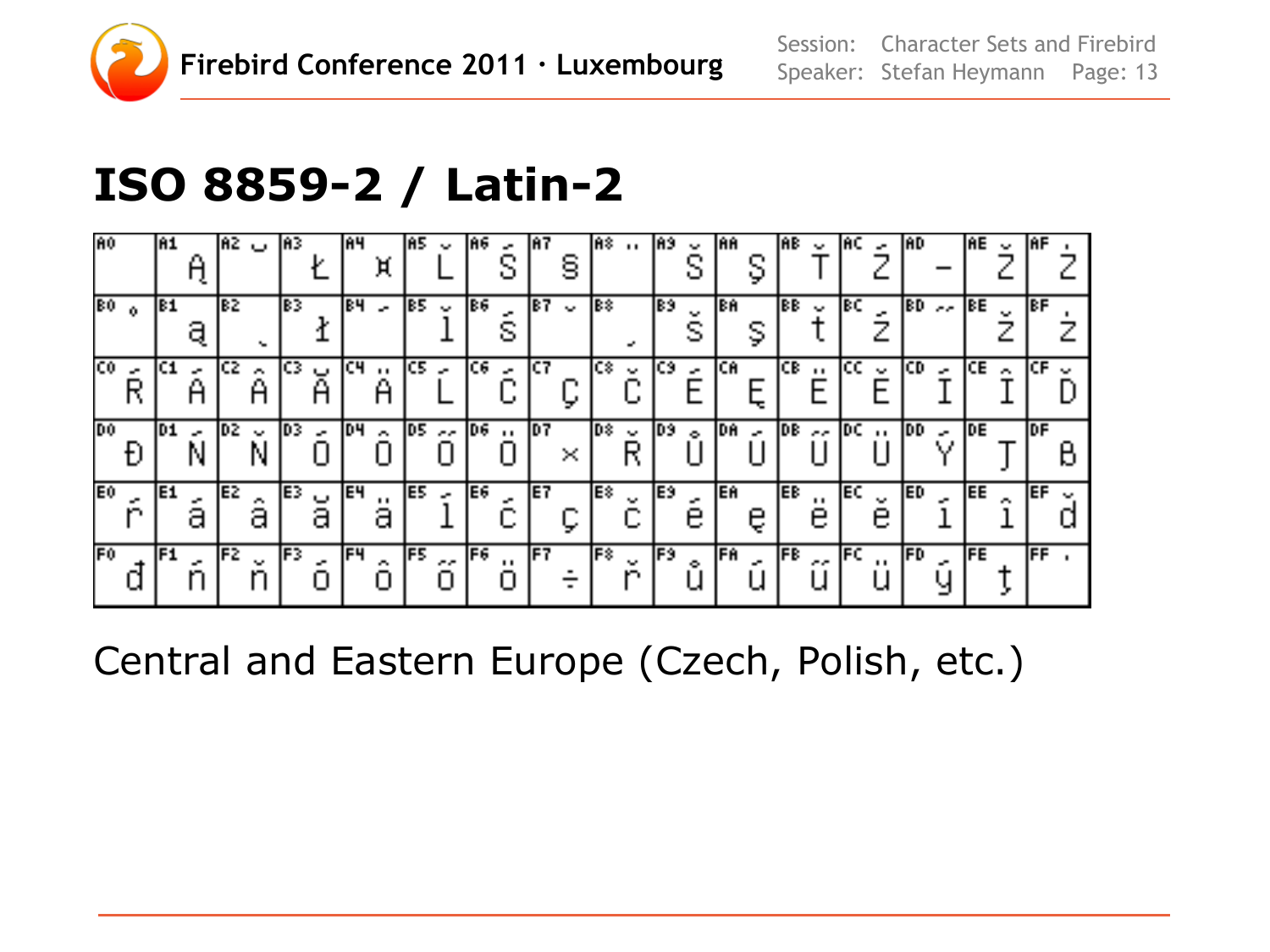

Session: Speaker: Stefan Heymann Page: 14 Character Sets and Firebird

#### **ISO 8859-4 / Latin-4**

| IA0.                   | IA1            | IAZ.<br>К                                | IAB.<br>R         | 1A4<br>Ή                                        | IAS.<br>المحار              | IA6.                | IAZ.<br>g                 | IA8.<br>$\sim 0.1$  | IA9.<br>$\sim$   | AA                              | AB <br>Ō                    | IAC.                  | 1AD.                             | AE<br>$\sim$           | IAF        |
|------------------------|----------------|------------------------------------------|-------------------|-------------------------------------------------|-----------------------------|---------------------|---------------------------|---------------------|------------------|---------------------------------|-----------------------------|-----------------------|----------------------------------|------------------------|------------|
| <b>BO</b><br>$\bullet$ | E1<br>ą        | IB 2.                                    | IB3.<br>r,        | <b>B4</b><br>$\mathbf{e}^{\mathbf{e}^{\prime}}$ | JB5.<br>$\sigma_{\rm eff}$  | IB 6.<br>Ŧ          | IB 7 -<br><b>Contract</b> | IB8.<br>a.          | IB9.<br>хy.<br>S | EA<br>е                         | IE B<br>ደ                   | IBC.                  | IBD.                             | IBE.<br><b>Section</b> | IBF.       |
| 厄                      | <b>Sec</b>     | ICZ.<br>$\mathcal{F}_{\mathcal{F}}$<br>Α | IСB.<br>المحاد    | IСЧ<br>$\blacksquare$<br>Α                      | IC5.<br>ė<br>Ĥ              | IC6                 | lc 7                      | IC8<br>$\mathbf{u}$ | IСЭ<br>العي      | CA                              | ICB.<br>$\blacksquare$      | lcc.                  | lcD.<br>$\overline{\phantom{a}}$ | <b>CE</b><br>УW.       |            |
|                        |                |                                          |                   |                                                 |                             |                     |                           |                     |                  |                                 |                             |                       |                                  |                        |            |
| <b>Dû</b>              | <b>D1</b><br>N | ID 2.                                    | lDB.              | 104<br>$\sim 10$                                | JD 5.<br>$\sigma_{\rm eff}$ | D6 <br>$\mathbf{H}$ | D 7   <br>×               | los.<br>y           | D9               | DA<br>$\mathbf{e}^{\mathbf{e}}$ | JDB.<br>$\sim$              | IDC I<br>$\mathbf{H}$ | IDD.<br><b>Contract</b>          | <b>DE</b>              | DF.        |
| E0 <br>а               | IE1<br>а       | IE 2<br>and in<br>а                      | E3<br>and in<br>а | IE4<br>$\blacksquare$<br>а                      | IE5.<br>$\bullet$<br>а      | IE6.<br>æ           | IE 7                      | lE≎i<br>n e         | lE9.<br>÷<br>е   | EA<br>ę                         | IEB.<br>$\blacksquare$<br>е | IE CI<br>е            | IED.                             | EE<br>O.               | <b>IEF</b> |

Northern Europe, Baltic, Greenlanic, Sami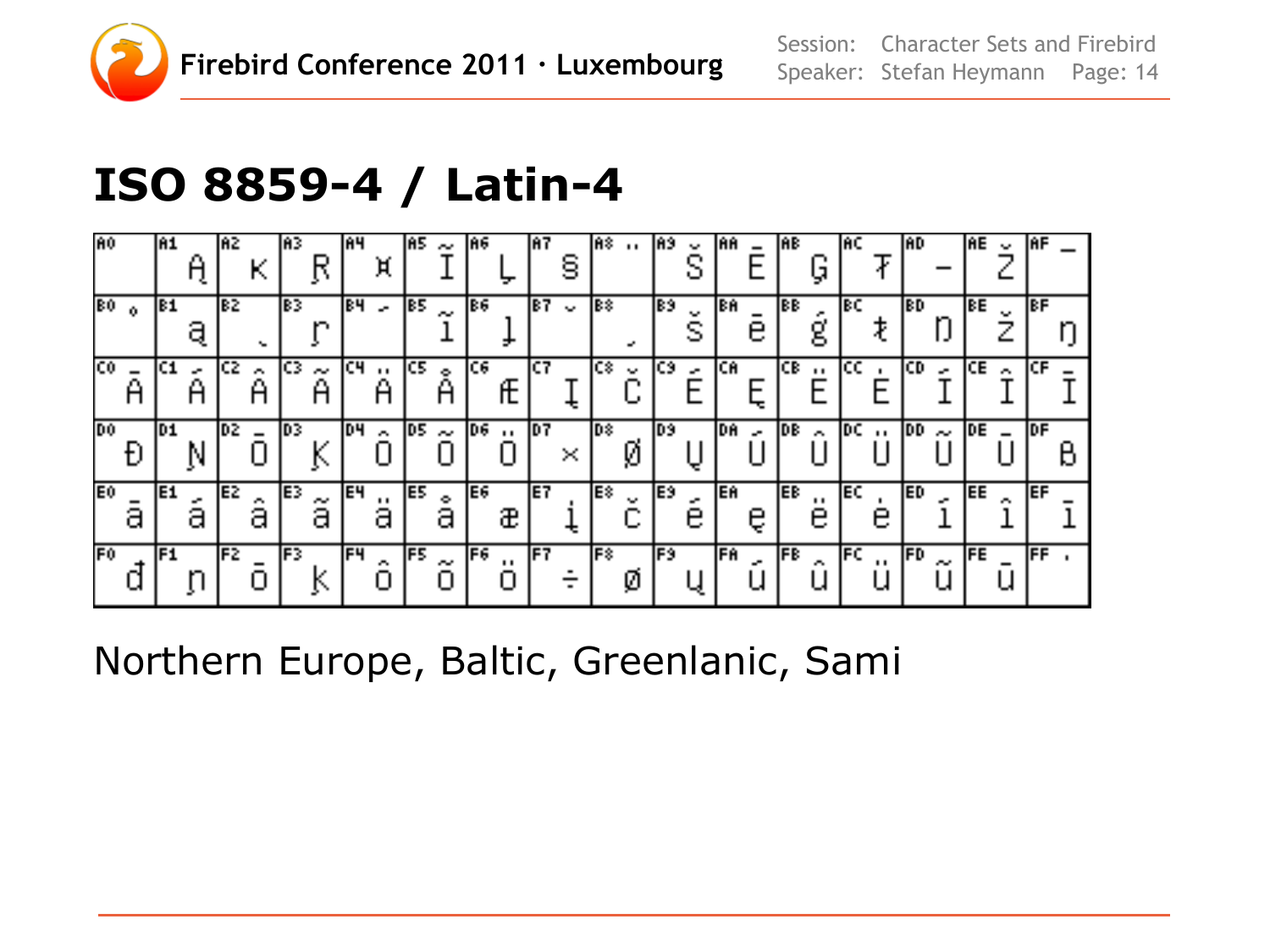

## **ISO 8859-5 / Cyrillic**

| <b>RO</b>       | IA1.  | $\blacksquare$ | IA2        | IАЗ                     | $\mathbf{r}$ | 1A4<br>Е | IA5  | S | IA6   |    | IA 7<br>$\blacksquare$ | IA8.<br>ப                         | lA9       | Ъ              | IAA.      | $\mathbf{b}$ | IAB.       | Ћ  | IAC.  | $\rightarrow$ | IAD  |   | AE   | $\mathbf{u}$                        | <b>IAF</b> |   |
|-----------------|-------|----------------|------------|-------------------------|--------------|----------|------|---|-------|----|------------------------|-----------------------------------|-----------|----------------|-----------|--------------|------------|----|-------|---------------|------|---|------|-------------------------------------|------------|---|
| <b>B</b> o<br>Ĥ | IB 1. |                | IB 2.      | IB 31                   |              | E4       | IB5. |   | IB6.  | Ж  | JB 7.<br>ゴ             | B≎∣<br>И                          | lB9.      | $\cup$<br>И    | BAI       | Κ            | IBB.       |    | IBC.  | H             | IED. |   | IBE. |                                     | IBF.       |   |
| 匝<br>D          | lc1   | ப              | CZ.        | $\overline{\mathbf{C}}$ |              | Iсч<br>Ф | IC5. | Χ | IC6   |    | jc 7                   | $\overline{\mathsf{c}\mathsf{s}}$ | IС9       |                | lcn.      | D            | ICB.       | ÞI | lcc.  |               | ICD  |   | CE.  |                                     | ICF.       |   |
|                 |       |                |            |                         |              |          |      |   |       |    |                        |                                   |           |                |           |              |            |    |       |               |      |   |      |                                     |            |   |
| <b>Do</b><br>Э  | ID 1. |                | ID 2.<br>R | ID 3.                   |              | 104      | D5   | е | ID 6. | Ж. | D 7   <br>з            | $\overline{\mathbf{p}^*}$<br>И    | <b>P3</b> | آباد<br>ا<br>И | <b>DA</b> | К            | <b>JDB</b> | Л  | ID CI | M             | DD   | H | IDE. |                                     | <b>DF</b>  |   |
| <b>E</b> o<br>Ŋ | lE1.  |                | E2.        | E3                      | ν            | le4<br>Ф | IE5. | Χ | lE6   |    | IE 7                   | E8.<br>Ш                          | lE9.      |                | lEA.      | b            | <b>JEB</b> | bl | lE Ci | Þ             | ED   | Э | EE   | Ю<br>$\mathsf{fFE} \cup \mathsf{f}$ | <b>IEF</b> | Я |

Cyrillic (Russia, Ukraine, etc.) More important: KOI8-R (Russian), KOI8-U (Ukrainian)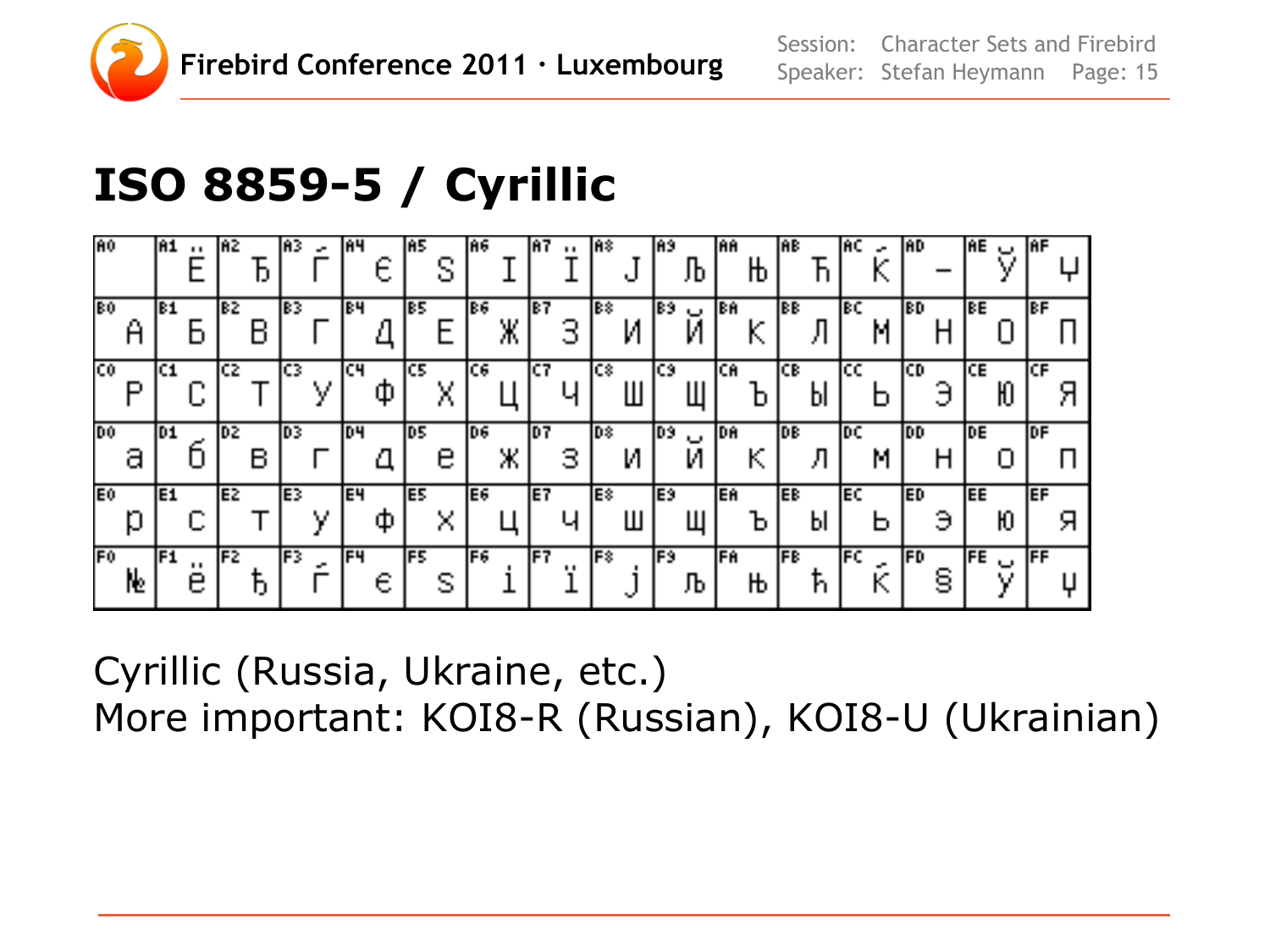

Session: Character Sets and Firebird Speaker: Stefan Heymann Page: 16

#### **ISO 8859-9 / Latin-5**

| AO               |         | lA1  |         | IAZ. | ¢       | IA3   |                 | 1A4 | Ή                          | IA5  | ¥          | IA6       |                | 1A 7 | S                           | lA≎ … |         | 1A9.       | (Ō)    | IAA. | a                 | ĤB  | 섟              | AC    |                | IAD.      |   | <b>AE</b> | (R)    | IAF |
|------------------|---------|------|---------|------|---------|-------|-----------------|-----|----------------------------|------|------------|-----------|----------------|------|-----------------------------|-------|---------|------------|--------|------|-------------------|-----|----------------|-------|----------------|-----------|---|-----------|--------|-----|
| $\mathbb{R}^0$ o |         | F1   |         | IB 2 | 2       | IBB.  | 3               | 164 | $\mathbf{e}^{\mathbf{e}}$  | IB5. | μ          | IB6.      |                | le 7 |                             | B8    | ÷       | lB9        |        | EA   | $\mathbf{\Omega}$ | BB. |                | IB CI | X              | IBD.      | X | IBE.      | X<br>M | IBF |
| C٥.              |         |      |         | IC 2 | æ.      | CЗ    | المنافر         | IСЧ | $\blacksquare$             | IC5. | Å          | IC6.      |                | ſC 7 |                             | IC8.  |         | IС9        | цH.    | ICA. | У.                | CВ  | $\blacksquare$ | ICC   | $\blacksquare$ | ICD.      |   | ICE.      | аń,    | lCF |
| <b>Dû</b>        | ب       | 10 1 | الموالي | 1D 2 |         | ID 3. | e.              | 104 |                            | ID5. |            | <b>D6</b> |                | D7   |                             | ∥D≎   |         | <b>109</b> |        | DA   | ш.                | DB  |                | DC.   |                | JDD.      |   | IDE.      |        | IDF |
|                  |         |      |         |      |         |       |                 |     | $\mathcal{L}^{\text{max}}$ |      | $\sim$     |           | $\mathbf{r}$ . |      | $\mathcal{M}_{\mathcal{A}}$ |       | Ø       |            | ۰.     |      |                   |     | $\sim$         |       | $\mathbf{u}$ . |           |   |           |        |     |
| Eΰ               | ۰.<br>а | IE1  | а       | IE2. | o.<br>а | IE3.  | $\widetilde{a}$ | le4 | $\blacksquare$<br>а        | E5   | $\ddot{a}$ | lE6.      | æ              | lE 7 | ⋤                           | E8    | ۰.<br>е | lE9.       | c<br>e | EA   | cв.<br>е          | EB  | . .<br>е       | EC    |                | <b>ED</b> |   | EE        | æ.     | lef |

Turkish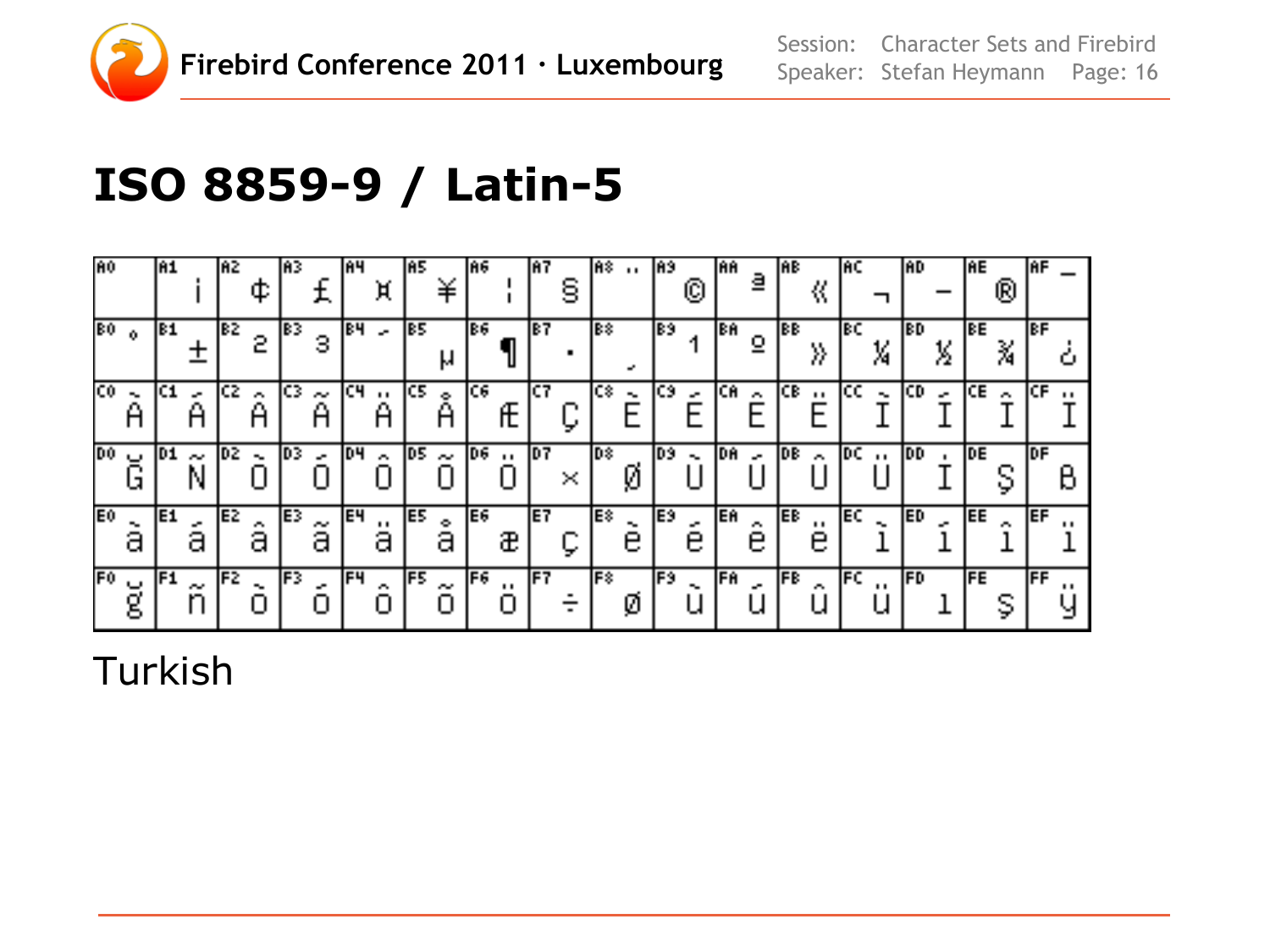

## **Windows Character Sets ("Codepages")**

- Partly congruent to ISO-8859
- Additional assignment of characters 128..159 with visible (non-control) characters
	- Hyphens n length and m length  $-$  (vs. Dash -)
	- Typographic "quotation marks", etc.
- Windows character sets officially registered at IANA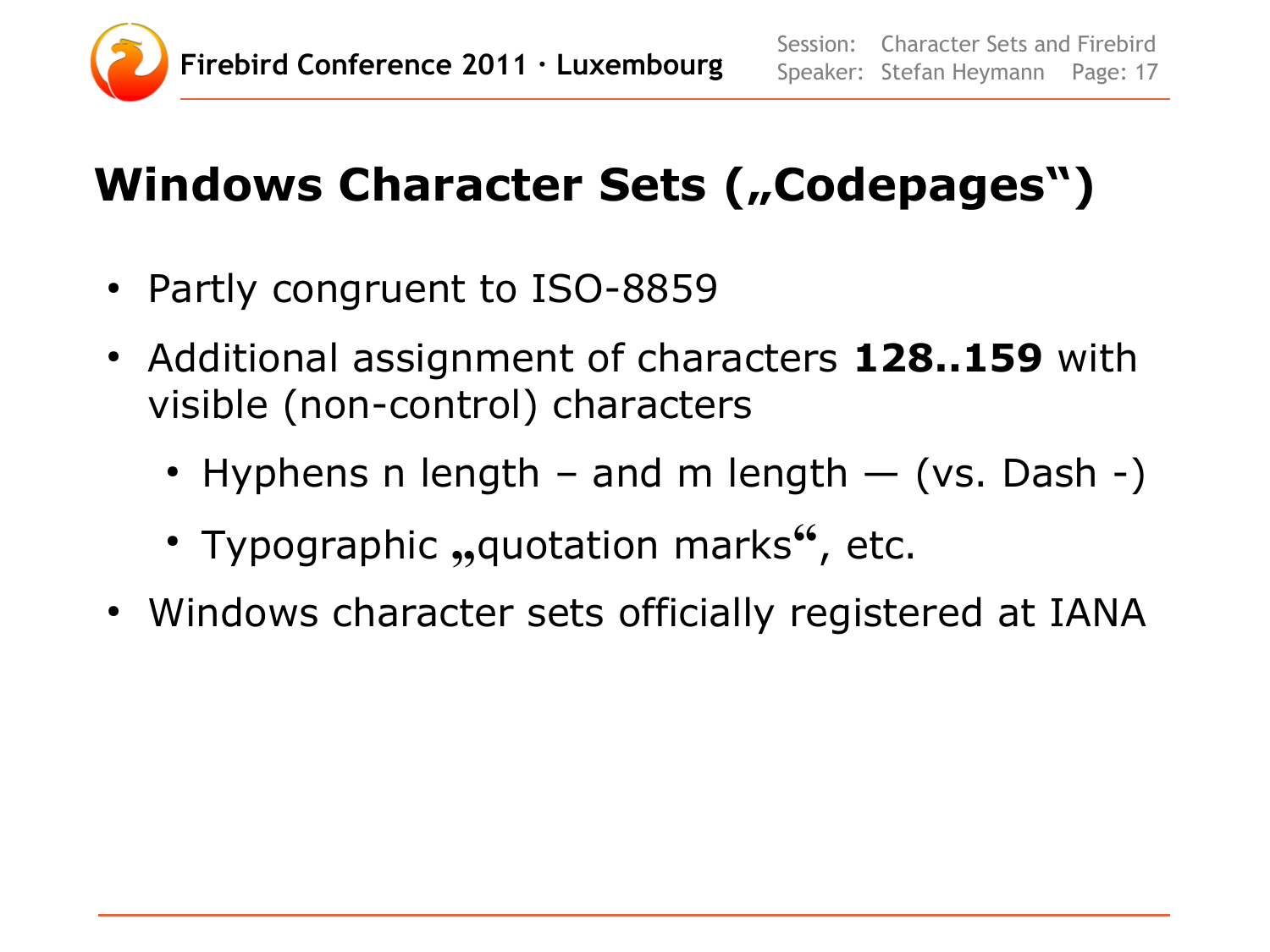

## **Microsoft Windows Codepages**

- 874 Thai
- 932 Japanese
- 936 Simplified Chinese
- 949 Korean
- 950 Traditional Chinese
- 1250 Central European
- 1251 Cyrillic
- 1252 Western European
- 1253 Greek
- 1254 Turkish
- 1255 Hebrew
- 1256 Arabic
- 1257 Baltic
- 1258 Vietnamese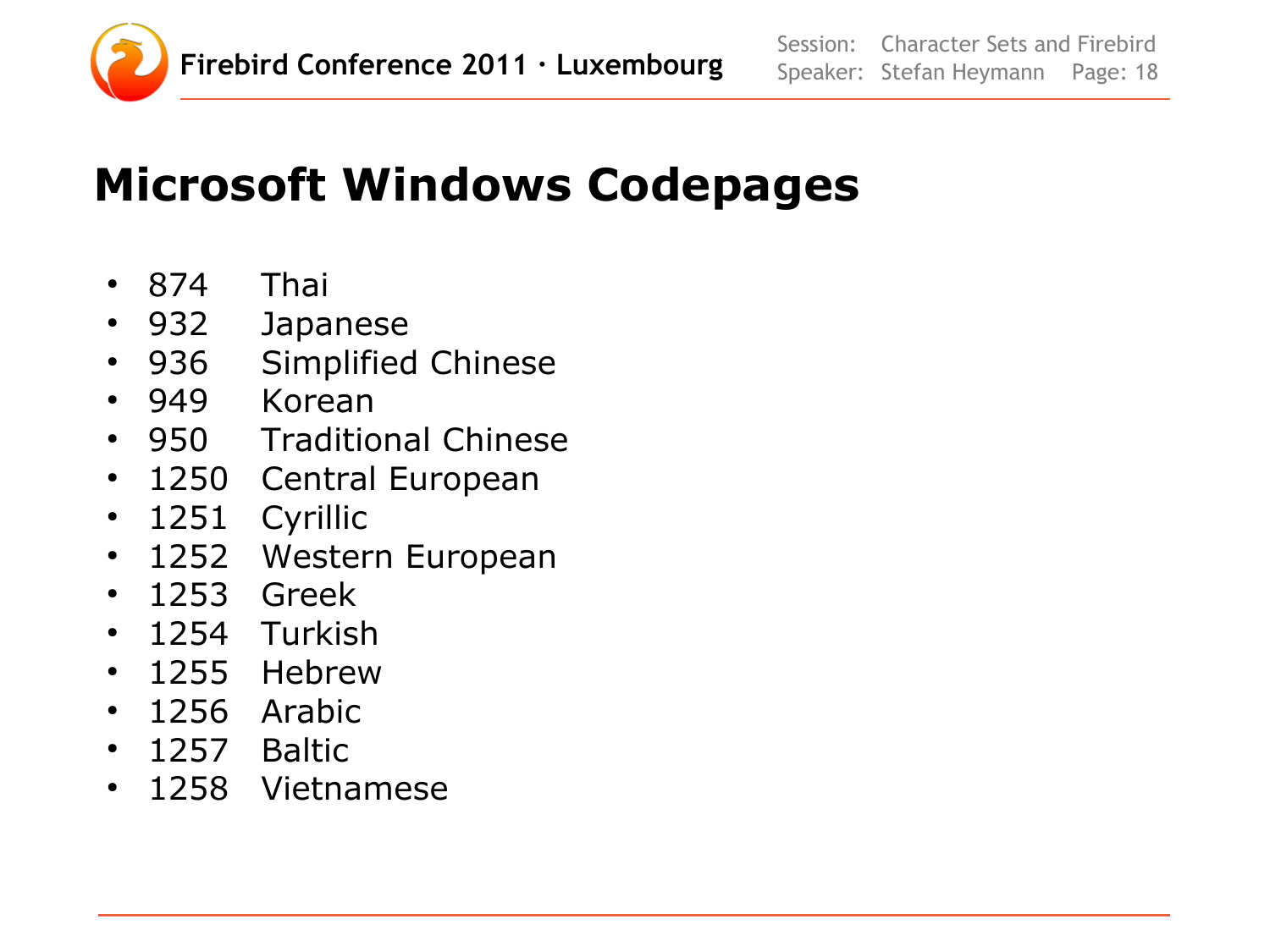

#### **windows-1252**

- Congruent to ISO 8859-1 (Western European languages, including English)
- Additional characters in the 128..159 range:

$$
\varepsilon, f, f, \ldots + \frac{9}{100} \text{ s} < \text{E} \text{ Z}
$$

Euro sign € since 2000 (Windows 1252-2000)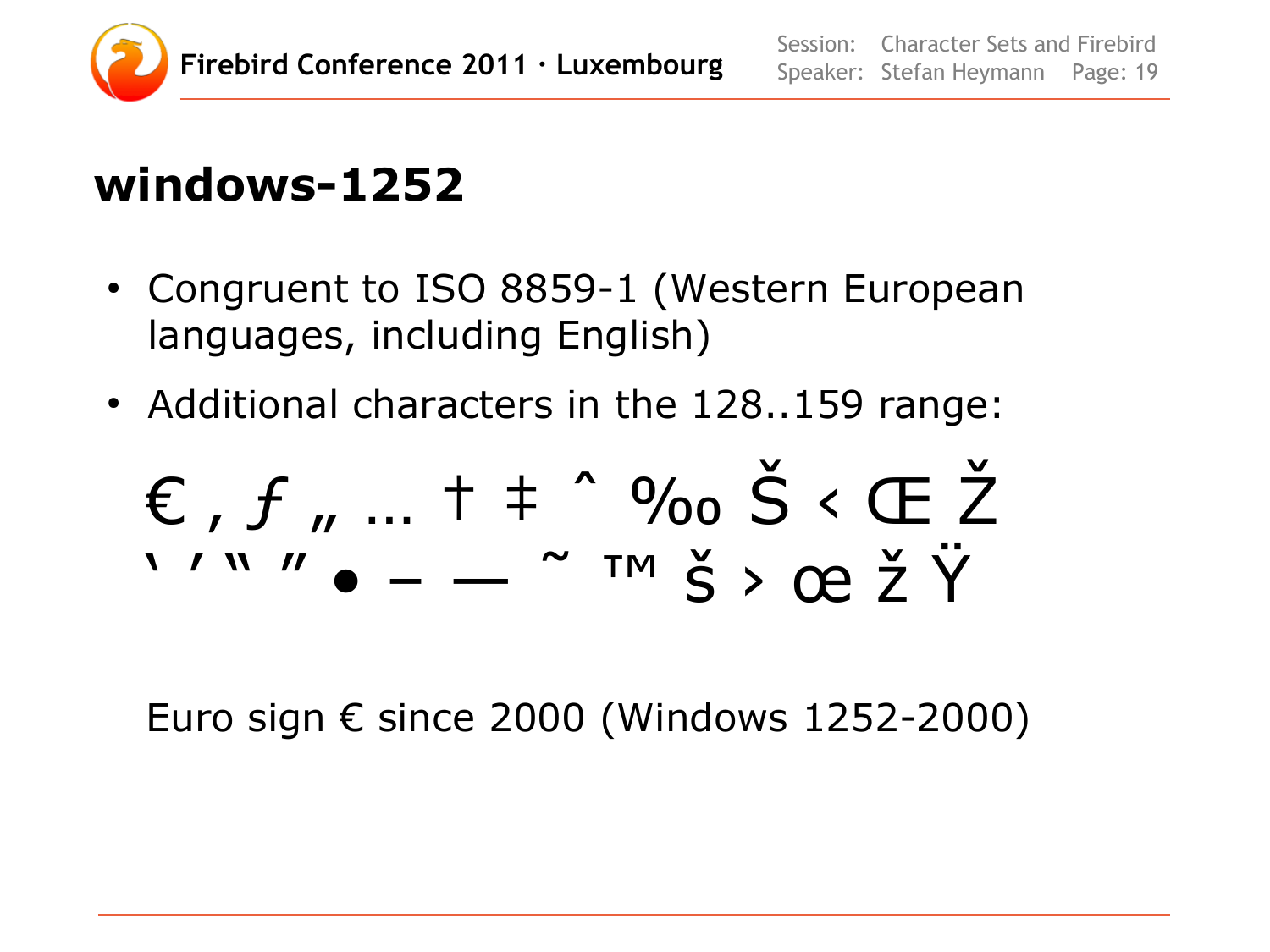

## **Multi-Byte Character Sets MBCS**

- Multiple Bytes per Character
- Eastern Asian Languages (CJK)
- String Length <> Length of character chain
- Making extraction of sub-strings more difficult
- Firebird functions:
	- **BIT\_LENGTH**: length of a string in bits (!)
	- **CHAR\_LENGTH/CHARACTER\_LENGTH**: length of a string in characters
	- **OCTET\_LENGTH**: length of a string in bytes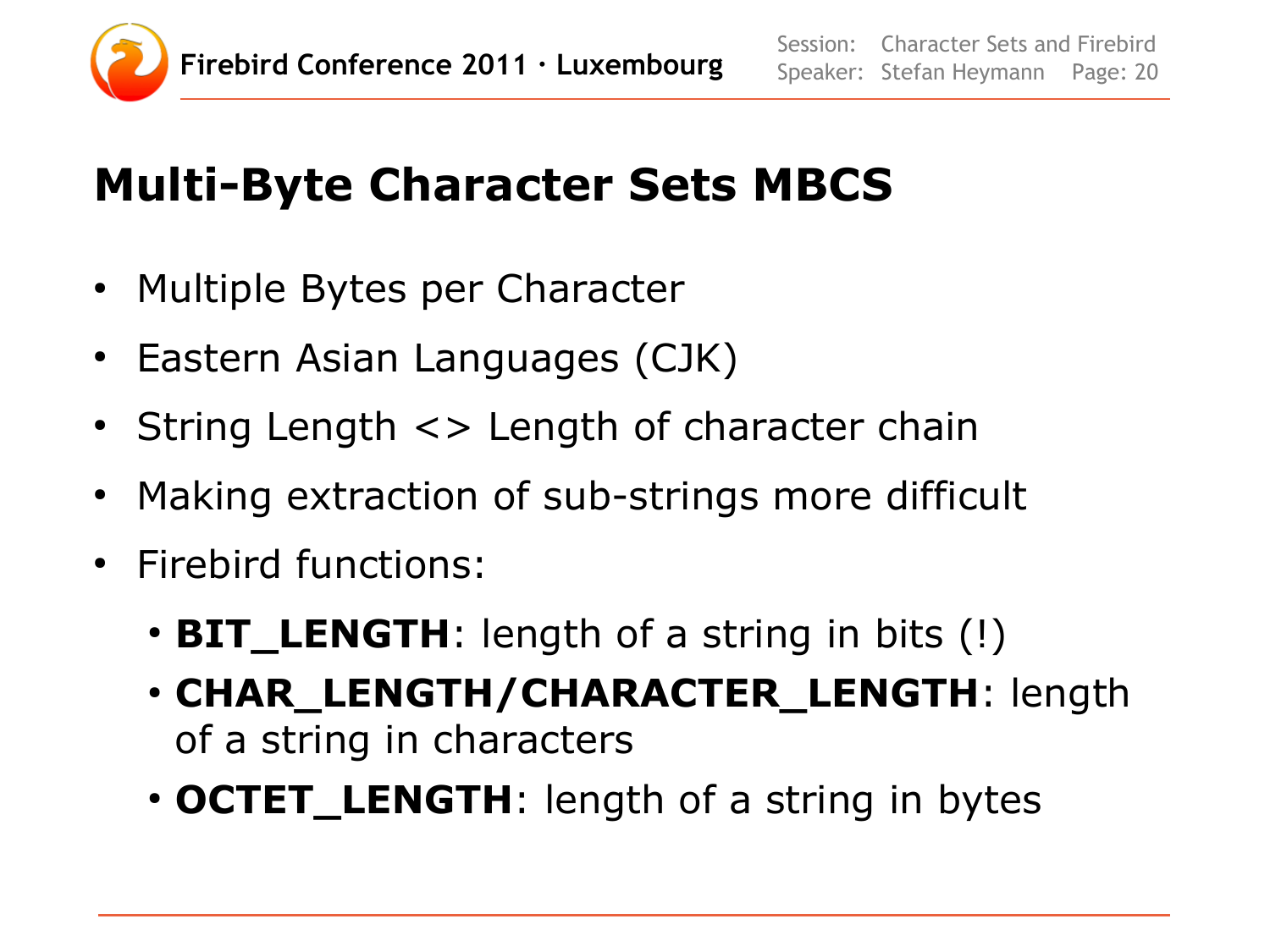

Session: Speaker: Stefan Heymann Page: 21 Character Sets and Firebird

## **Unicode**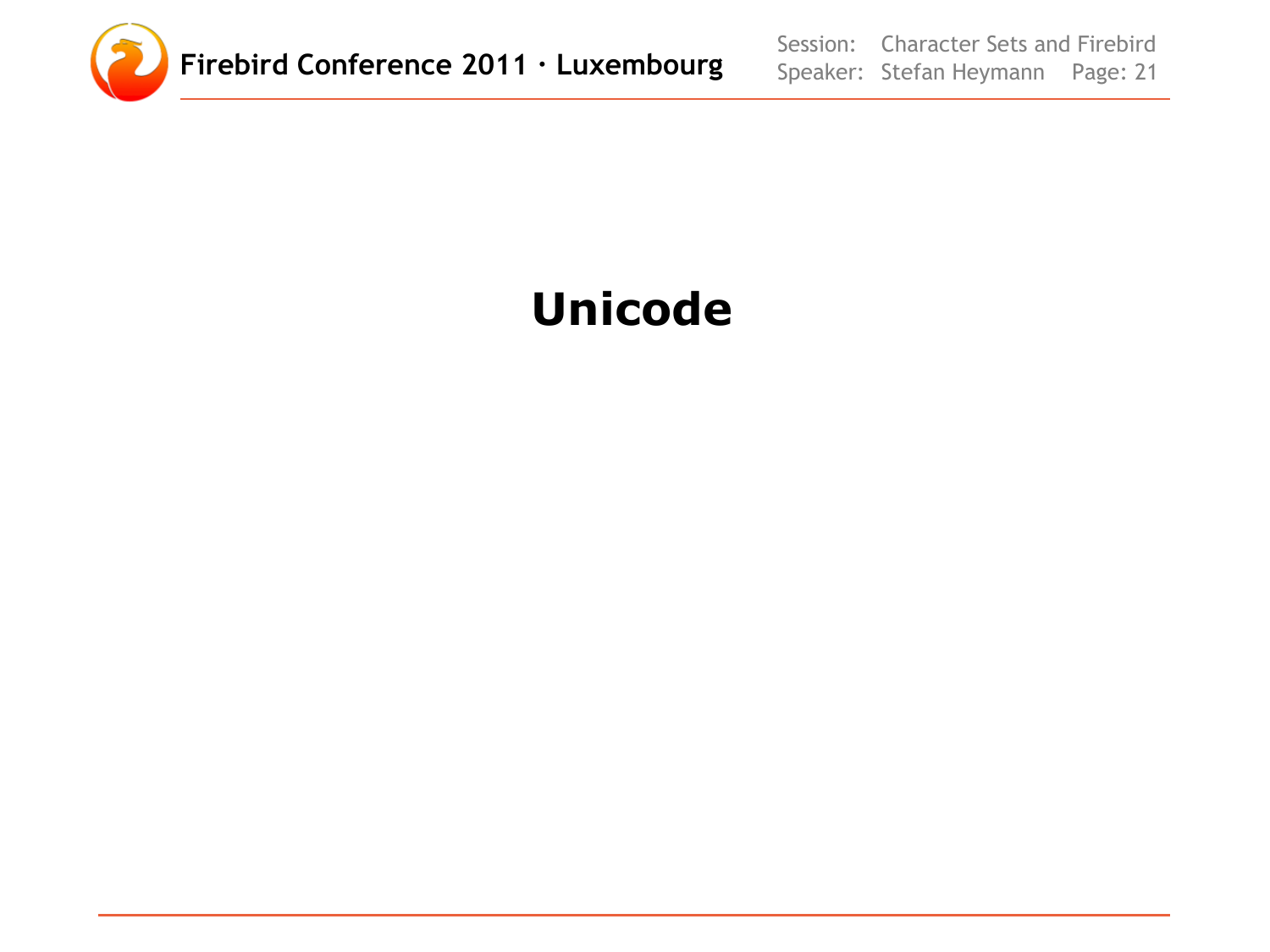

## **Why Unicode?**

- One single Character Set for all languages/scripts
- No code overlaps
- Hardware and OS independant
- $\cdot$  Standardisation ISO 10646 (vs. ASCII = ISO 646)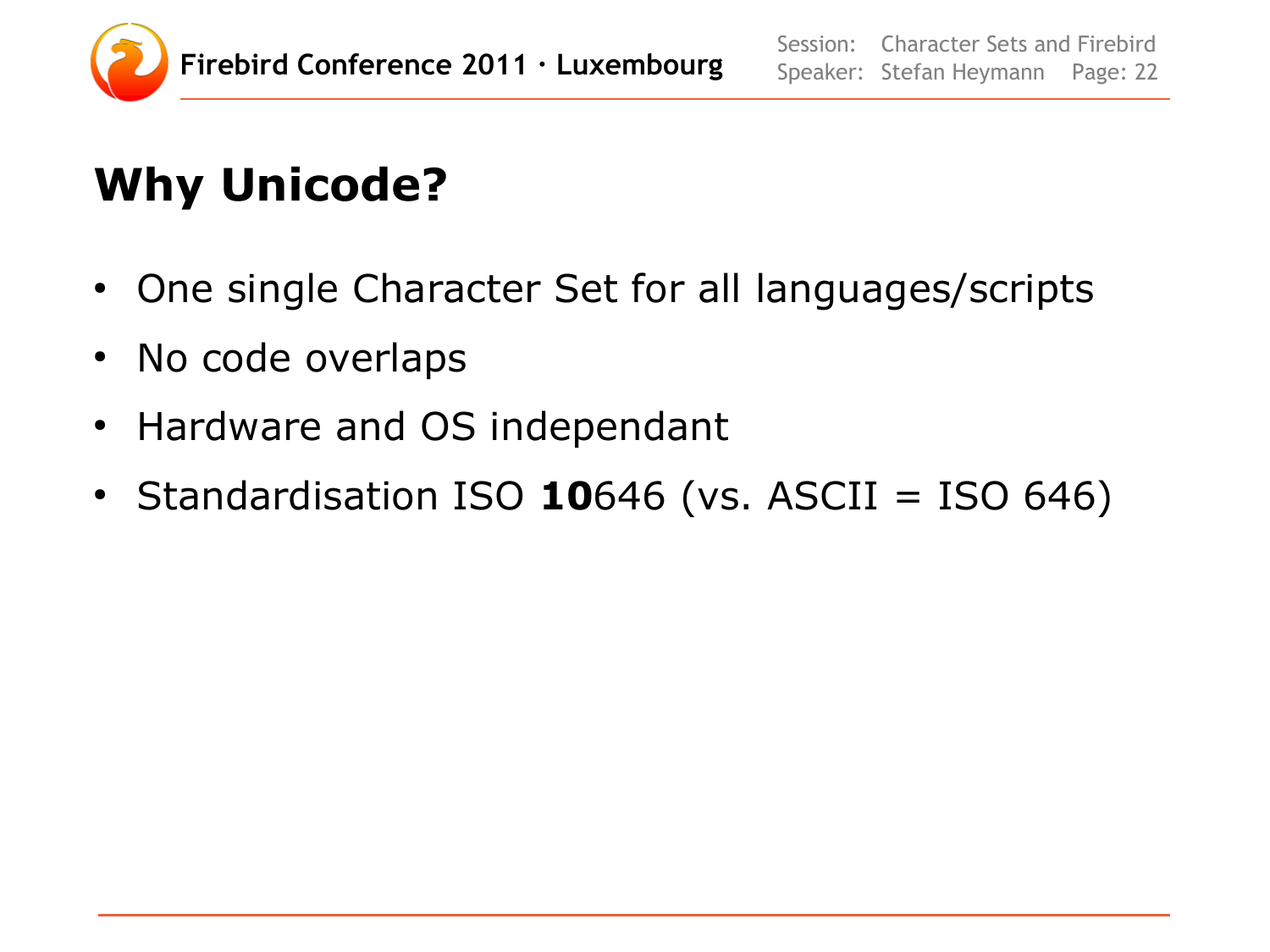

## **Unicode**

- Started with 16 Bits/Character, now 32 Bits/Char
- Ability to code  $1,114,112$  characters
- Currently only a fraction is used
- "Basic Multilingual Plane" (BMP): 0..U+FFFF Can be encoded in 16 bits
- Current version: 6.0.0 (February 2011)
- Defines Characters, *not* Glyphs
- Practically equal to ISO/IEC 10646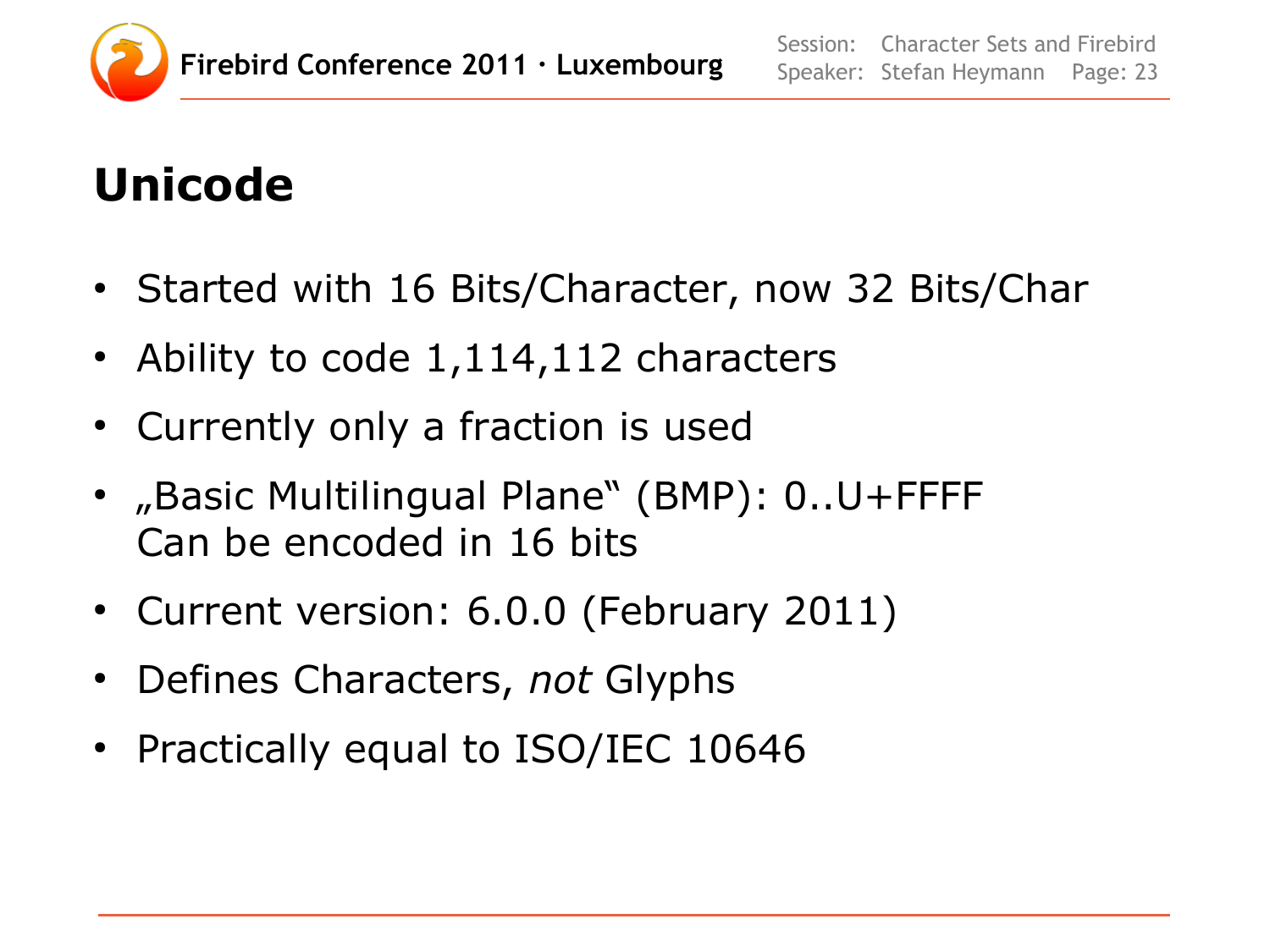

## **Character Definition**

- Unicode defines a numerical *Code Point* (scalar value) and an *Identifier* for every character
	- 0041 LATIN CAPITAL LETTER A
	- 00E4 LATIN SMALL LETTER A WITH DIAERESIS
	- 0391 GREEK CAPITAL LETTER ALPHA
	- 05D0 HEBREW LETTER ALEF
	- 0950 DEVANAGARI OM
	- 1D56C MATHEMATICAL BOLD FRAKTUR CAPITAL A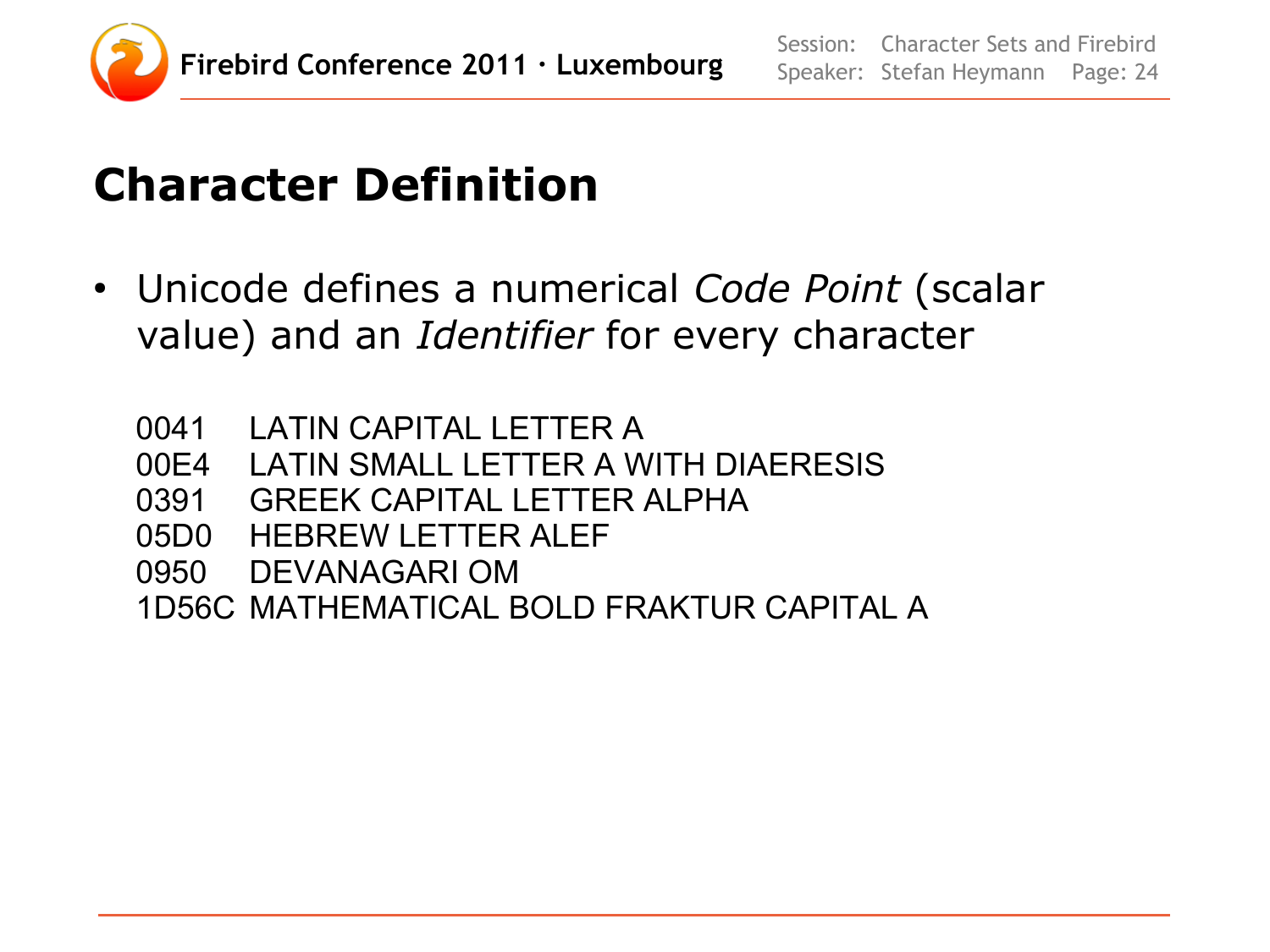

### **Unicode Code Points**

- Codespace: 0..10FFFF
- Usual notation is hexadecimal with preceding U+ and 4 or 5 digits
- $\cdot$  U+0020
- $\cdot$  U+0041
- $\cdot$  U+1D56C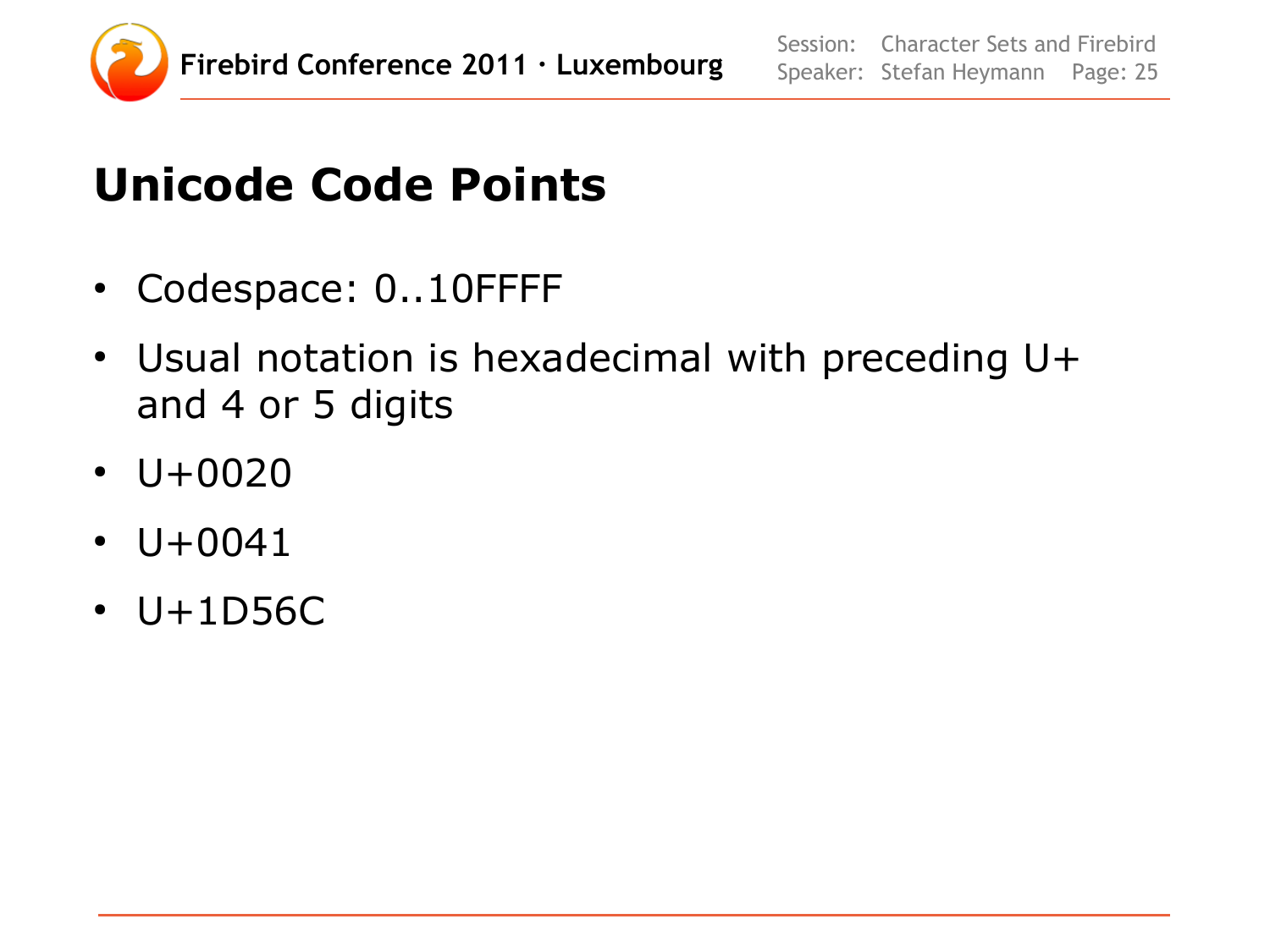

#### **Unicode Character Names**

- Consisting of the uppercase letters A..Z, digits 0..9, hyphen (-) and whitespace.
- BYZANTINE MUSICAL SYMBOL LEIMMA ENOS **CHRONOU**
- DESERET CAPITAL LETTER OW
- BRAILLE PATTERN DOTS-1245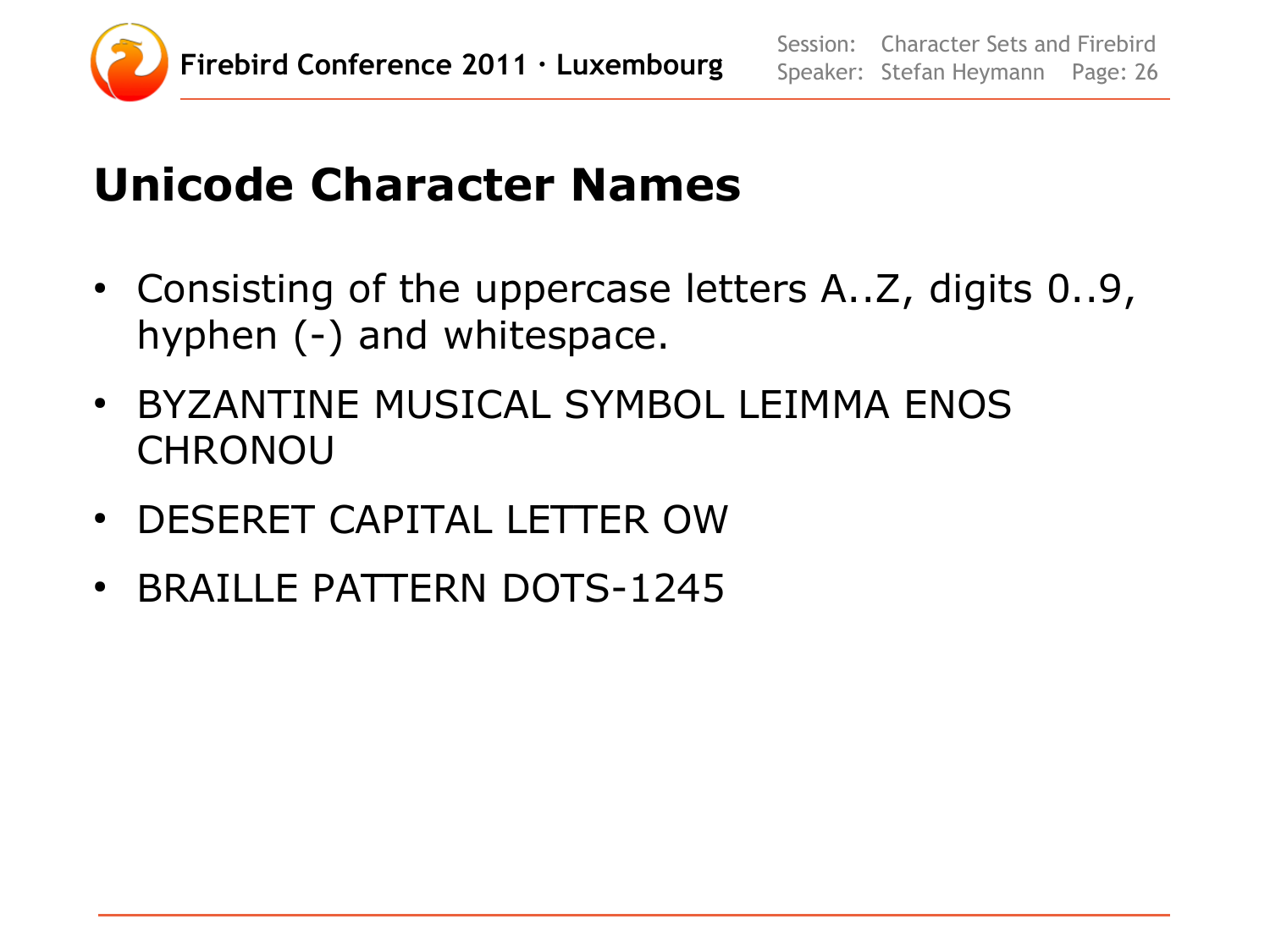

## **Unicode Coding**

- Storage of Code Points in memory
- 32 Bits/Character easy but too fat
- There are several codings around:
	- 8-Bit (UTF-8, formerly called "FSS")
	- 16-Bit (UCS-2, UTF-16)
	- 32-Bit (UCS-4, UTF-32)
	- PunyCode for international Domain names
	- "Exotic": UTF-7, UTF-1, etc.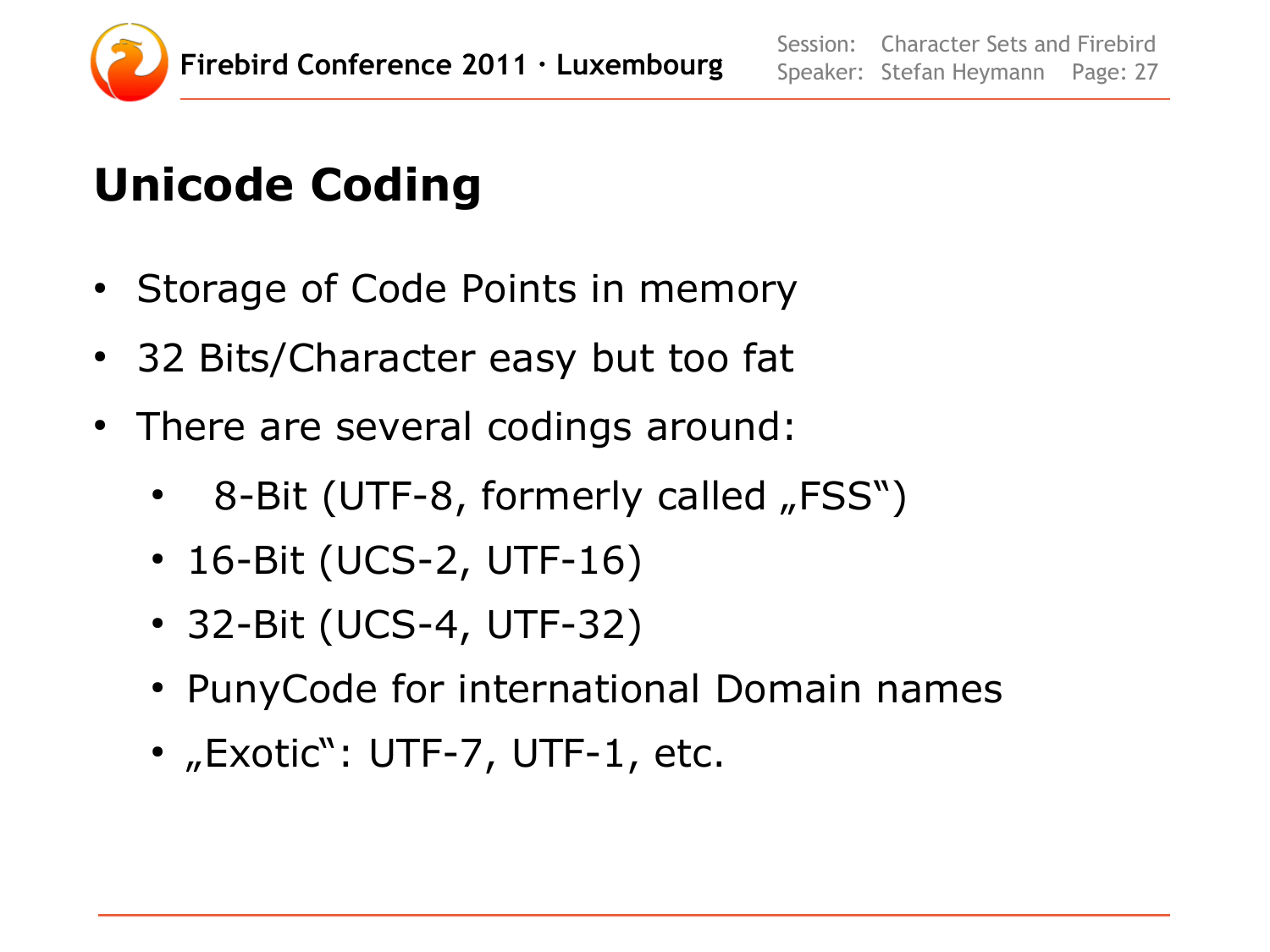

## **UCS-2**

- 16 Bits per Character
- Code Area: 0000..FFFF = Basic Multilingual Plane (BMP)
- Characters beyond the BMP (defined since Unicode 3.1) can not be encoded
- Replaced by UTF-16
- "Unicode" often used as a synonym for UCS-2 (which is wrong and can lead to misunderstanding)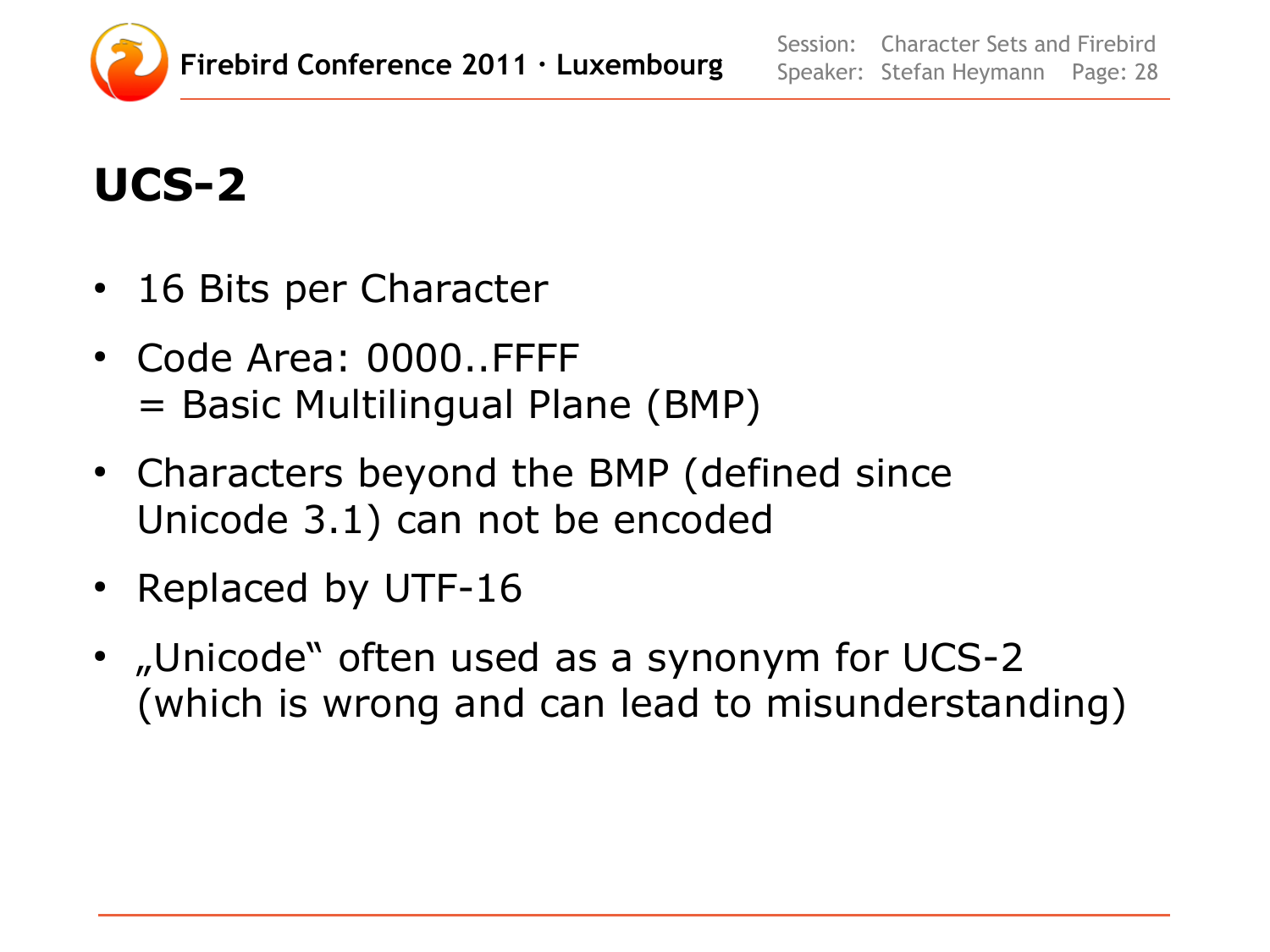

## **UTF-16**

- 16 Bits per Character
- All characters  $>$  FFFF must be coded as a "Surrogate Pair" and occupy 2 consecutive 16-Bit words
- Complete Code Space can be encoded
- Difficult to calculate string length or substrings
- Used by Windows 2000 and later
- Used by Delphi 2009/2010/XE (UnicodeString type)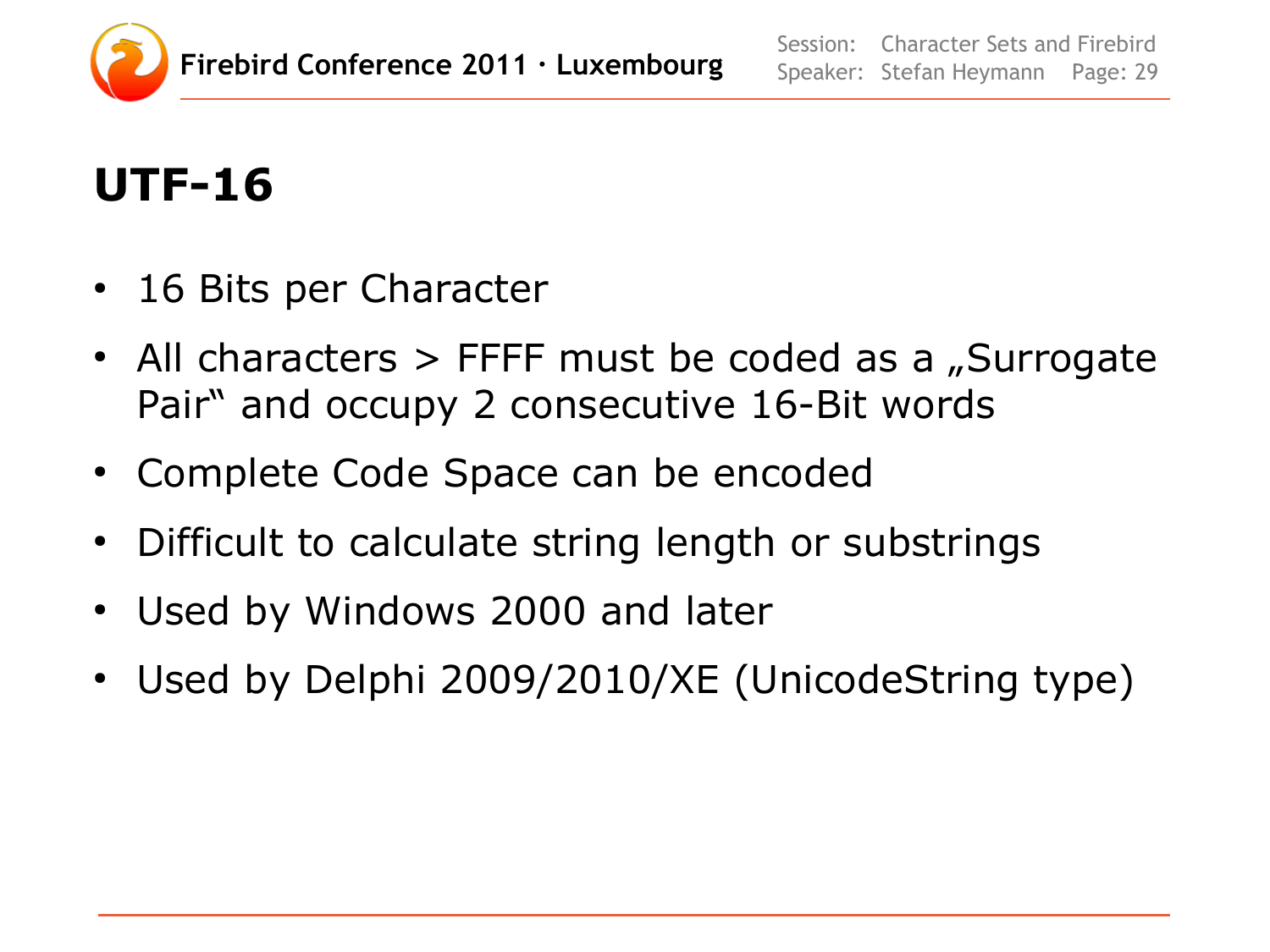

#### **Endianness**

- Problem with UCS-2, UTF-16: Low/High-Byte ordering
- Differentiate in UTF-16BE and UTF-16LE in metadata
- Byte Order Mark BOM U+FEFF
- U+FEFF set at the very beginning of each text
- U+FFFE is (and will be) an invalid code point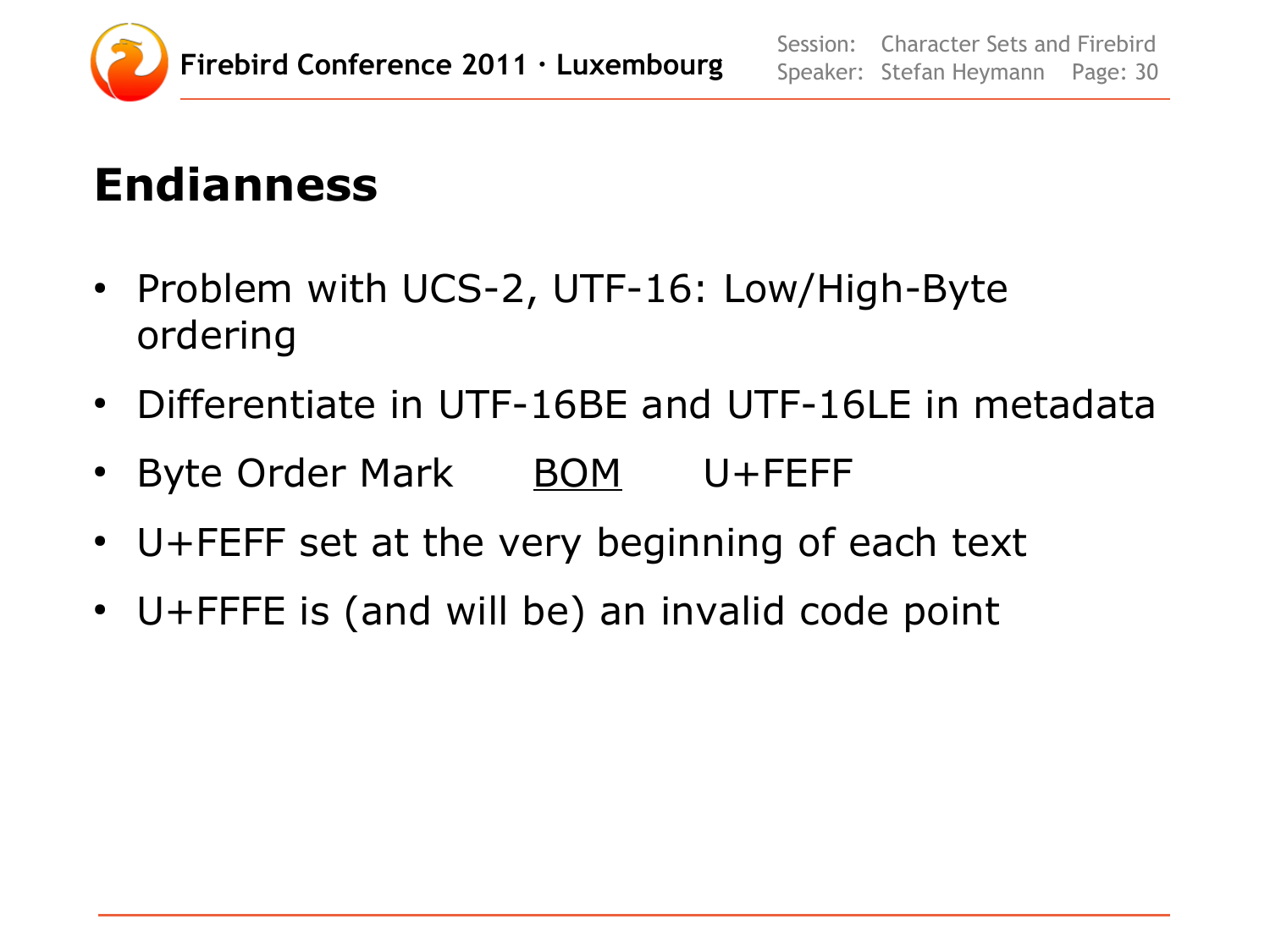

## **UCS-2 vs. UTF-16**

- UTF-16 ist backwards compatible
- "Unicode" is used as a (bad) synonym for UCS-2 or UTF-16
- WideString, wchar\_t
- Windows NT3, NT4: UCS-2
- Since Windows 2000: UTF-16
- Delphi 2009/etc. UnicodeString: UTF-16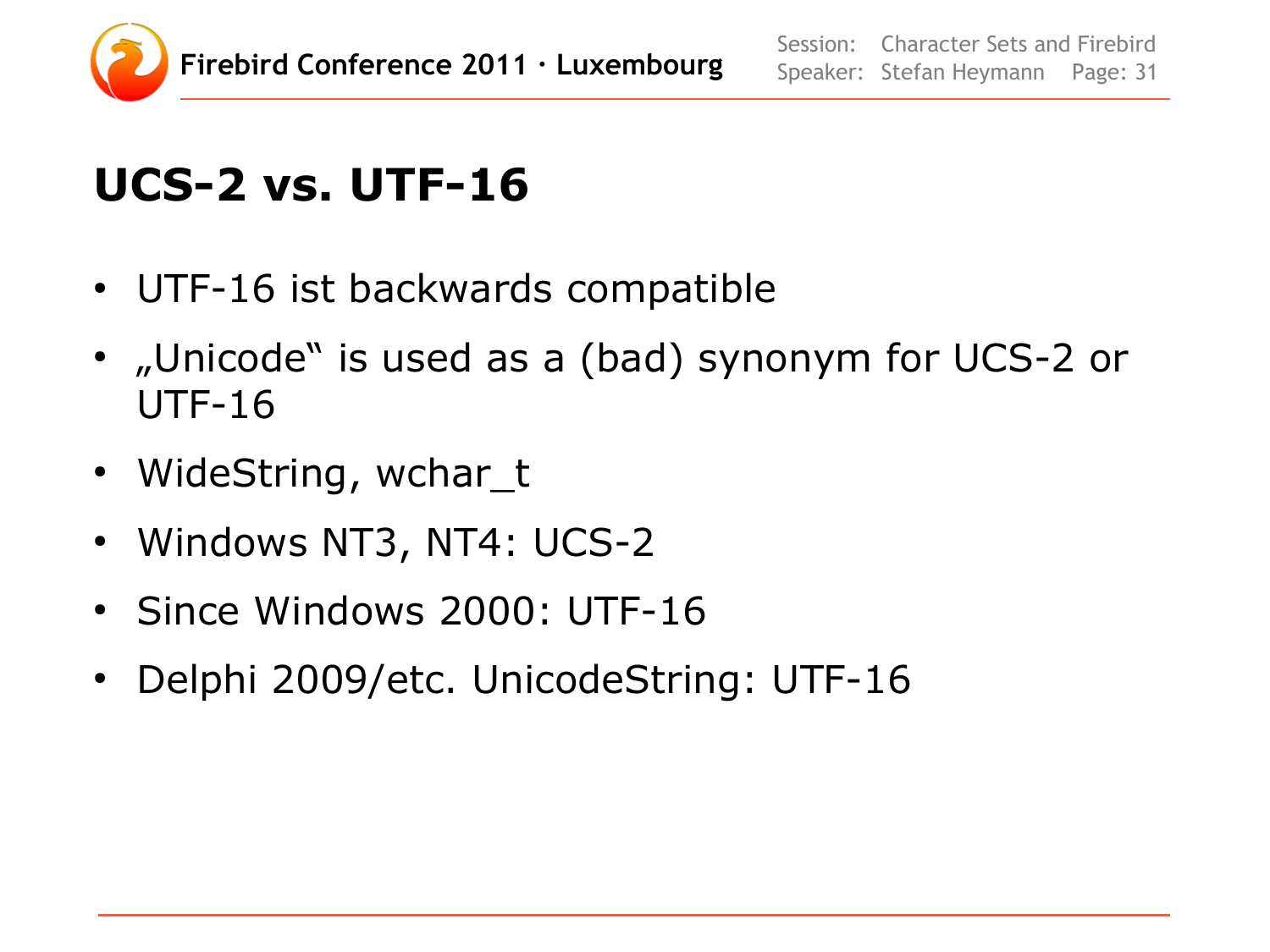

## **UTF-8**

- Coding as 8-Bit strings
- Called "File System Safe" (FSS) in its early days
- 7-bit US-ASCII characters untouched, all others occupy 2 to 4 consecutive bytes
- Complete codespace can be encoded
- Advantage: "Latin" texts quite compact and readable in unaware editors
- Problem: string length, substrings, etc.
- No BOM necessary, but sometimes used as an indicator for UTF-8 text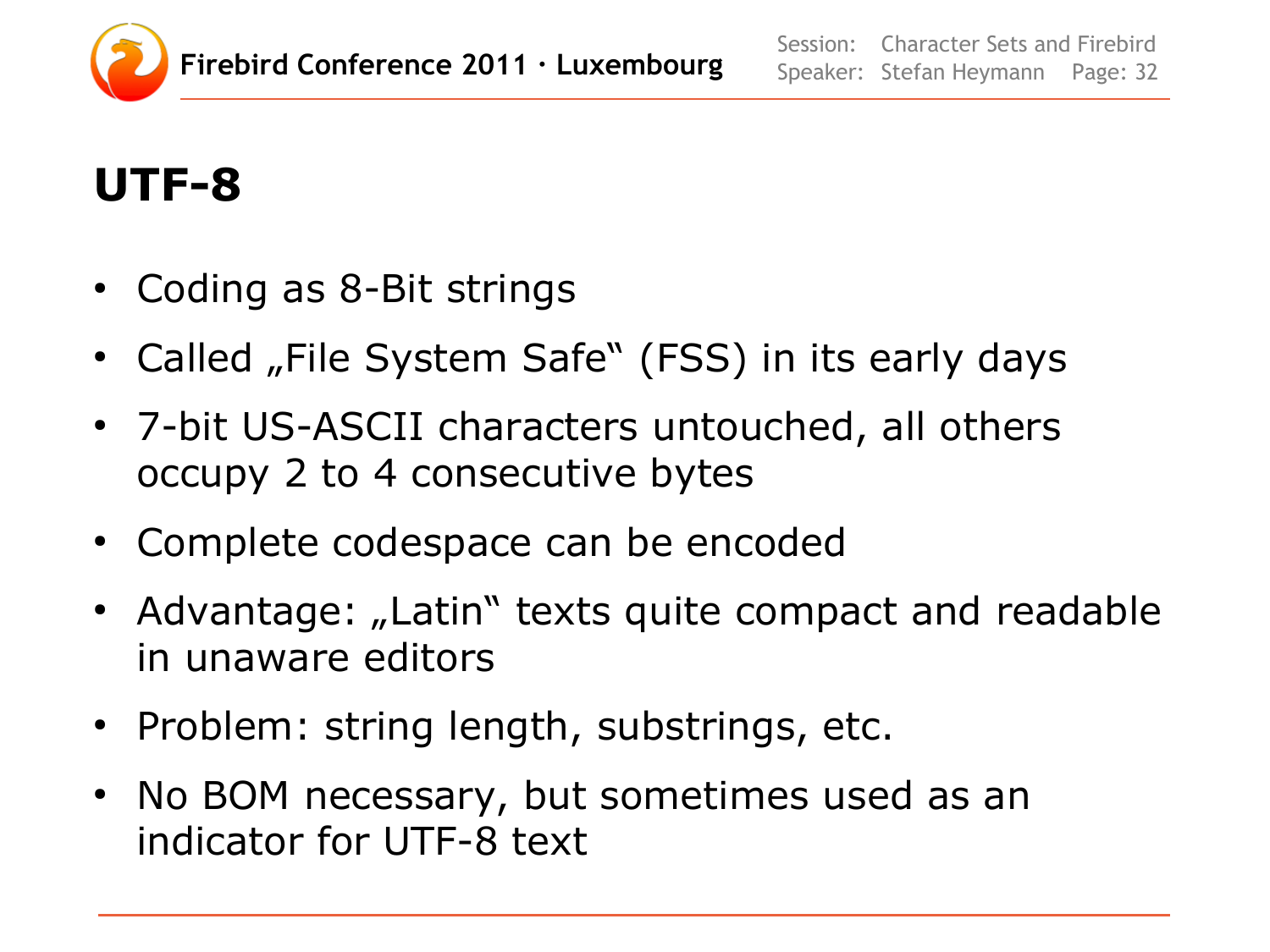

## **UTF-8 coding**

- US-ASCII characters untouched, Bit 7 reset  $0xxxxxxx$
- All others are sequences of bytes with Bit 7 set 1xxxxxxx
- Head Byte: As many leading bits set as length of sequence: 110xxxxx
- Tail Bytes: Bit 7 set, Bit 6 reset:  $10xxxxxx$
- Recognize the type of byte:
	- Complete character: 0xxxxxxx
	- Part of a sequence: 1xxxxxxx
	- Sequence head: 11xxxxxx
	- Sequence tail: 10xxxxxx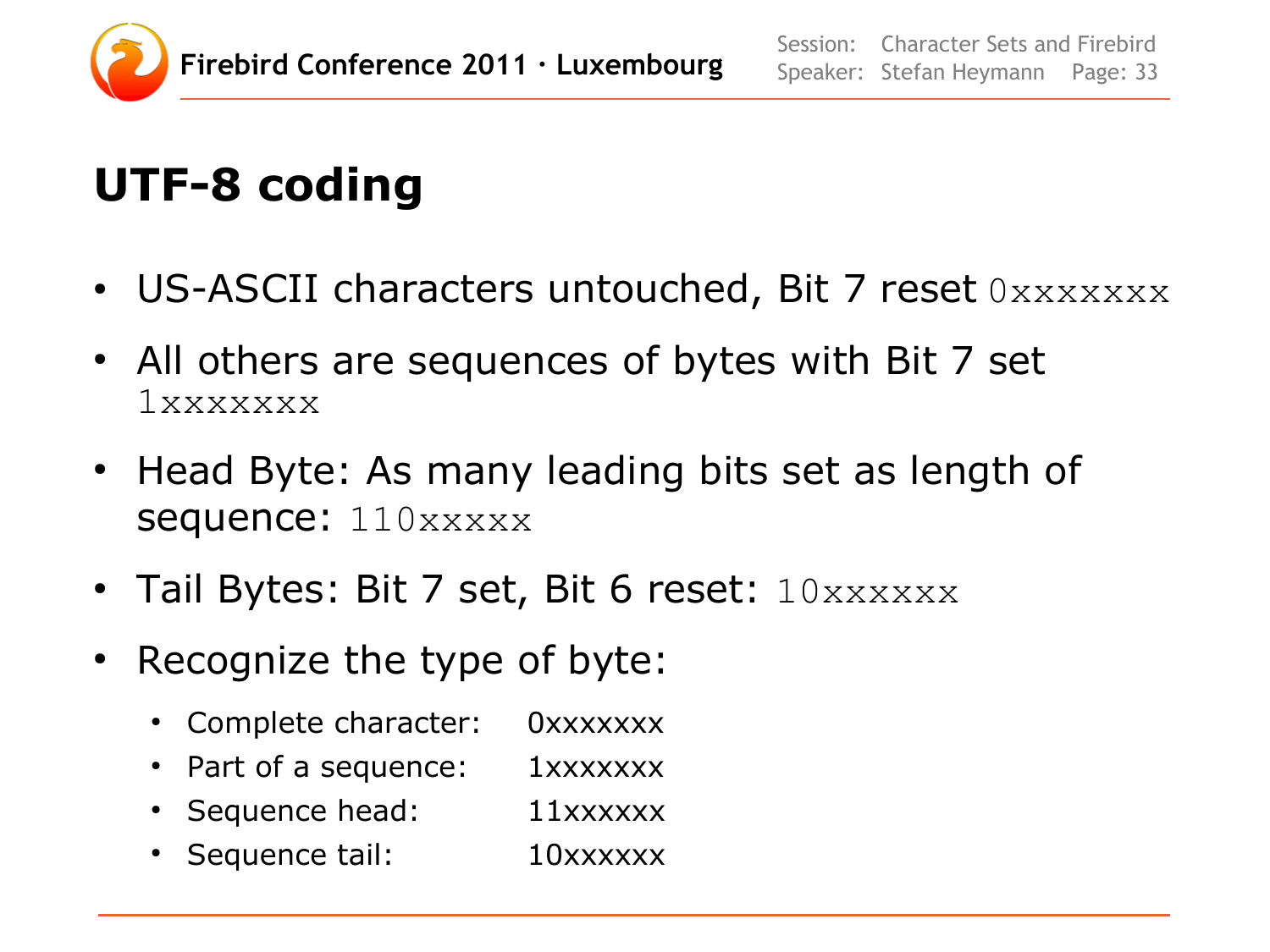

## **UTF-8 coding**

• Bits after the type bits remain for encoding the Code Point

ä – LATIN SMALL LETTER A WITH DIAERESIS  $00E4_{16} = 228_{10} = 11100100$ 

| 110xxxxx 10xxxxxx | 00011 100100                                   | $00000 - 00007F$ : $0xxxxxx$<br>00080 - 0007FF: 110xxxxx 10xxxxxx<br>00800 - 00FFFF: 1110xxxx 10xxxxxx 10xxxxxx<br>$10000 - 1$ FFFFF: 11110xxx 10xxxxxx 10xxxxxx 10xxxxxx |
|-------------------|------------------------------------------------|---------------------------------------------------------------------------------------------------------------------------------------------------------------------------|
| C3<br>195<br>Ã    | 11000011 10100100 bin<br>A4<br>164<br>$\alpha$ | hex<br>dez<br>Latin-1                                                                                                                                                     |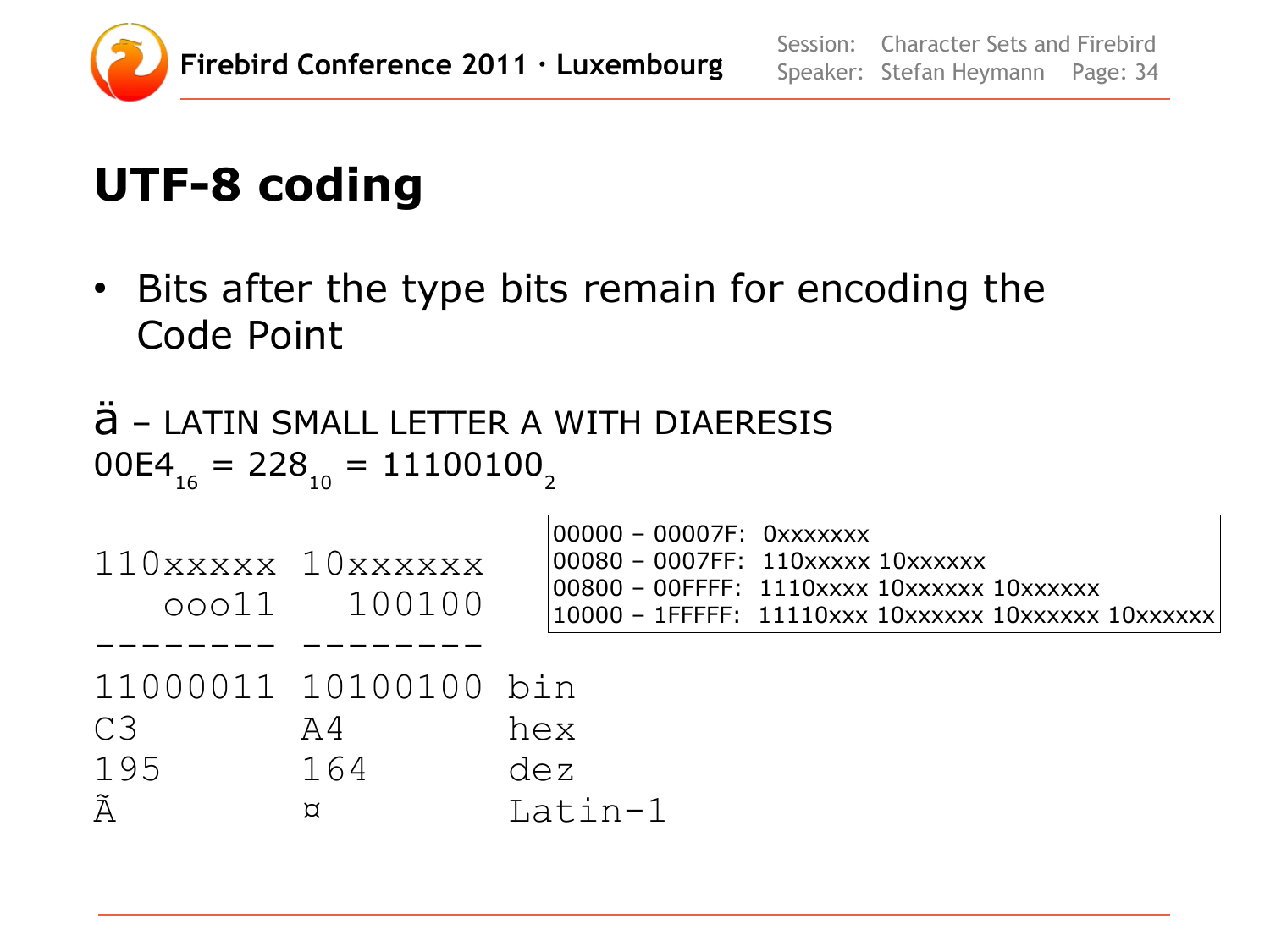

## **UTF-8 with ISO 8859-1 Rendering**

Jürgen Klinsmann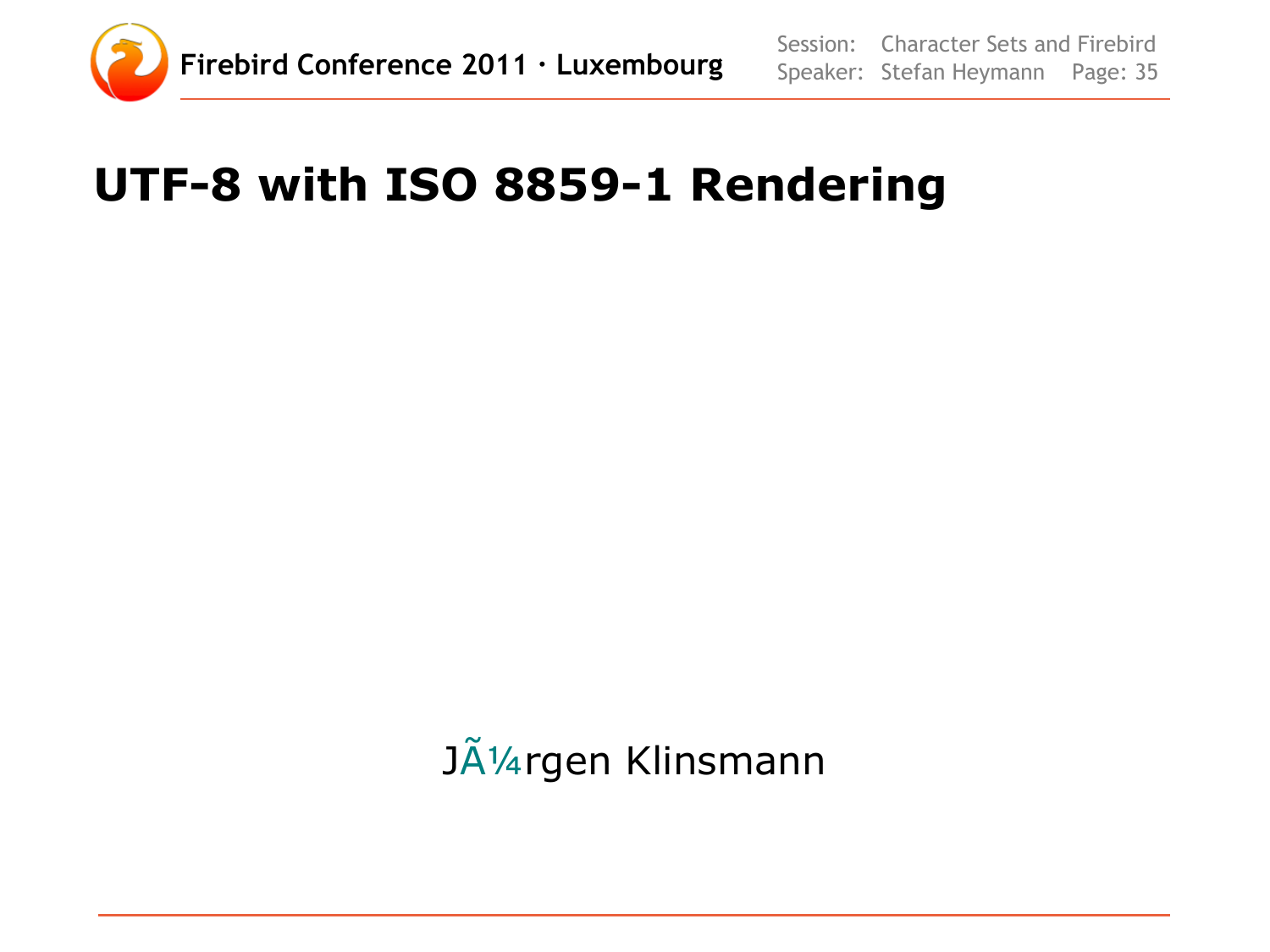

## **UCS-4, UTF-32**

- 32 Bits per Character
- Every code point as one 32-bit word in memory
- Fat but handy  $(1$  word  $= 1$  character)
- Endianness issues (UTF-32BE, UTF-32LE, BOM)
- Complete codespace can be coded
- No practical differences between UCS-4 (ISO) and UTF-32 (Unicode)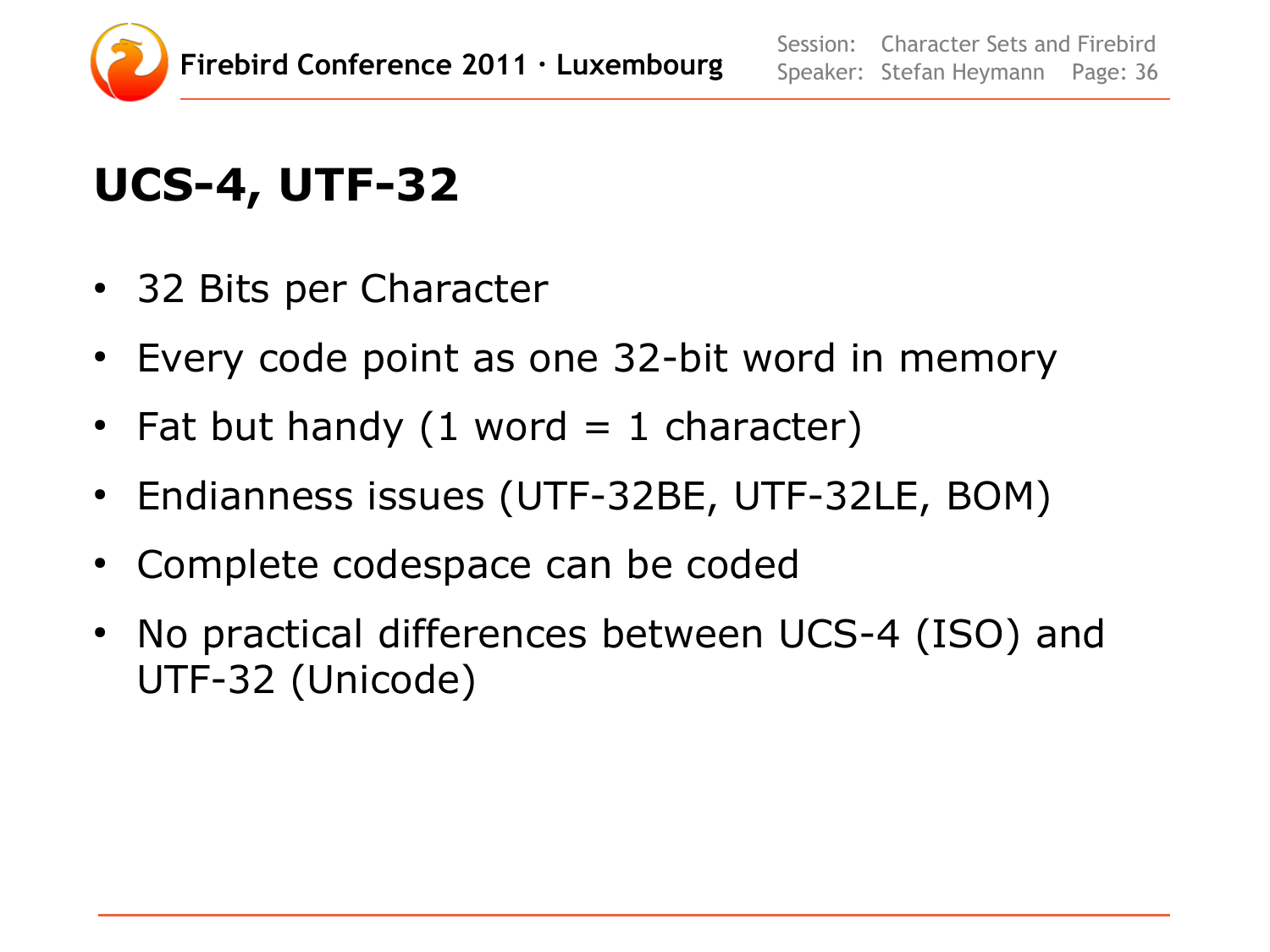

## **What is Plain Text?**

- For every string, for every text (file, e-mail, attachment, download, etc) the encoding MUST be known.
- Plain text can begin with a BOM

There Ain't No Such Thing As Plain Text. -- Joel Spolsky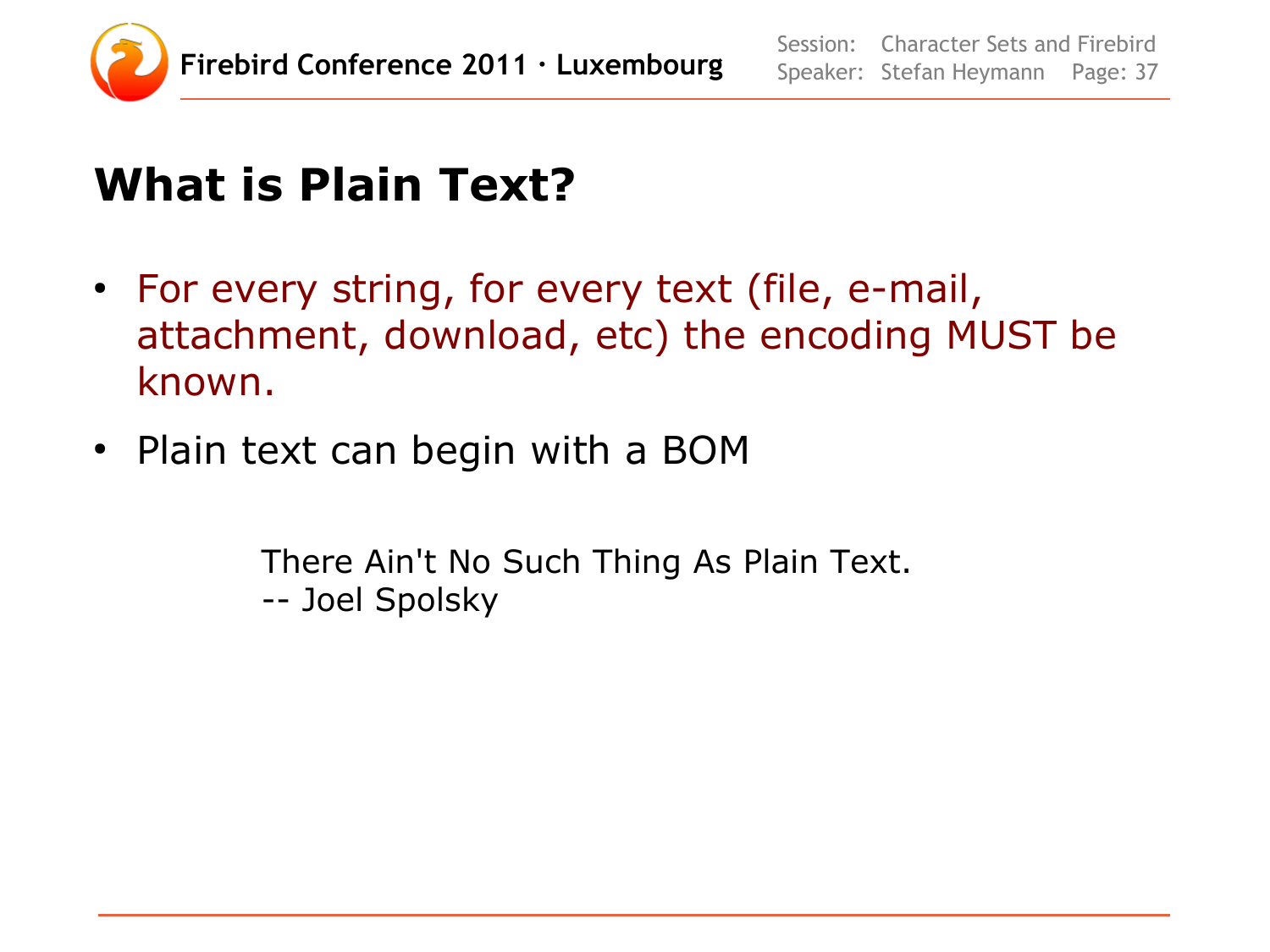

## **Transcoding / Transliteration**

- Transformation from special character sets to Unicode and back
- e.g. Windows-1252  $\rightarrow$  Unicode  $\rightarrow$  ISO 8859-1
- Translation tables: www.unicode.org
- Characters can get lost (<sup>رما</sup> becomes ?)
- Characters can get transformed (ç becomes c)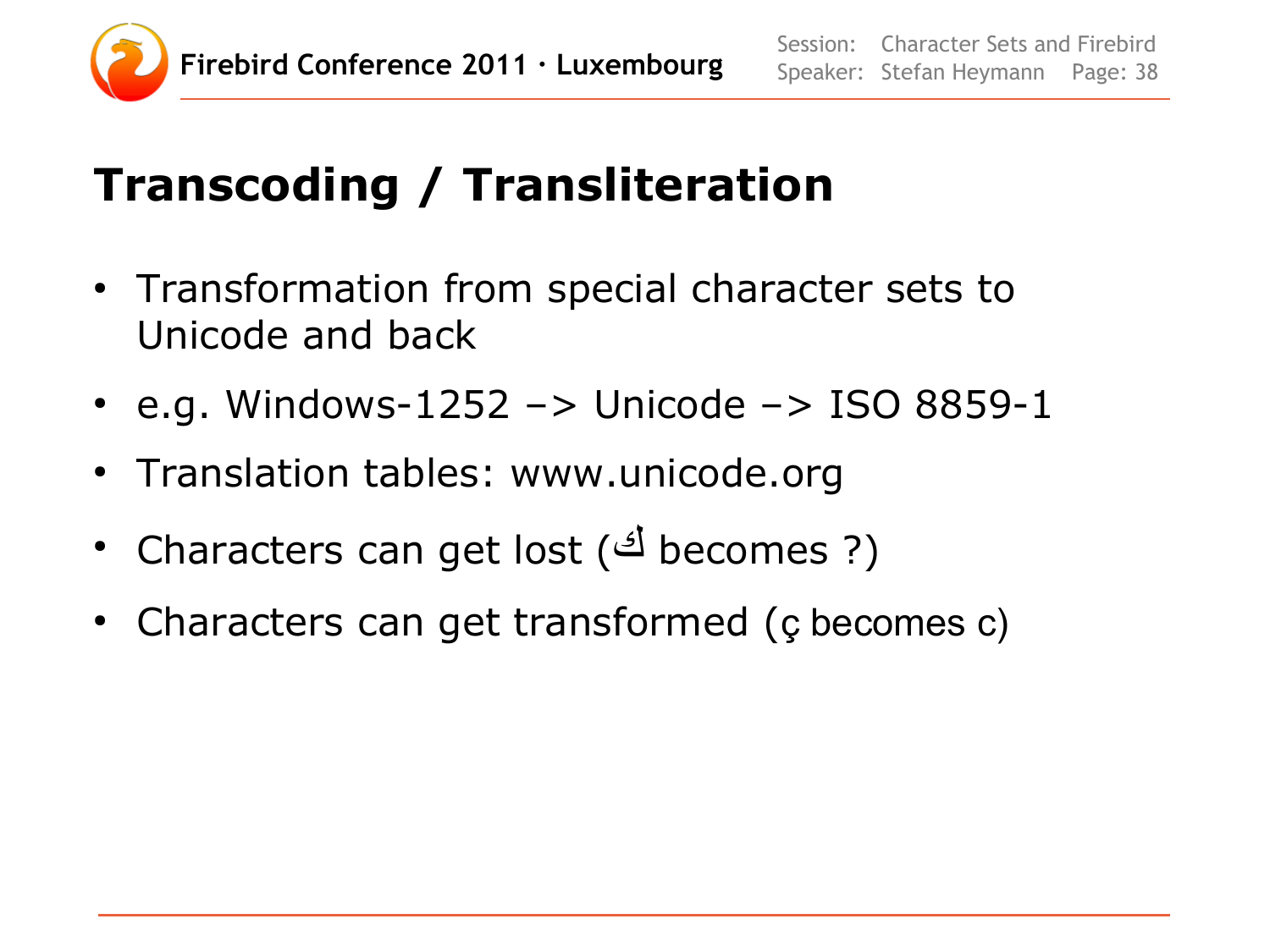

## **Sorting**

- Sorting rules also apply for searching
- There are cultural differences
	- treat ä like a
	- treat ä like ae
	- treat ä as a seperate character after z
- Unicode defines algorithms and delivers tables for sorting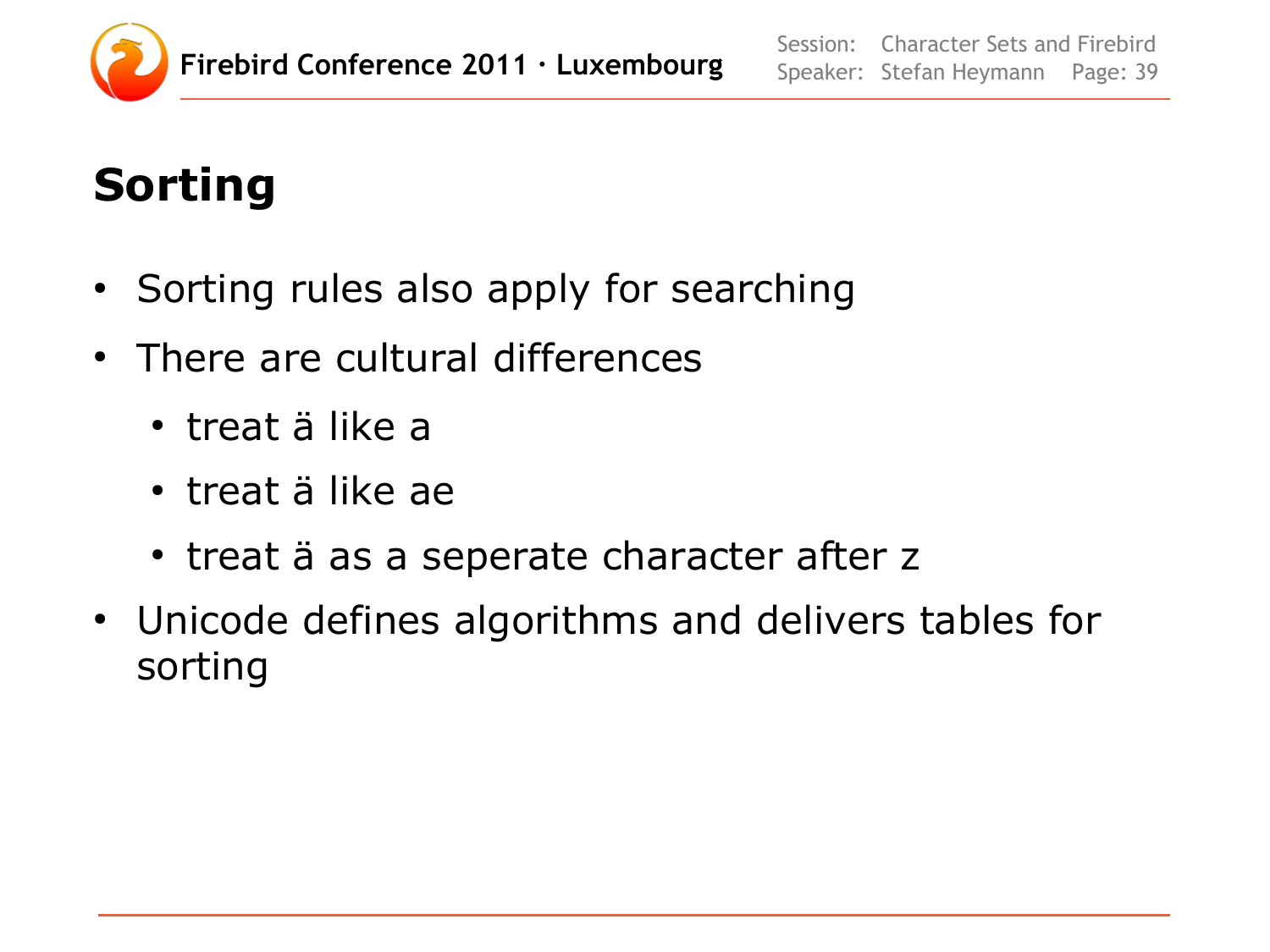

#### **Case Mappings**

- Not available in every language
- Not always reversible
- Turkish:  $1 \rightarrow 1$ ,  $i \rightarrow i$  English:  $i \rightarrow 1$
- Not necessarily  $1:1$   $\beta \rightarrow SS$
- Case Mappings are language dependant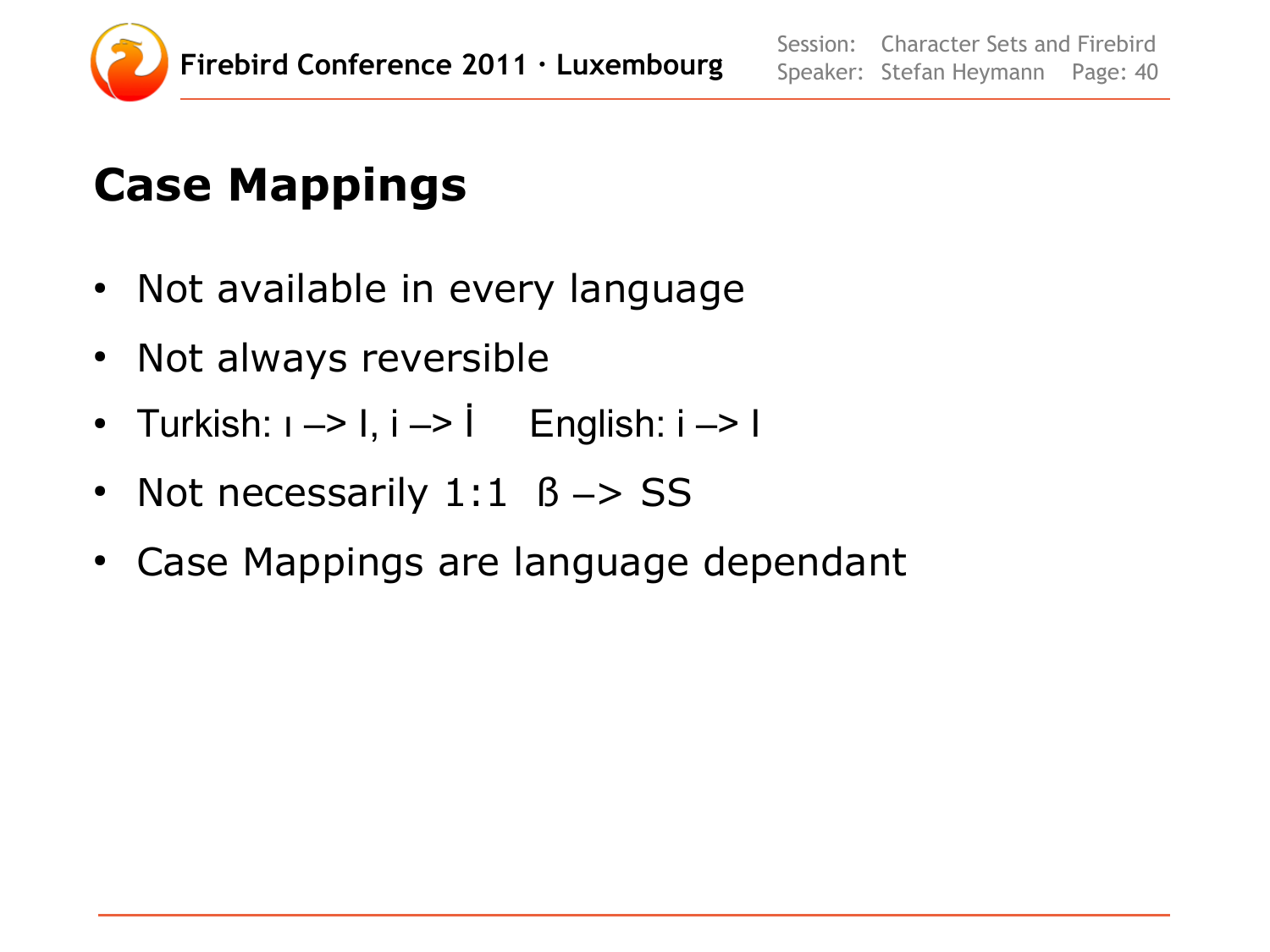

### **Comparisons, Sorting**

• Case Insensitive  $Firebird = FIRFBIRD$  ?  $river = RiVeR$  ?  $Fluß = FLUSS ?$ 

a B c <--> B a c

• Accent Insensitive Amélie = Amelie ?

a é i o ù <--> a i o é ù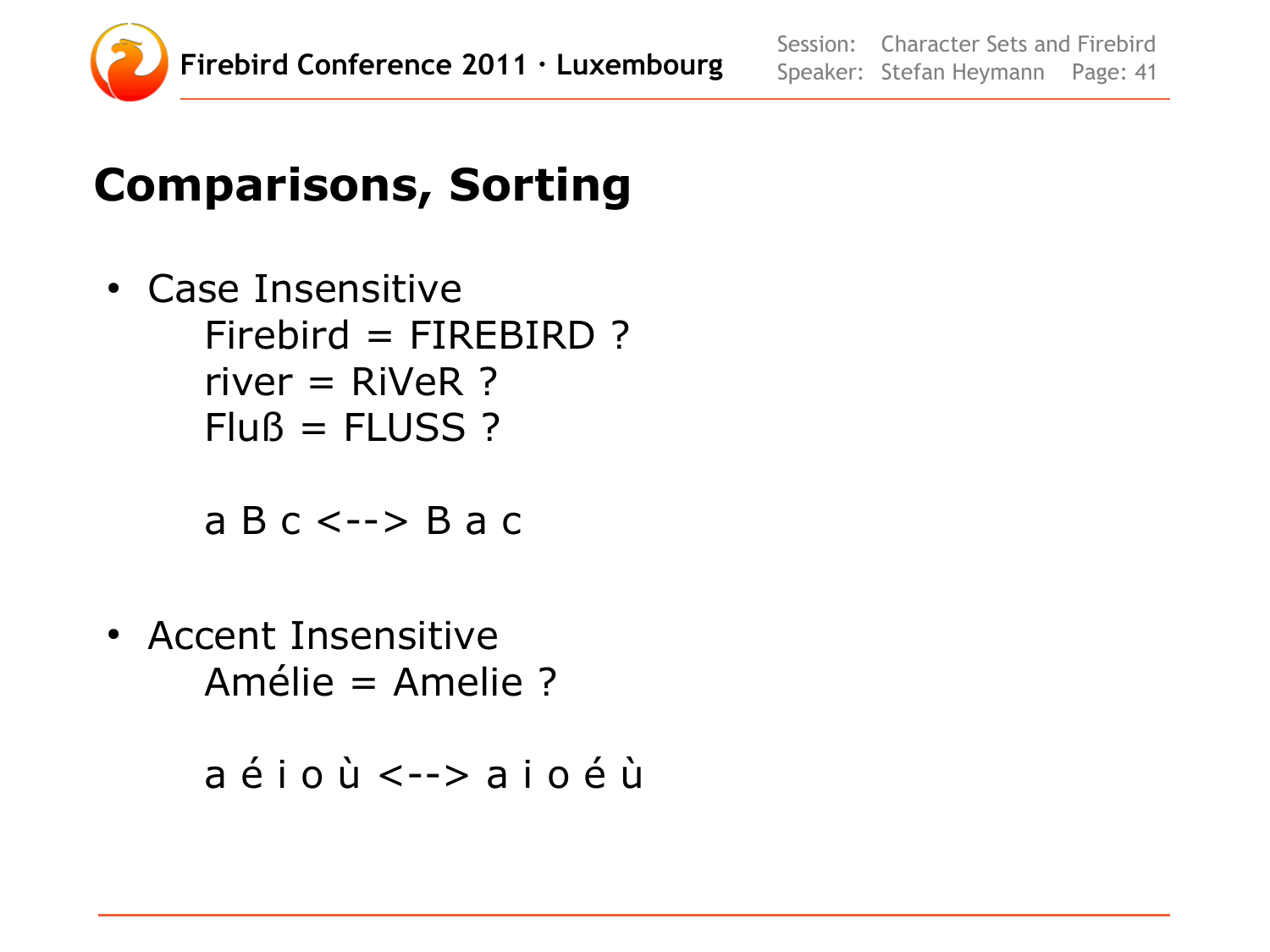

## **Firebird and Character Sets**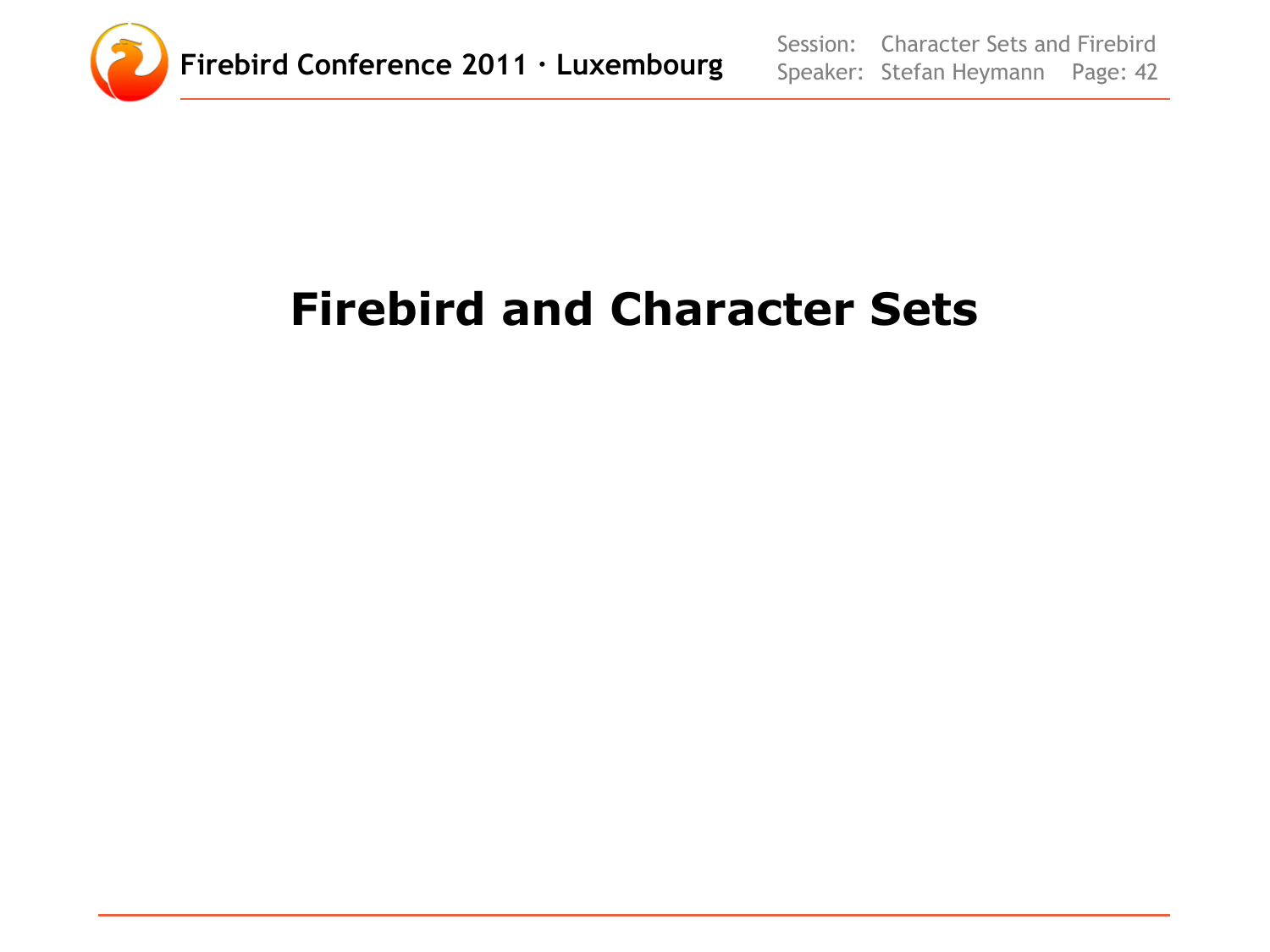

## **CHAR / VARCHAR Fields**

- Every CHAR or VARCHAR column has a character set applied by Firebird (Remember?, There is no such thing as plain text")
- This character set will be used for storage
- The character set can be defined when declaring the column:

```
create table persons (
 pers_id integer not null primary key,
 last_name varchar (50) character set iso8859_1,
 first_name varchar (50) character set iso8859_1
);
```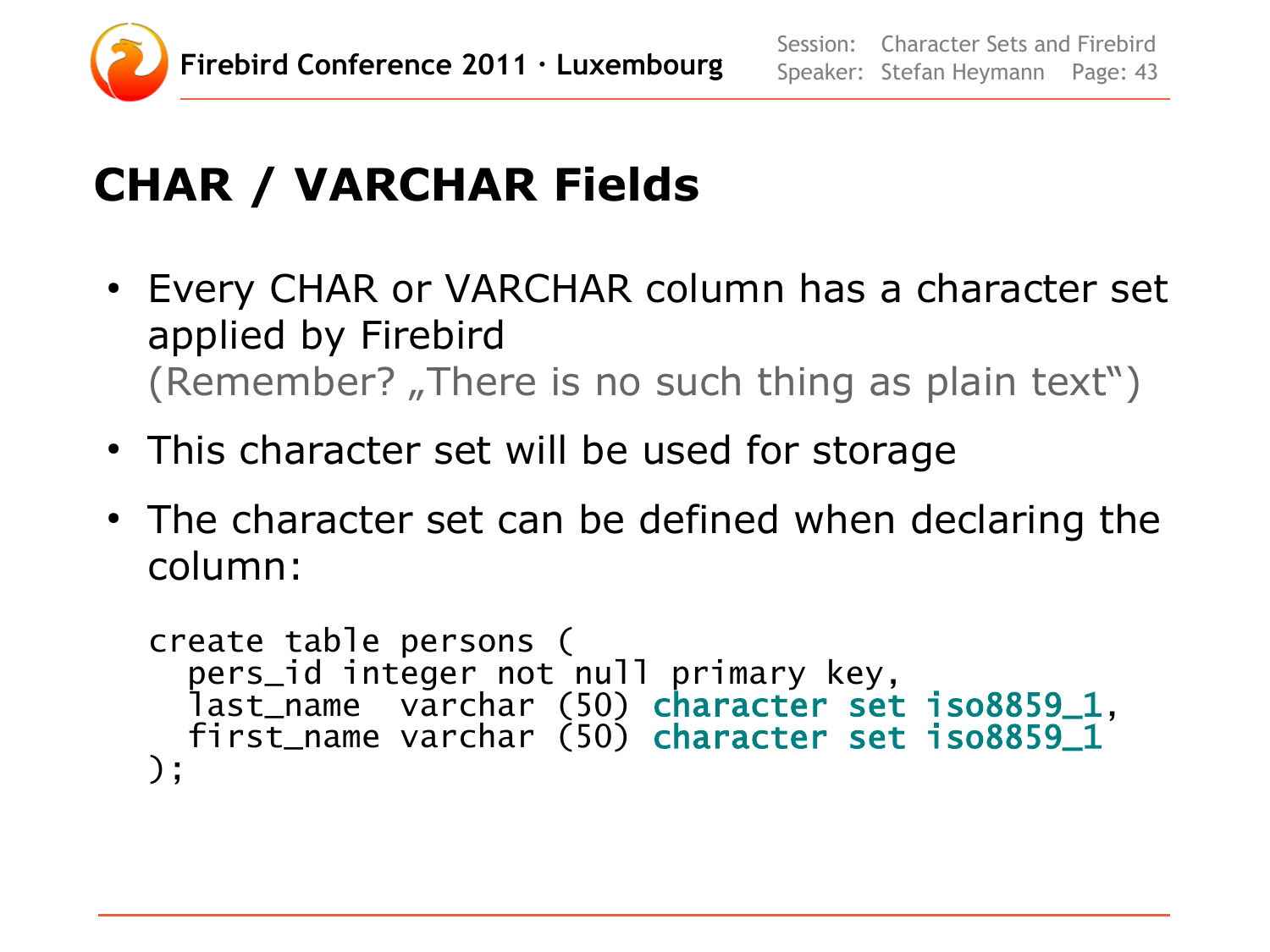

#### **Default Character Set**

• A default character set for all string columns can be defined together with CREATE DATABASE:

create database 'employee.gdb' default character set ISO8859\_1;

• You can override the default character set:

```
create table persons (
   pers_id integer not null primary key,
   last_name varchar (50),
  first_name varchar (50),
   czech_name varchar (50) character set iso8859_2
);
```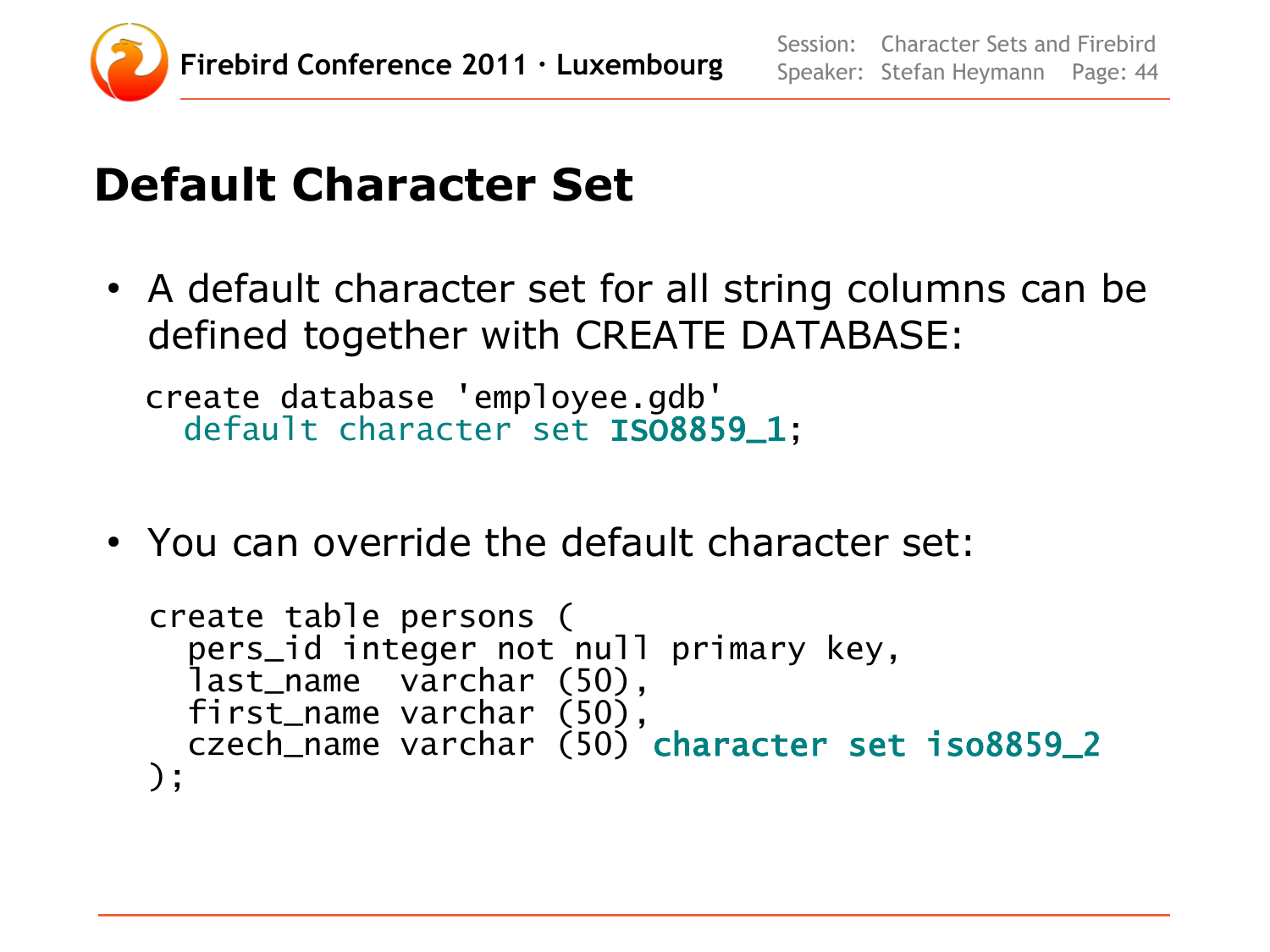

#### **Text Blobs**

• Character Sets also apply to text blobs

```
create table persons (
   pers_id integer not null primary key,
   last_name varchar (50),
   first_name varchar (50),
   resume blob sub_type text
);
```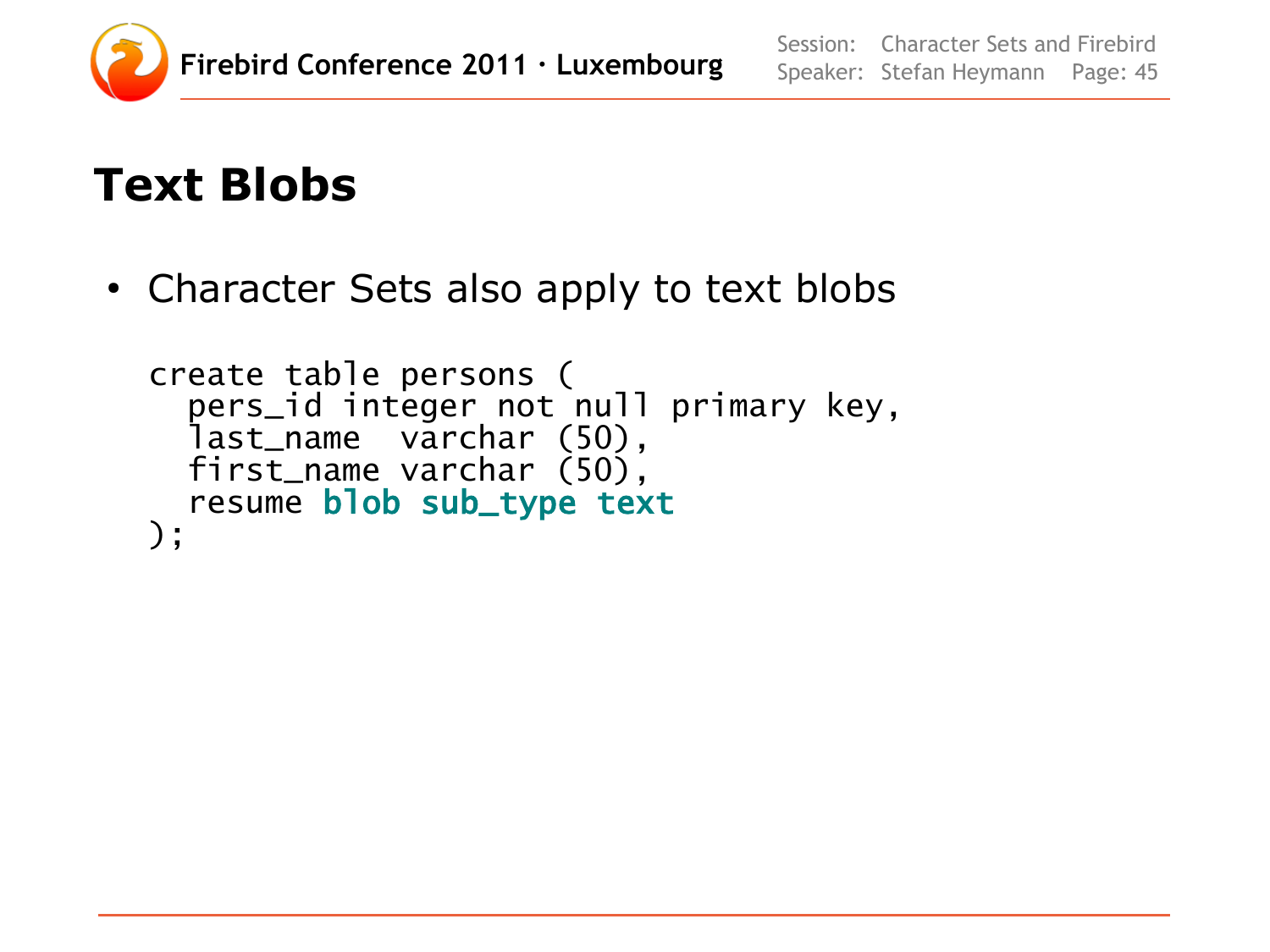

### **Client Character Set**

- The Client application defines a character set for its connection
- All strings will be transliterated to/from this Client Character Set
- Firebird 1.5: "Unable to transliterate between character sets"
- Firebird 2.x: ServerCS <-> Unicode <-> ClientCS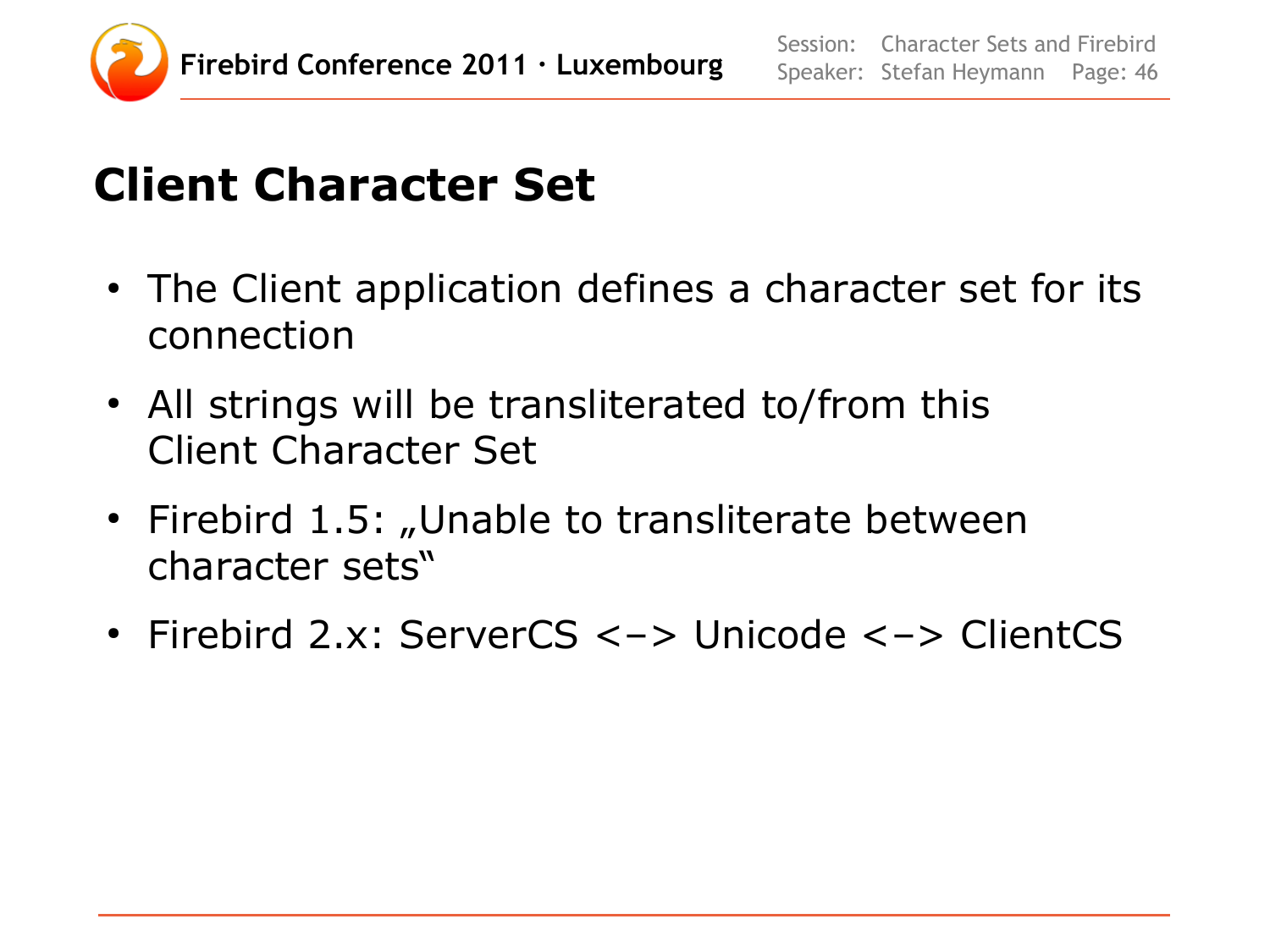

#### **How to define the Client Character Set**

- IBObjects: IB\_Connection1.CharSet := 'ISO8859\_1';
- $\cdot$  TBX: IbDatabase1.Params.Add ('lc\_ctype=ISO8859\_1');
- IBDAC: Connection.Options.CharSet := 'ISO8859\_1'; Connection.Options.UseUnicode := false; Connection.Options.EnableMemos := false;
- PHP:

```
$db = ibase_connect ($Name, $Usr, $Pwd, "ISO8859_1");
```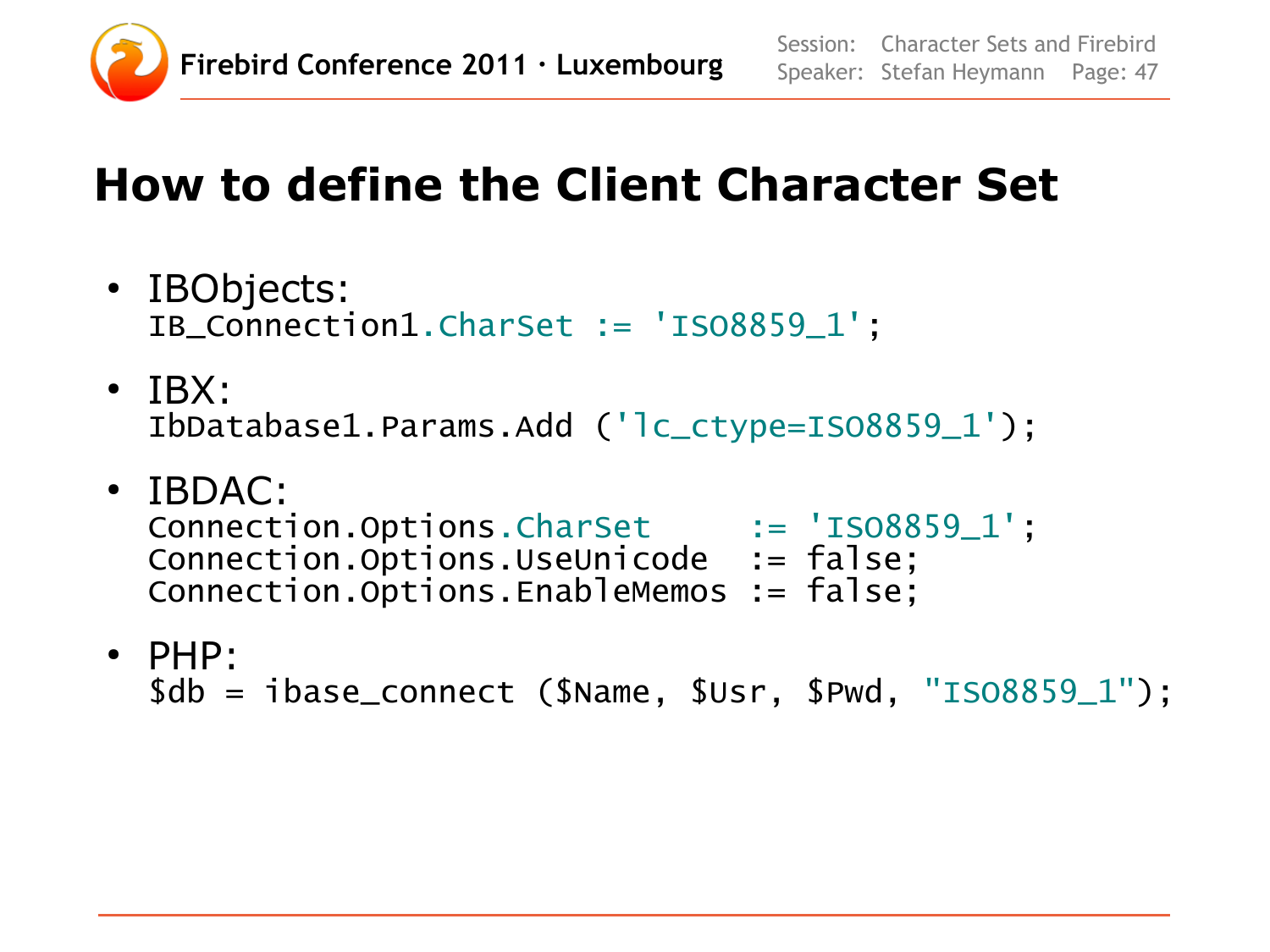

## **Collations**

- Define sort ordering for ORDER BY
- Define casing rules for UPPER(), LOWER() SELECT \* FROM ... WHERE UPPER (NAME COLLATE DE\_DE) = :SEARCHNAME ORDER BY LASTNAME COLLATE FR\_CA
- Define comparison rules  $(A = B, A \le B)$ WHERE NAME COLLATE UNICODE CI = :PERSNAME COLLATE UNICODE\_CI
- Collations defined per Character Set
- Examples: ISO8859\_1: DE\_DE, DU\_NL, FR\_FR, FR\_CA, PT\_PT, PT\_BR WIN1250: WIN1250, BS\_BA, WIN\_CZ, WIN\_CZ\_CI\_AI UTF8: UCS\_BASIC, UNICODE, UNICODE\_CI, UNICODE\_CI\_AI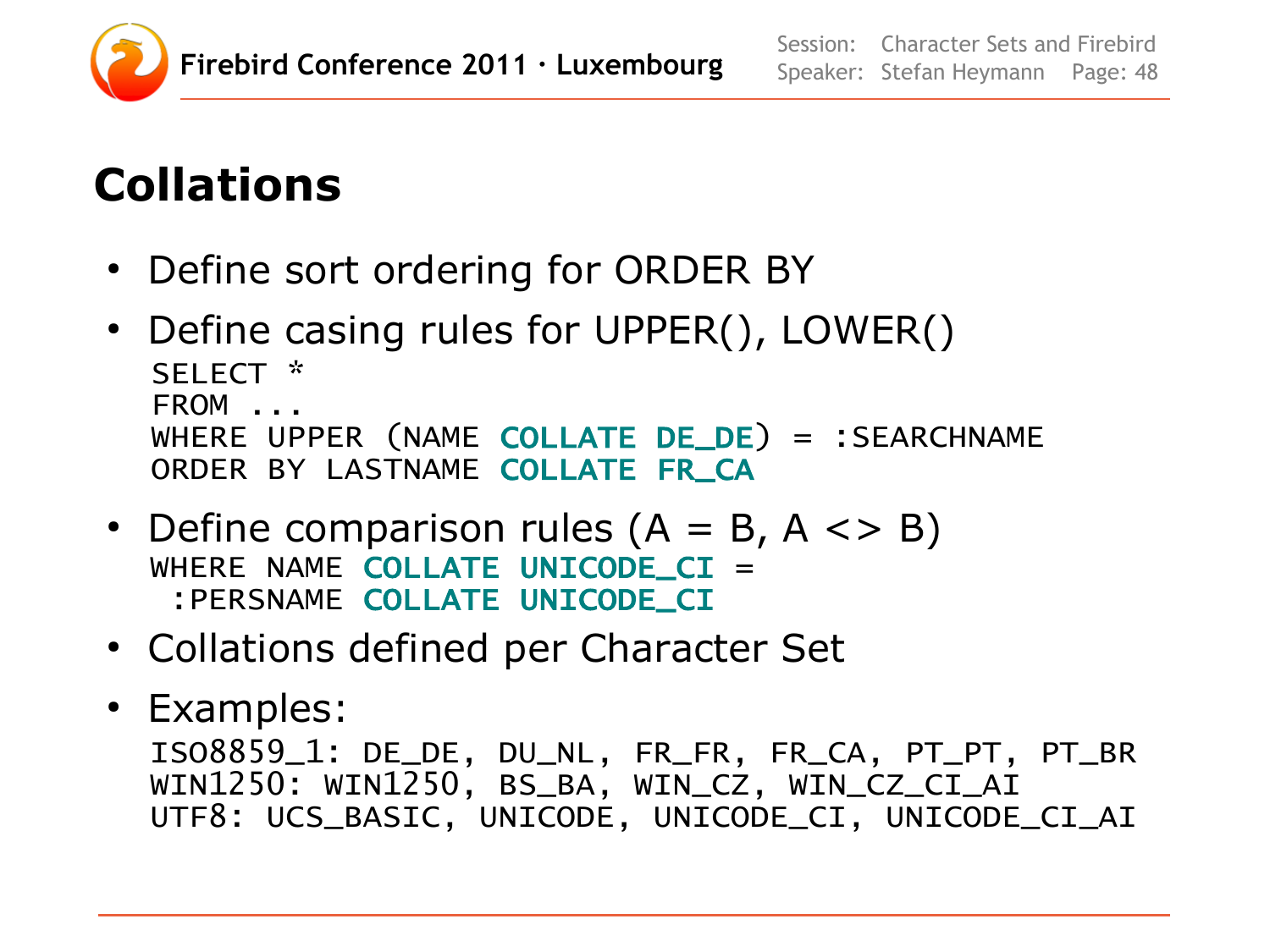

## **Defining the Collation for a Column**

- There is no such thing as a default collation
- Oh, wait: there IS since Firebird 2.5
- You can define the standard collation for a column: create table persons ( pers\_id integer not null primary key, last\_name varchar (50) collate de\_de, first\_name varchar (50) collate de\_de, ...);
- Or you can define it with every string usage: where name collate unicode\_ci = myname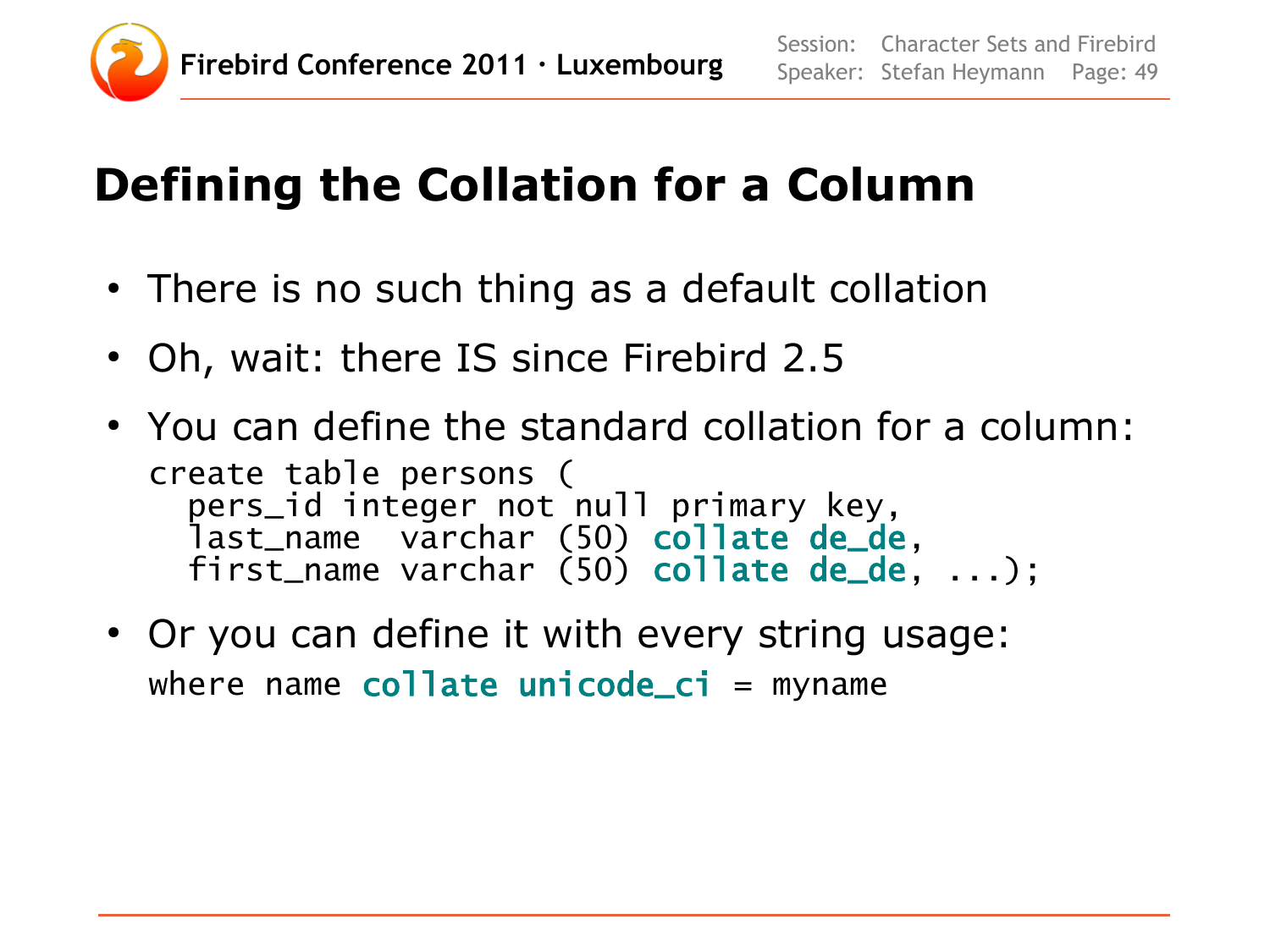

## **Default Collations**

- Feature introduced in Firebird 2.5 / ODS 11.2
- Define the default collation for the default character set in CREATE DATABASE:

```
create database <file name>
     page_size <page size> ]
     length = <length]
      user <user name> ]
 [ password <user password> ]
 [ set names <charset name> ]
      default character set <charset name>
        [ [ collation <collation name> ] ]
create database elvis:presley
   page_size 16384
  user presley
   password guitar
  default character set iso8859_1
     collation de_de;
```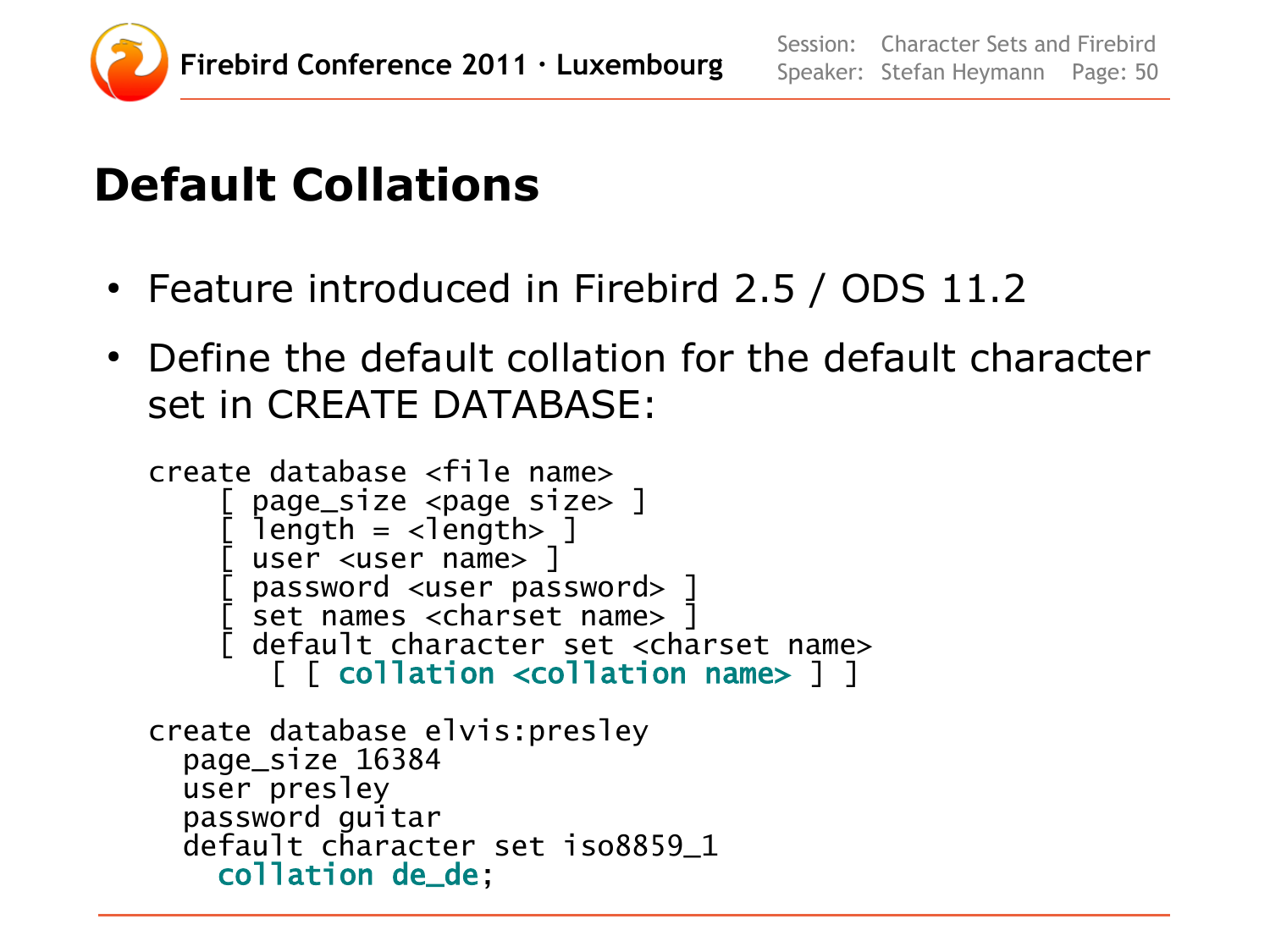

## **Default Collations (continued)**

• New syntax to change the default collation for existing databases:

ALTER CHARACTER SET <charset\_name> SET DEFAULT COLLATION <collation\_name>

Example:

ALTER CHARACTER SET ISO8859\_1 SET DEFAULT COLLATION DE\_DE;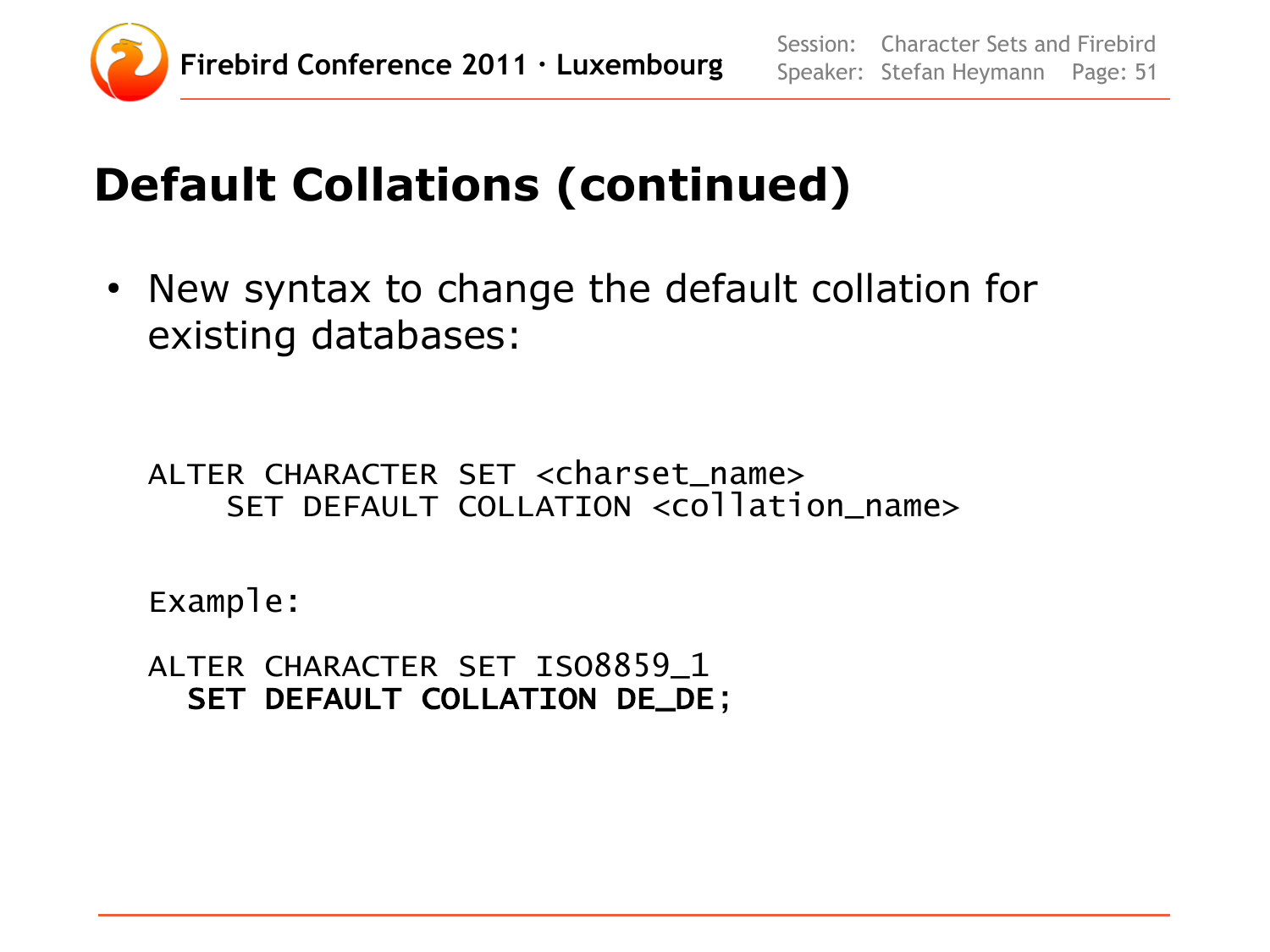

## **User-Defined Collations**

- CREATE COLLATION
- Poorly documented
- Examples don't work
- Dead? Badly documented? More investigation necessary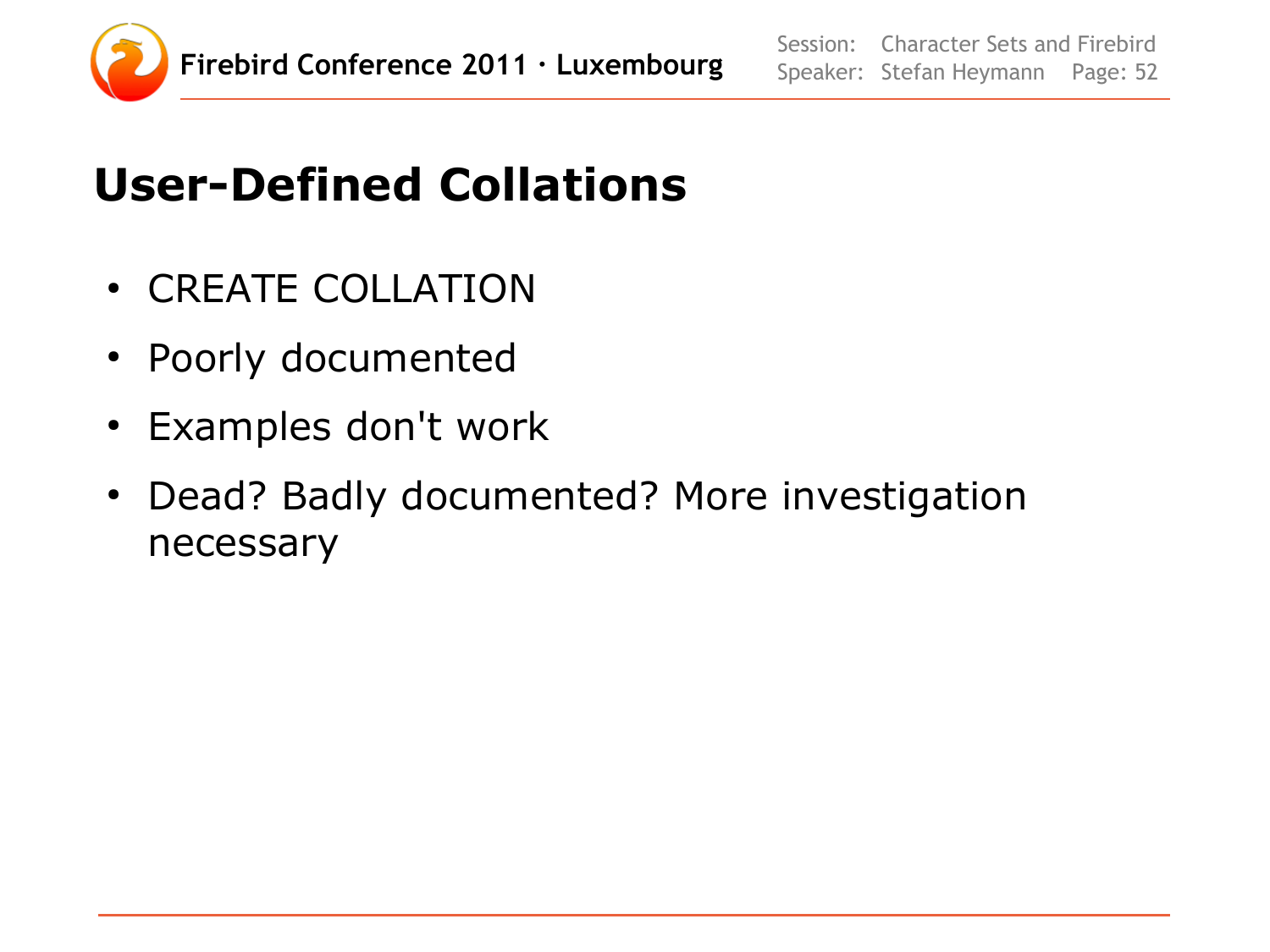

# **UPPER(), LOWER()**

- Firebird 1.0/1.5: UPPER() only works correctly if there is a collation defined for the parameter field. Without collation no uppercasing of letters outside the a..z range.
- Firebird 2.x: UPPER() will return uppercased characters for all characters, no collation required
- Firebird 2.x: New LOWER() function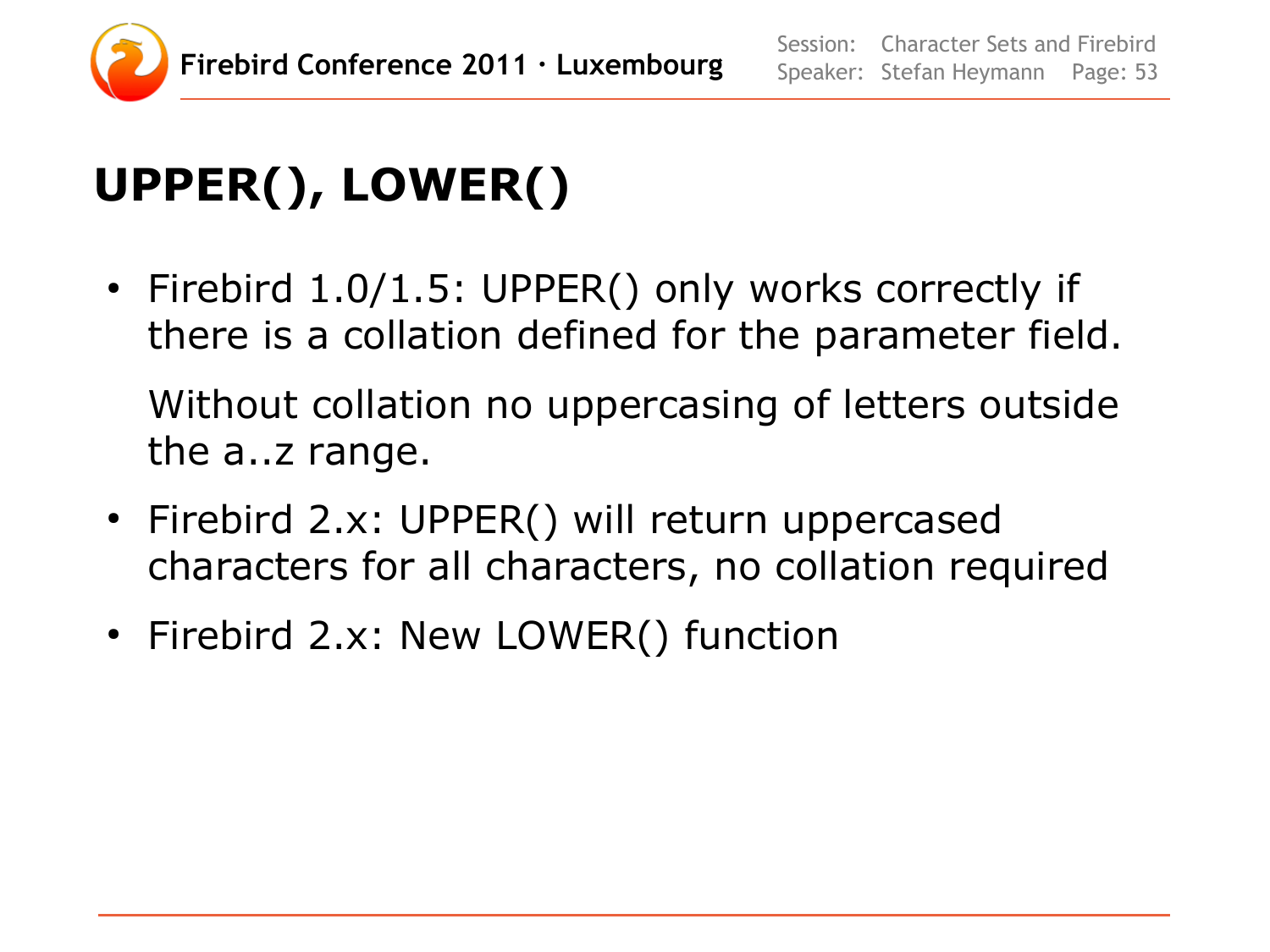

#### **Case insensitive Searching**

 $\bullet$  WHERE LIKE, WHERE STARTING WITH, WHERE  $=$ 

select \* from persons where upper (last\_name) like '%MITR%'

select \* from persons where upper (last\_name) starting with 'DMIT'

select \* from persons where upper (last\_name collate de\_de) like '%Ä%'

select \* from persons where last\_name collate unicode\_ci like '%MÜLLER%' collate unicode\_ci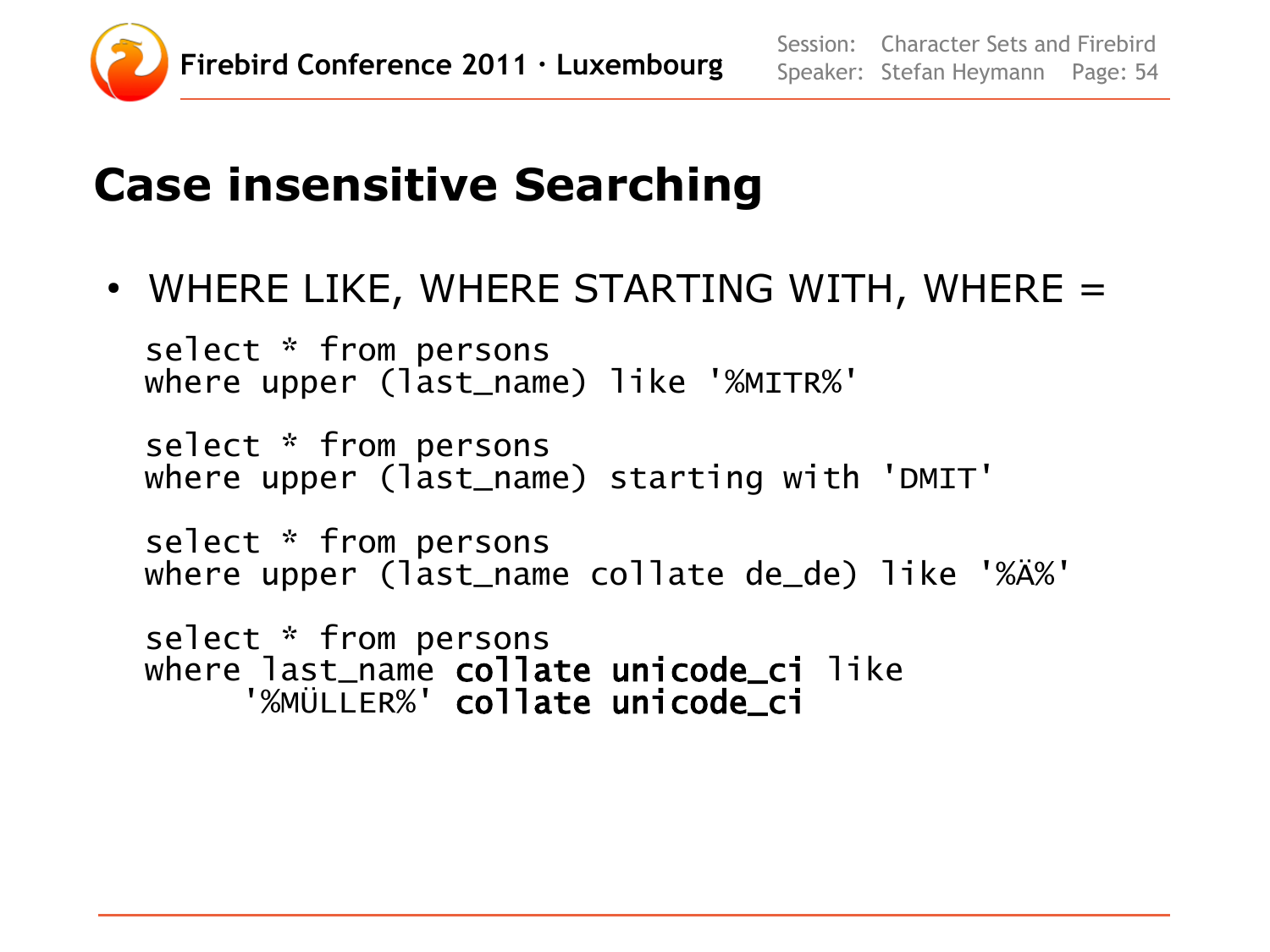

#### **Indexed Case Insensitive Searches**

#### *Firebird 1.5: Shadow Field and Trigger*

```
create table persons (
 name varchar (50) collate de_de,
 name_upper varchar (50) collate de_de);
```
create index idx\_person\_name on persons (name\_upper);

```
create or replace trigger biu_persons for persons
before insert or update as
begin
  new.name\_upper = upper (new.name);end;
select * from persons
where name_upper = 'LÖW'
```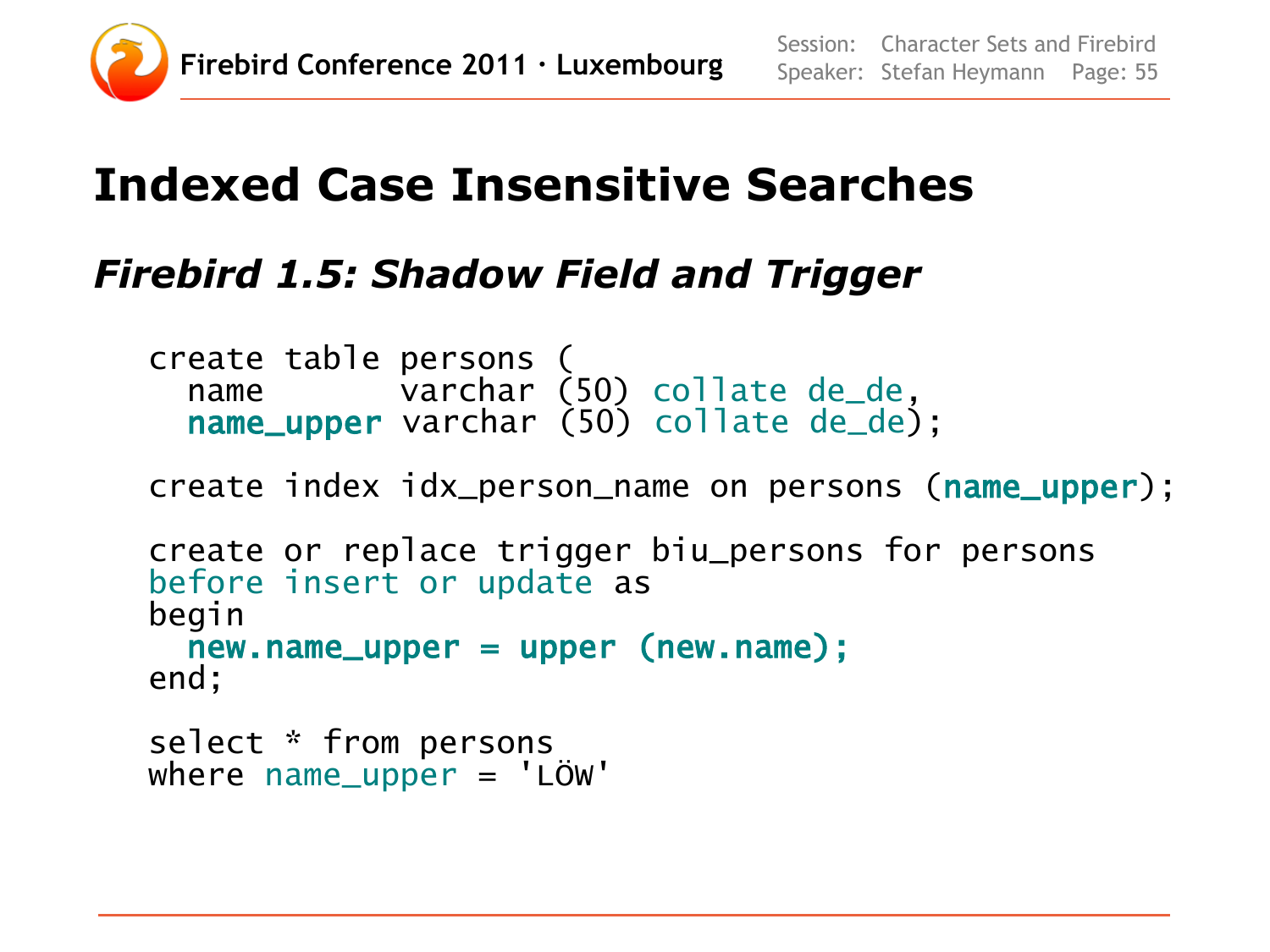

#### **Indexed Case Insensitive Searches**

#### *Firebird 2.x: Expression Index*

```
create table persons (
   name varchar (50) collate de_de,
   city varchar (50));
create index idx_person_name on persons 
   computed by ( upper (name) );
select * from persons
where upper (name) = 'FIREBIRD'create index idx_person_city on persons
   computed by ( upper (city collate de_de) );
select * from persons
where upper (city collate de de ) = 'MUNCHEN'
```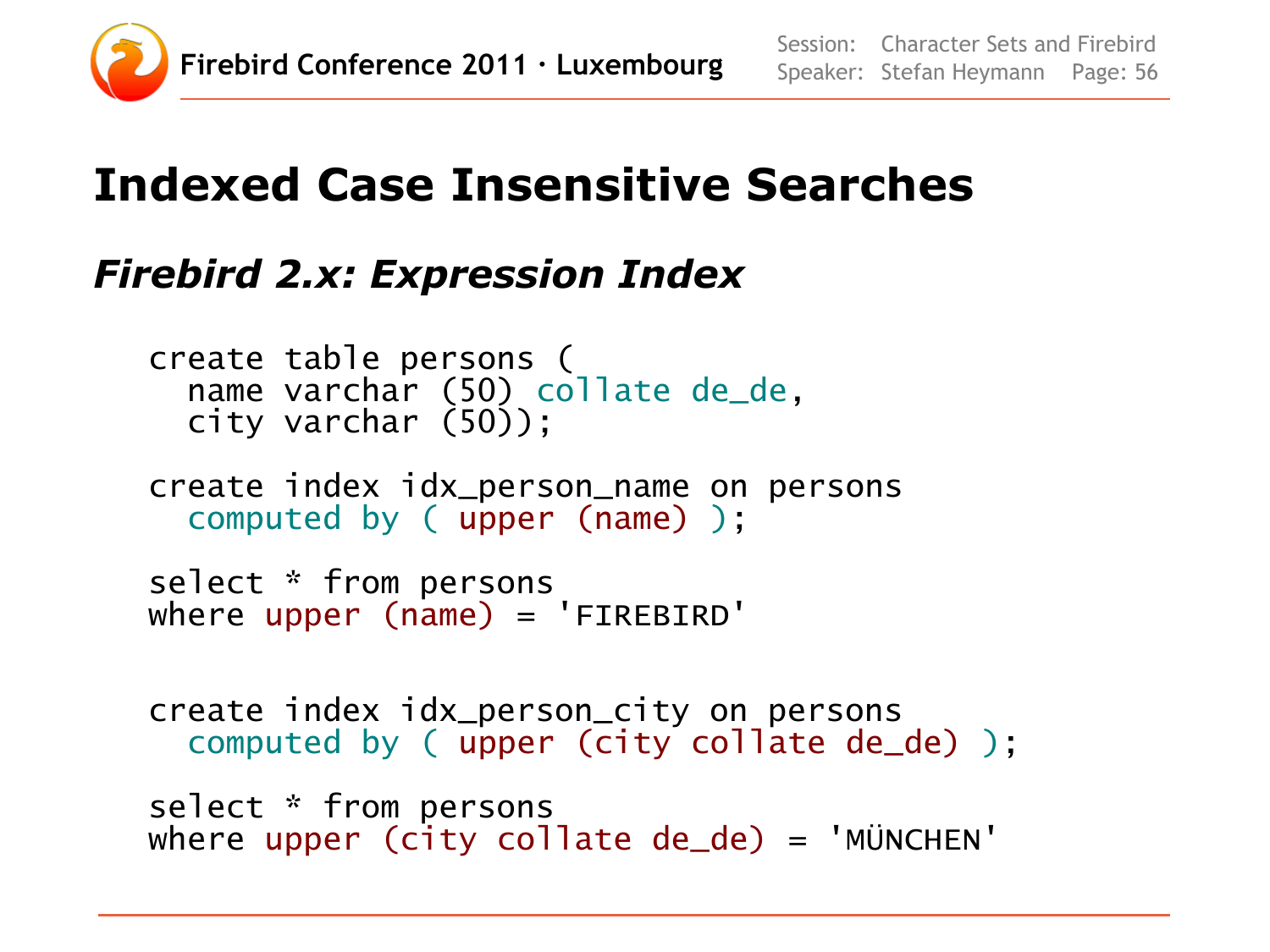

## **Firebird and Unicode**

- Unicode internally stored as UTF-8
- Character Set **UNICODE\_FSS**: an old version of UTF8 that accepts malformed strings and does not enforce correct maximum string length. Fixed in Firebird 2.5.
- Character Set UTF8 since Firebird 2.0: Replacement for UNICODE\_FSS
- Unicode used for transliteration between character sets: CS <-- Unicode --> CS
- Unicode collation implemented for comparisons and casings (ICU DLLs)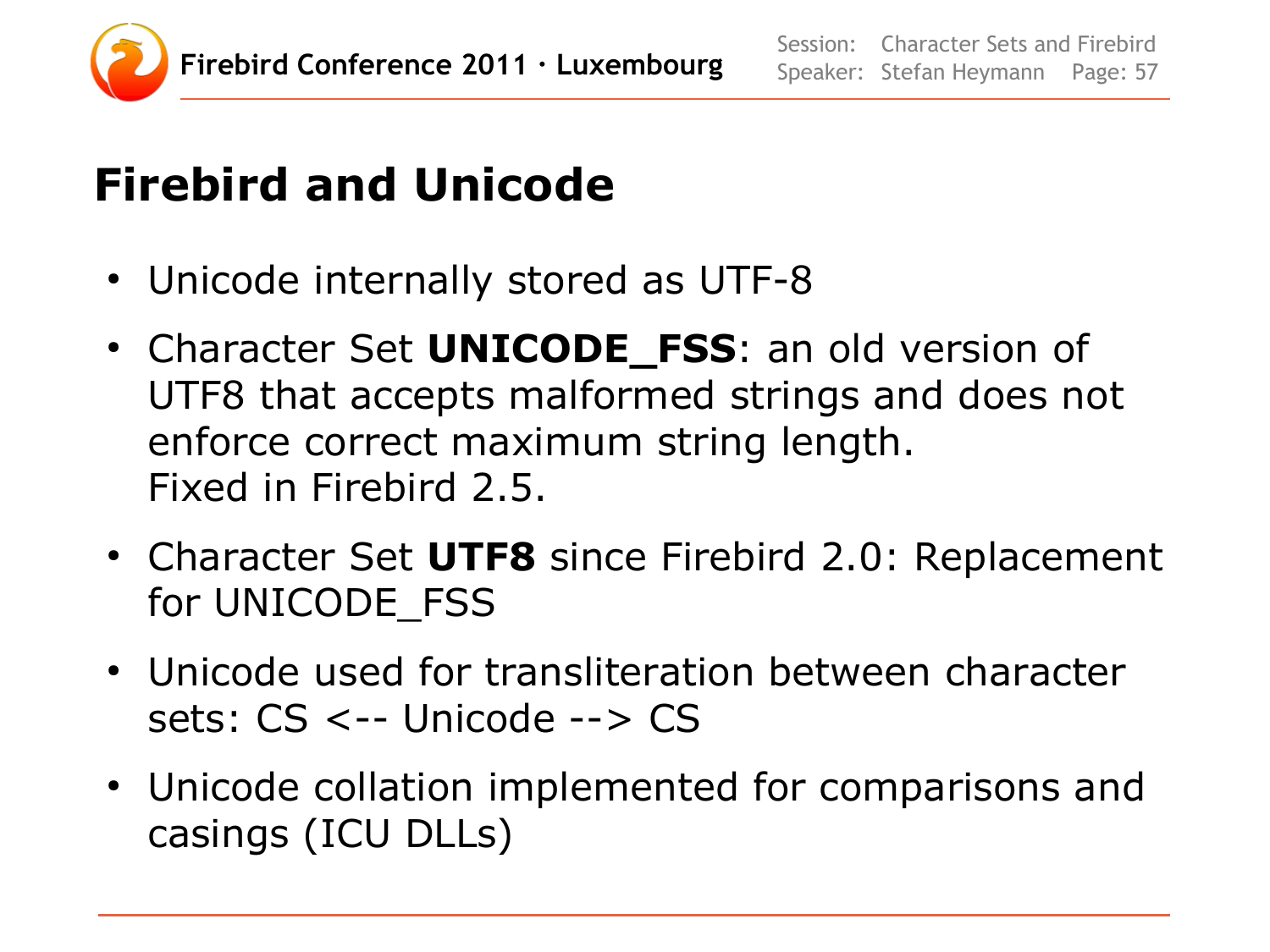

## **Unicode Collations for UTF8**

- UCS BASIC: sorts in Unicode Code Point order
- UNICODE: uses the Unicode Collation Algorithm
- UNICODE CI: Case-insensitive [FB2.1]
- UNICODE CI AI: Case-/Accent-insensitive [FB2.5]

```
select * from t order by c collate ucs_basic;
A B a b á
```

```
select * from t order by c collate unicode;
a A á b B
```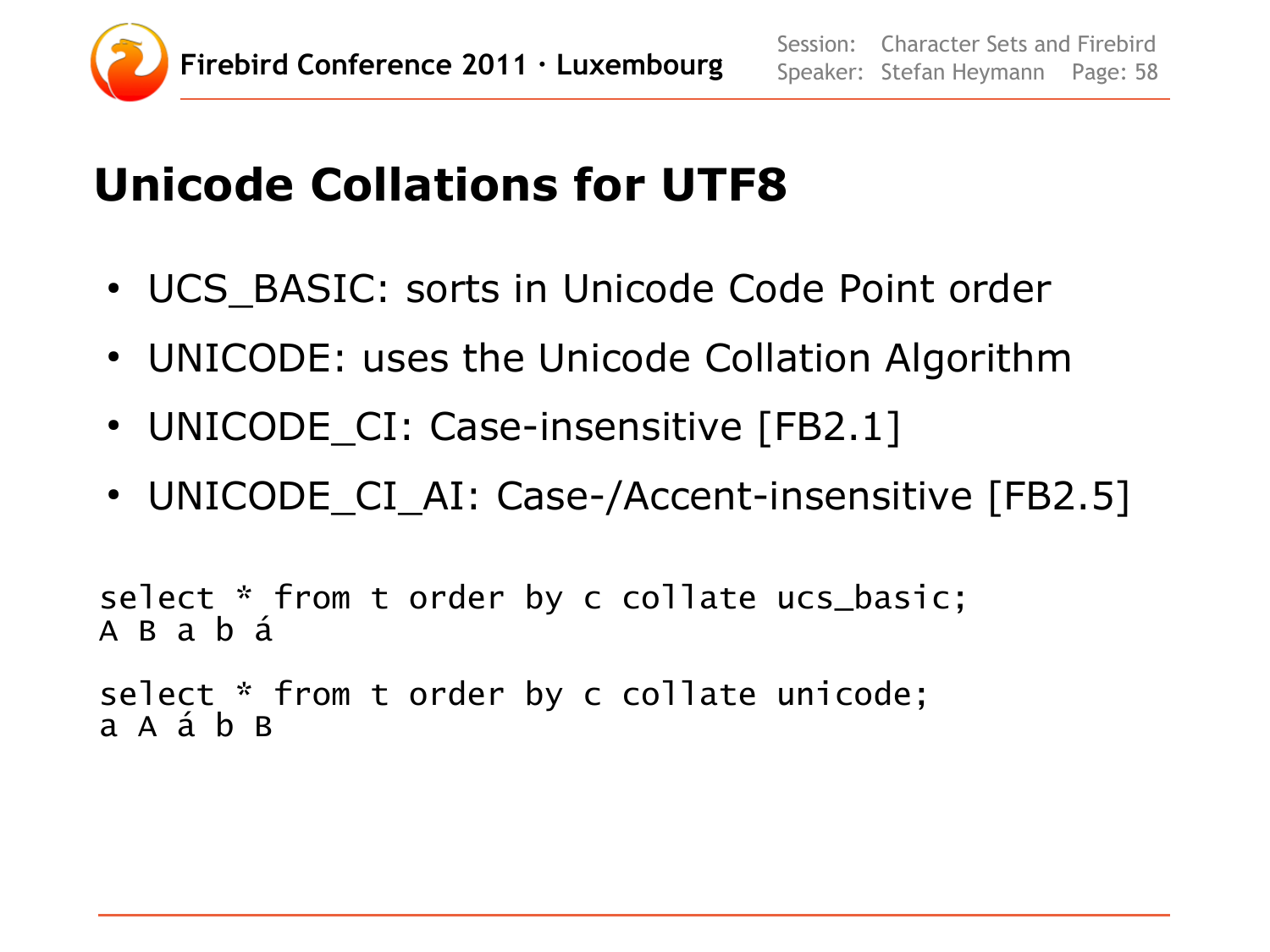

#### **Special Character Sets**

- **NONE:** Plain octets, no character set applied. With this character set setting, Firebird is unable to perform conversion operations like UPPER() correctly on anything other than the standard 26 latin letters.
- **OCTETS:** Same as NONE. Cannot be used as client connection character set. Space character is #x00
- **ASCII:** US-ASCII (English only)
- **UNICODE\_FSS:** an old version of UTF8 that accepts malformed strings and does not enforce correct maximum string length. Replaced by **UTF8** in FB2.0.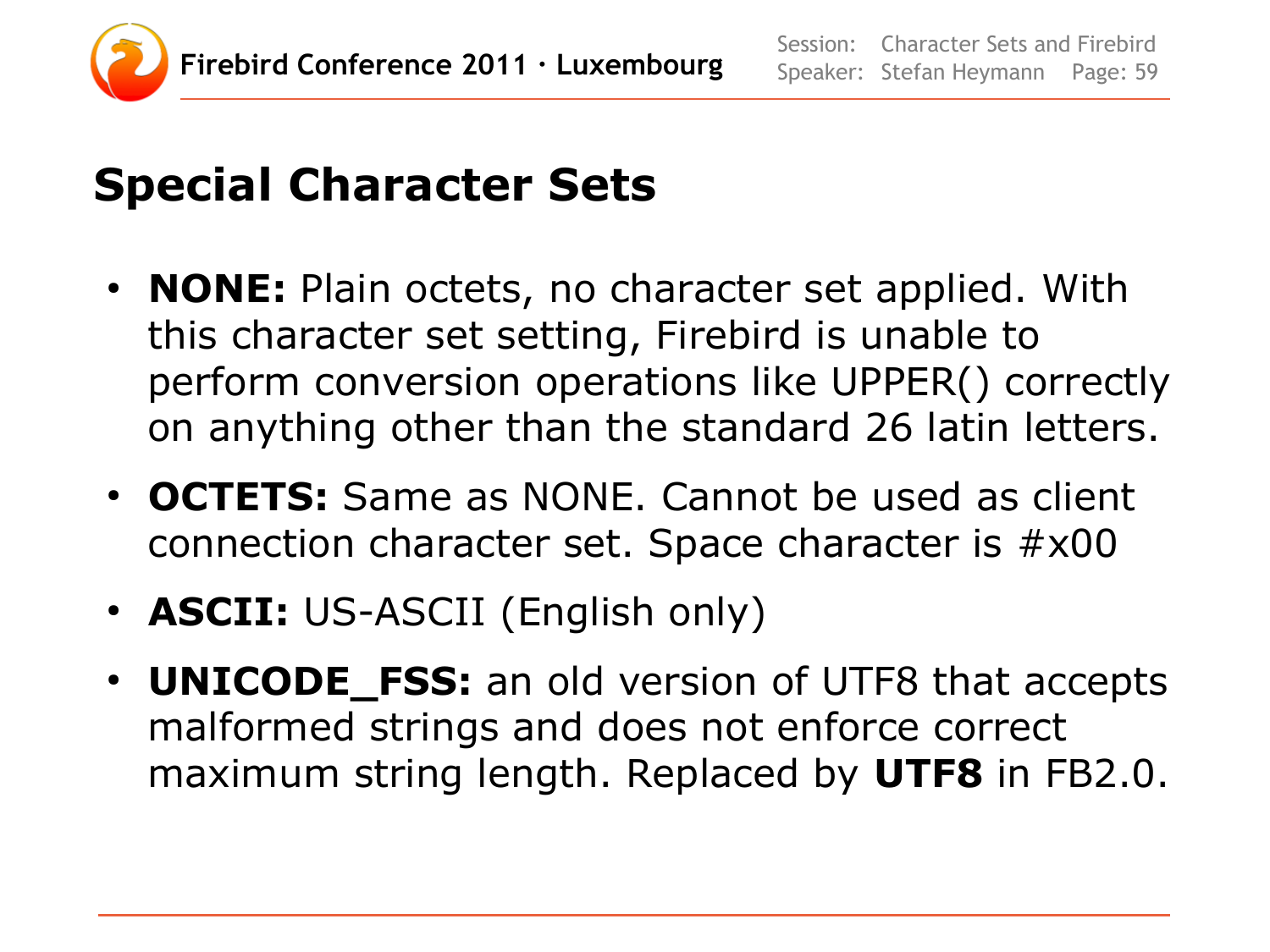

### **Character Sets and Collations**

- **ISO8859\_***x* (e.g. ISO8895\_1, ISO8859\_2) Collations: DE\_DE, FR\_FR, CS\_CZ, etc.
- **WIN125***x* (e.g. WIN1252, WIN1250) Collations: WIN1252, WIN\_PTBR, PXW\_CSY, etc.
- **DOS***xxx* (e.g. DOS850, DOS852) Collations: DB\_DEU850, PDOX\_CSY

• Complete List: www.destructor.de/firebird/charsets.htm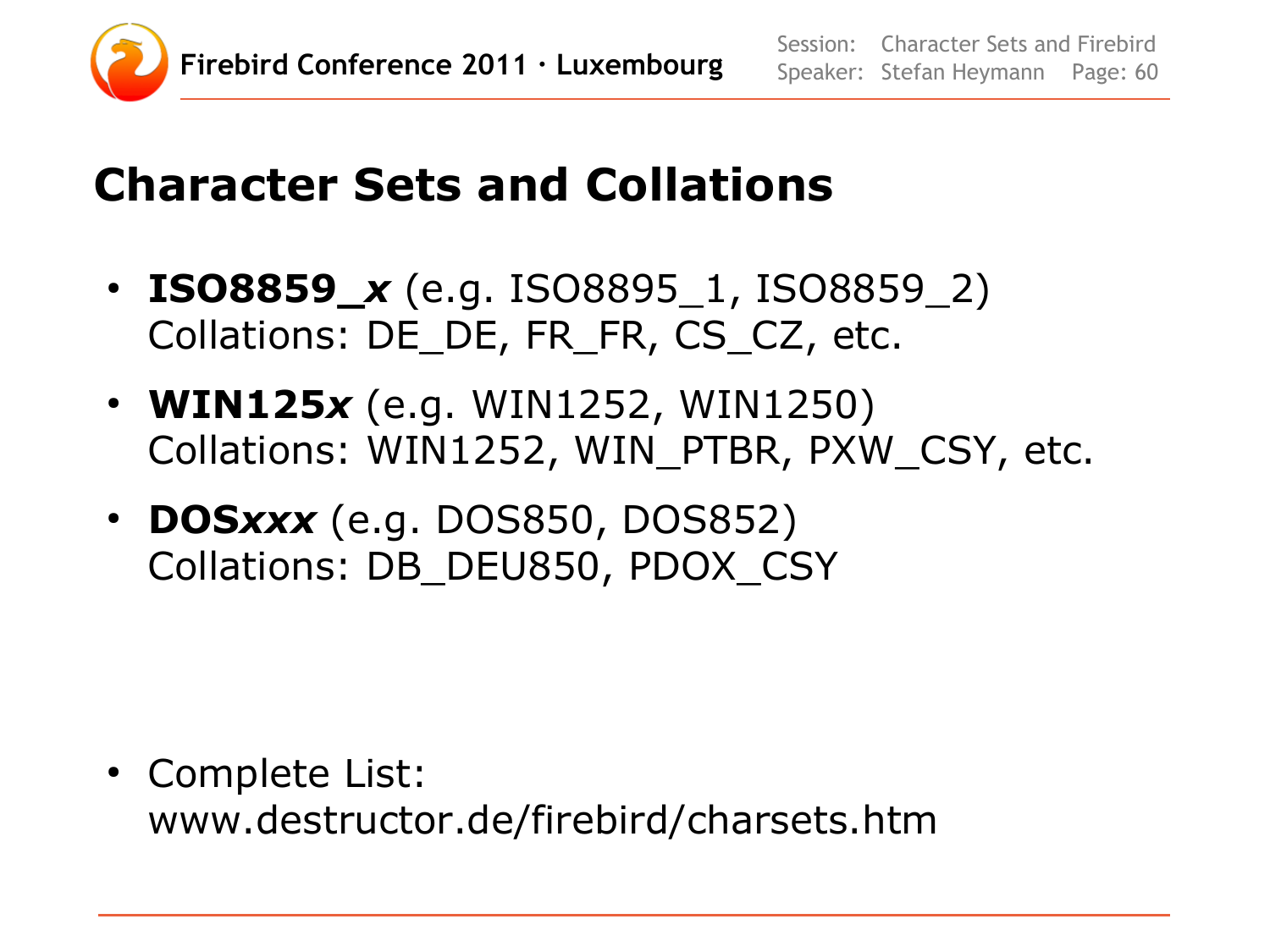

#### **Other Character Sets**

- BIG 5: Chinese
- CYRL, KOI8-R, KOI8-U: Cyrillic, Russian, Ukrainian
- KSC 5601: Korean
- SJIS\_0208: Japanese
- EUCJ\_0208: Japanese
- GB\_2312: Chinese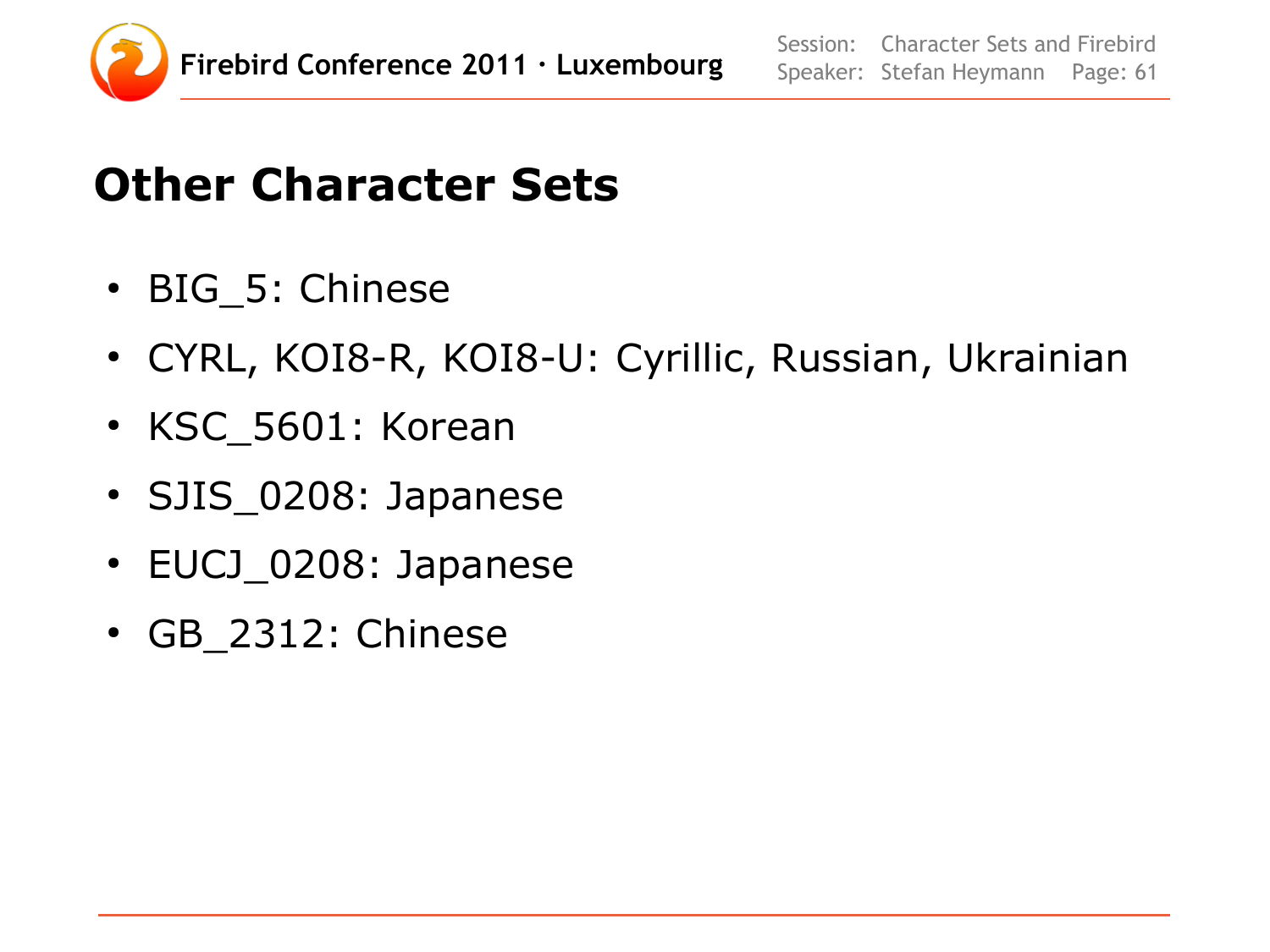

#### **Which one to select?**

- DOS, dBASE and Paradox only for legacy support
- WINxxx is extension of corresponding ISOxxx, but may lead to problems on non-Windows systems.
- ISOxxx is missing a few characters of WINxxx (e.g. typographic dash signs)  $\rightarrow$  prepare to handle this
- If you expect to store several languages, use Unicode UTF8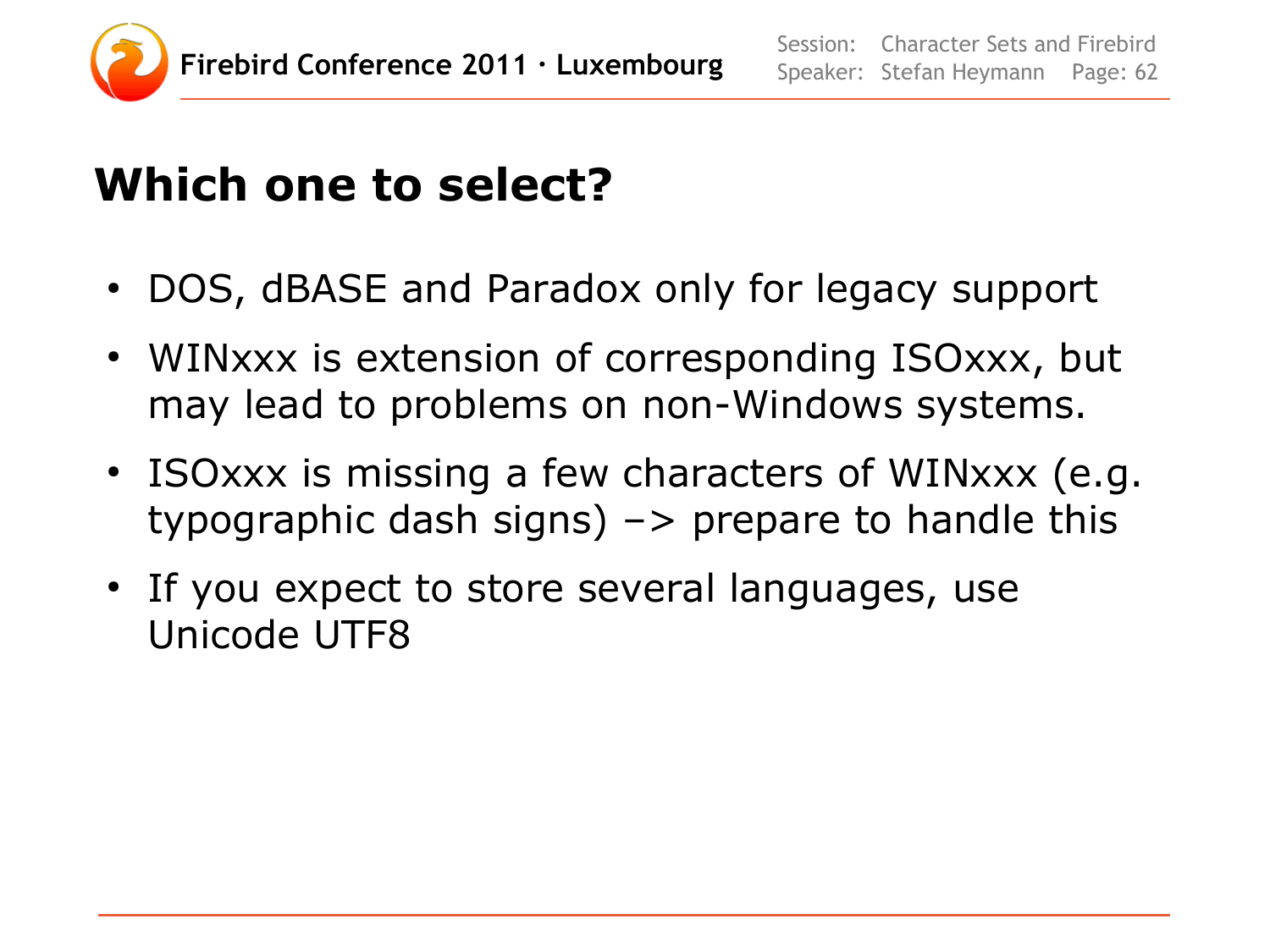

## **Links**

- The Unicode Consortium. The Unicode Standard www.unicode.org
- My Firebird Website and Conference Blog/Gallery www.destructor.de/firebird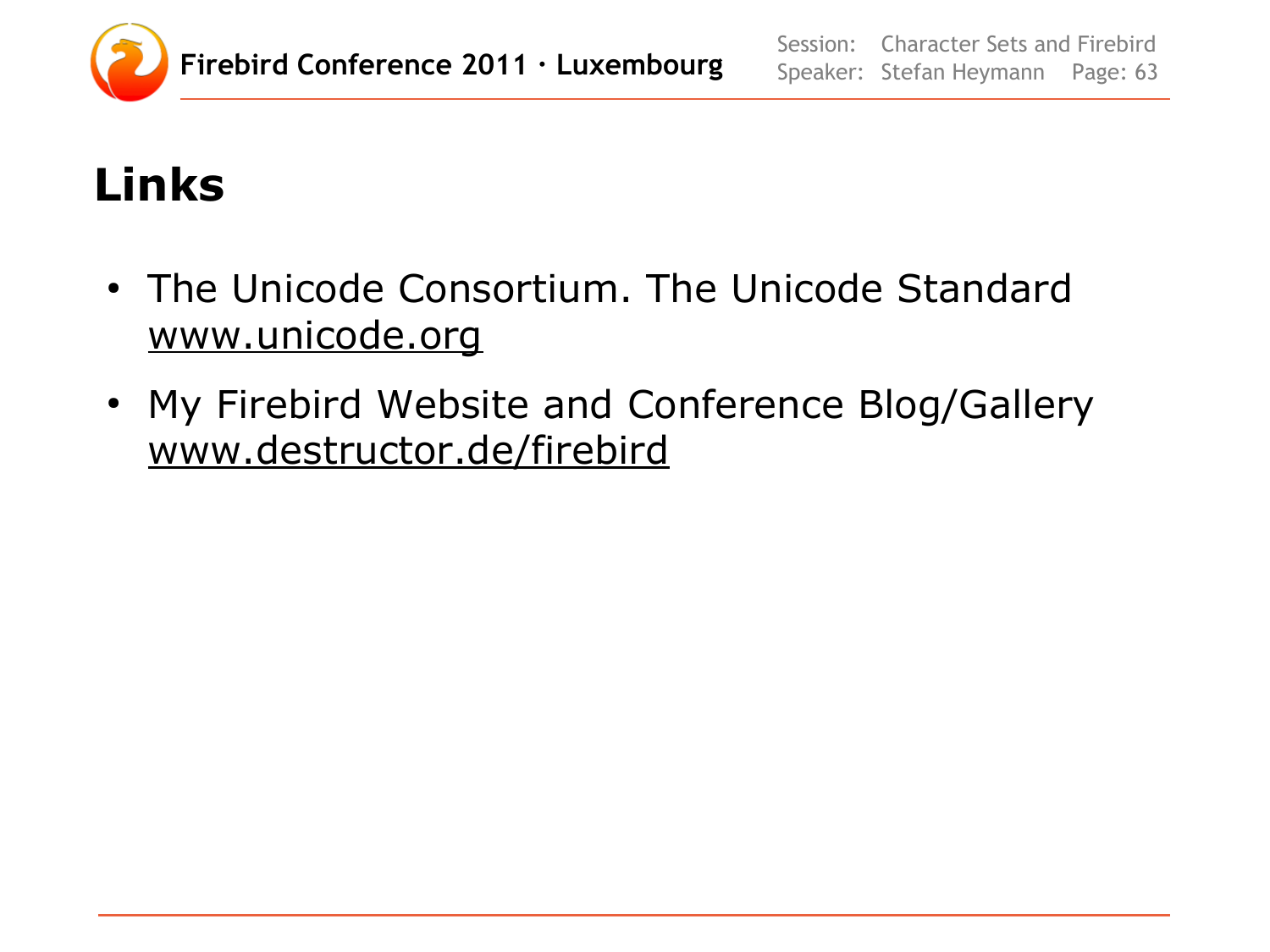

Session: Speaker: Stefan Heymann Page: 64 Character Sets and Firebird

# **Questions?**

#### **Stefan Heymann**

www.consic.de heymann@consic.de

www.destructor.de stefan@destructor.de